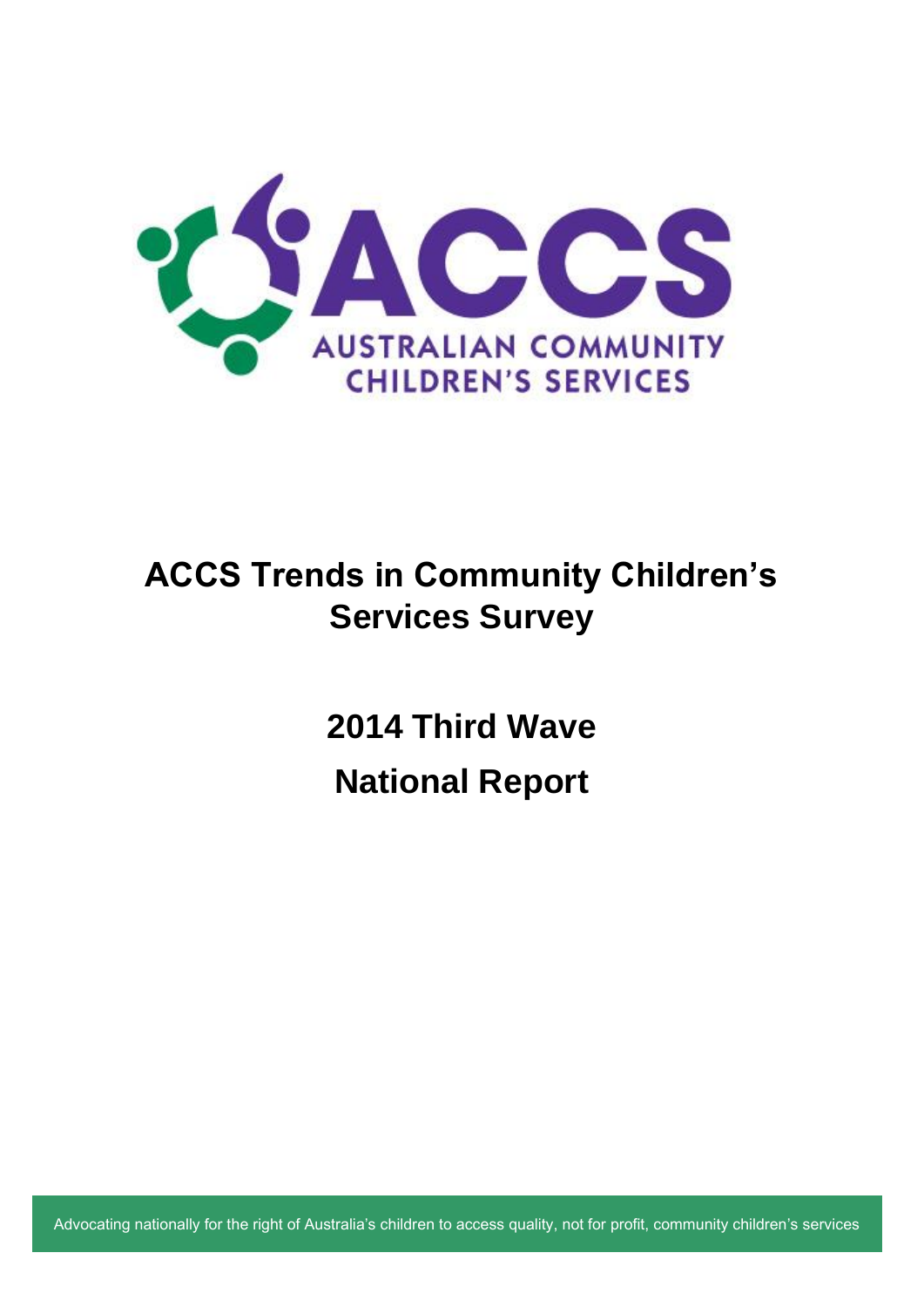

## **Acknowledgements**

<span id="page-1-0"></span>ACCS gratefully acknowledges and thanks the contribution of the following, without which this publication would not be possible:

- The ACCS Research Working Group comprising members from ACCS Branches – ACCS QLD, ACCS NSW, Carewest, Community Child Care Victoria
- ACCS South Australia, ACCS New South Wales, ACCS Western Australia, ACCS Queensland for their financial contributions
- Community Child Care Victoria for their in kind contribution
- Randstad Education for distributing the TICCSS survey electronically to children's services throughout Australia.
- GoodStart Early Learning for providing key data from all 641 services

ACCS would also like to gratefully acknowledge and thank ACCS members nationally for their participation and sharing of their experiences.

This report was prepared by Cara Gleeson, Prue Warrilow of Families At Work and Barbara Romeril Consulting.

© Australian Community Children's Services

PO Box 11 Northcote Plaza Northcote 3070 secretariat@ausccs.org.au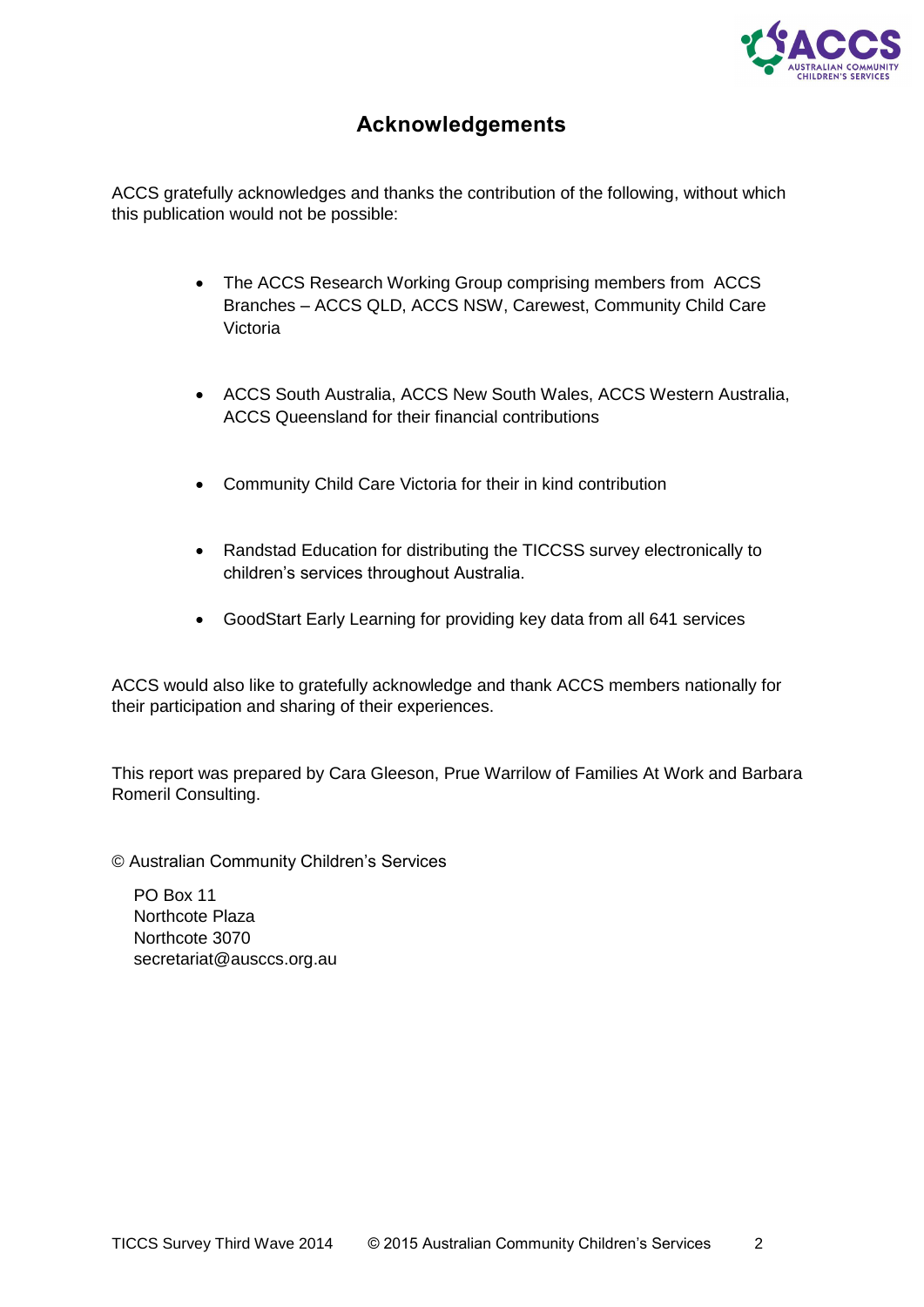

# **Contents**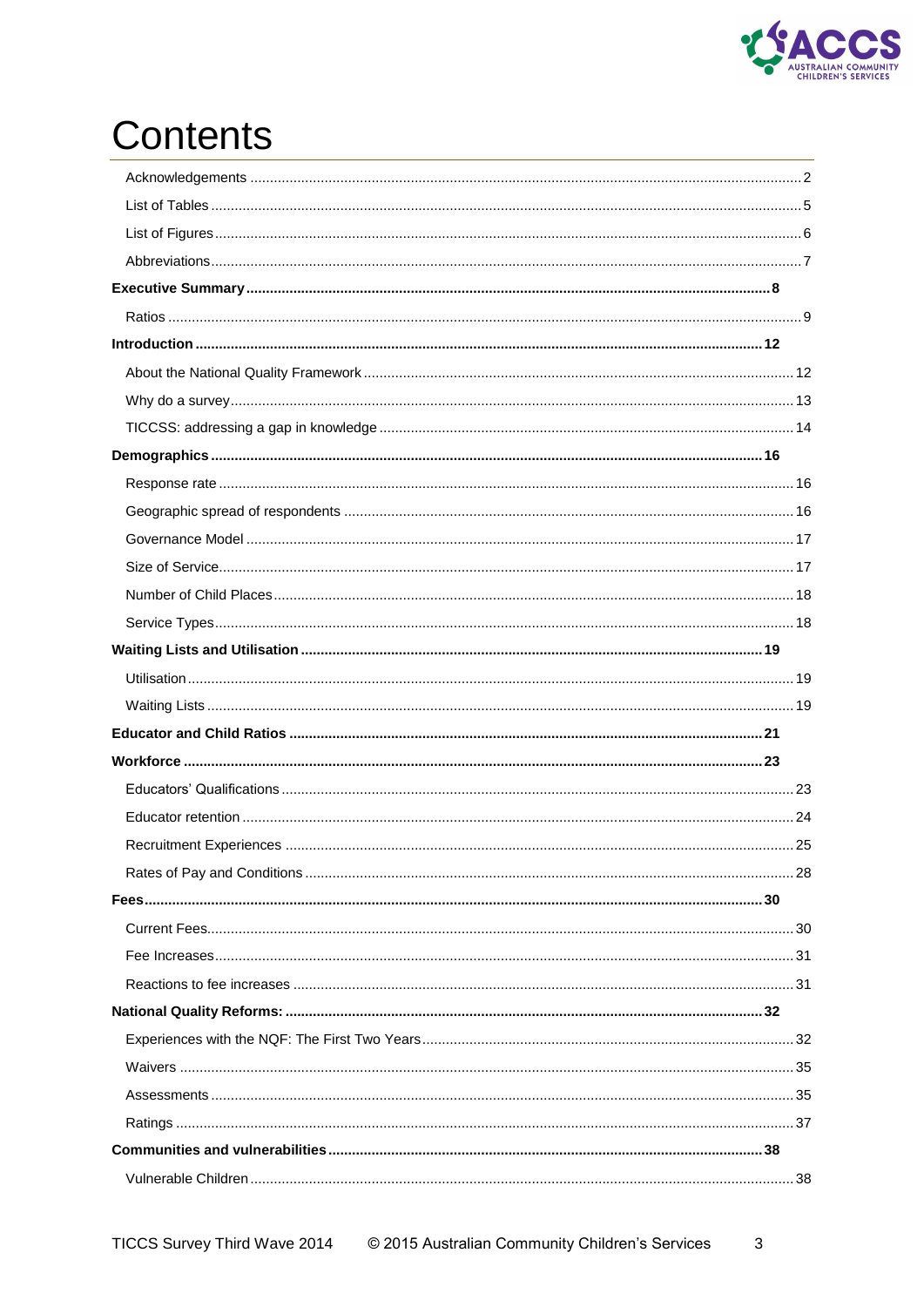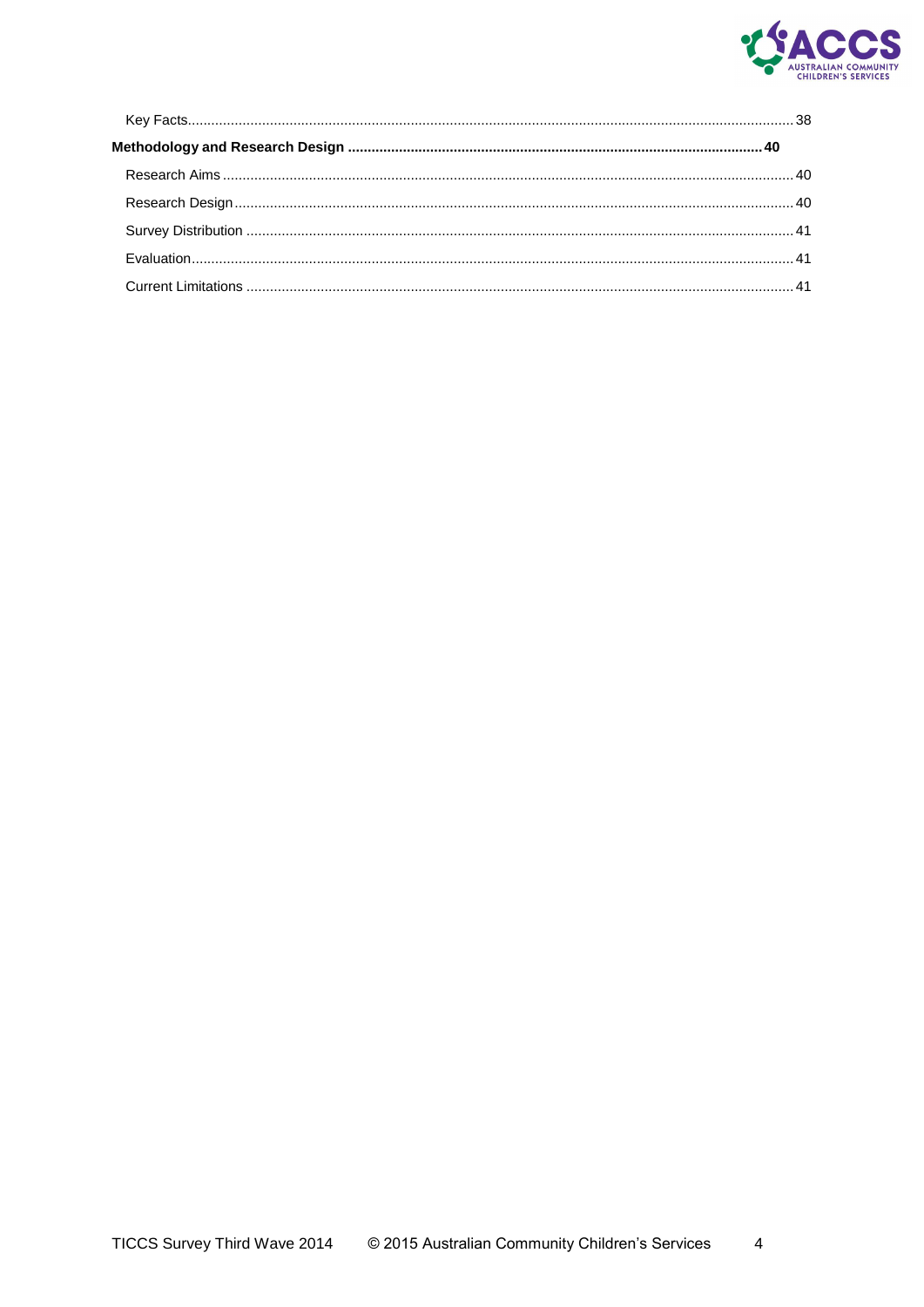

## **List of Tables**

<span id="page-4-0"></span>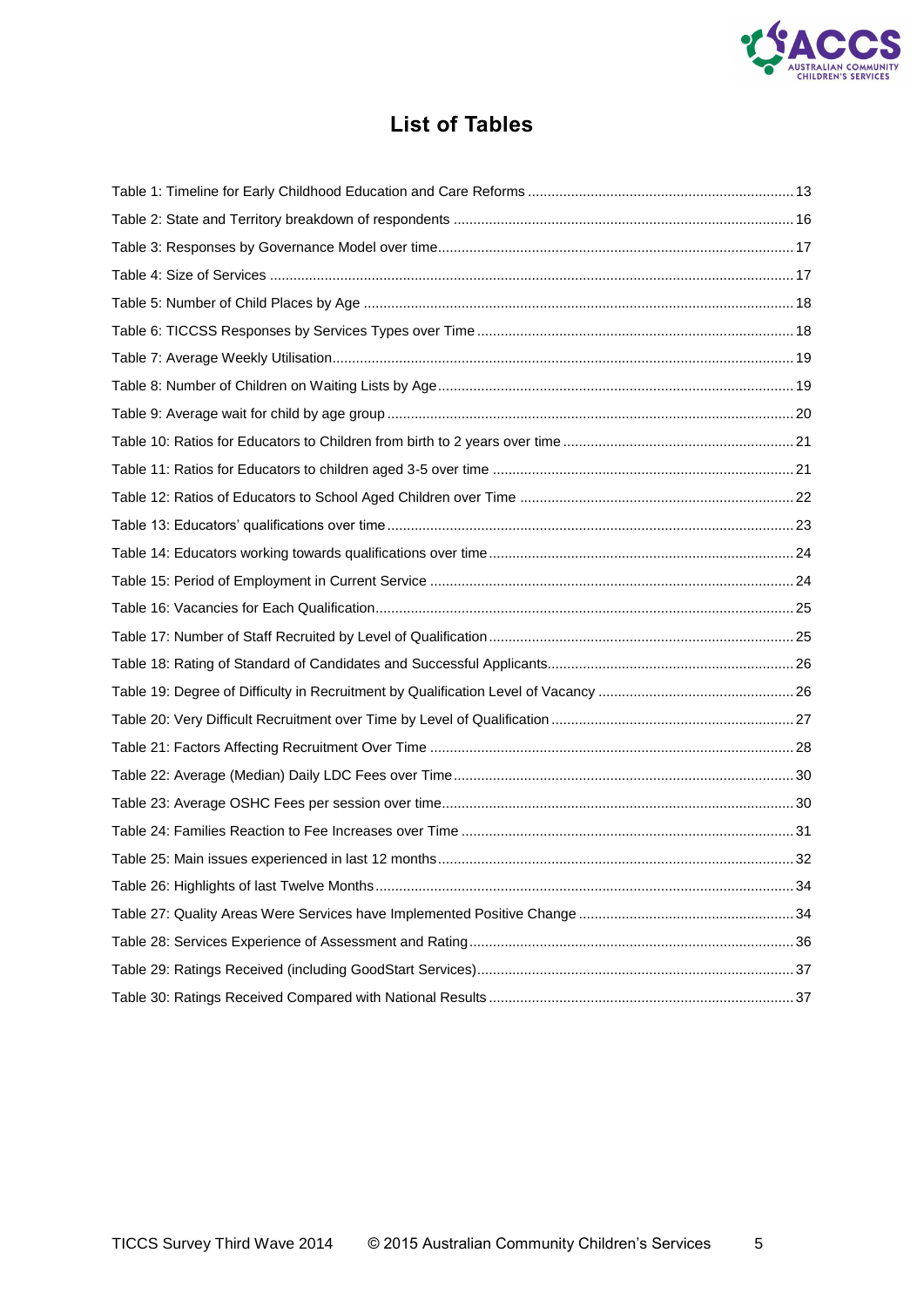

## **List of Figures**

<span id="page-5-0"></span>

|--|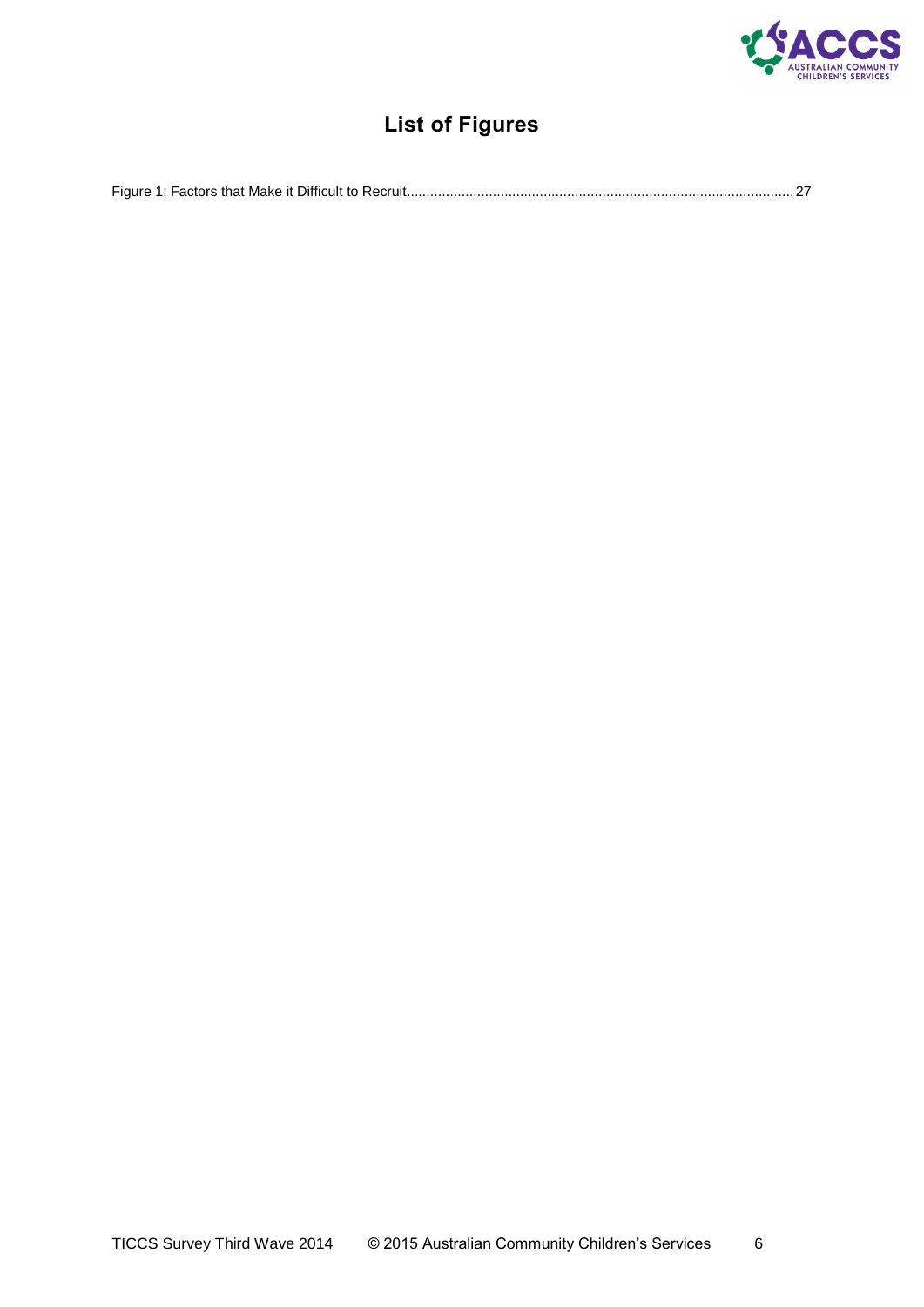

## **Abbreviations**

- <span id="page-6-0"></span>ACCS Australian Community Children's Services
- ACECQA Australian Children's Education and Care Quality Authority
- ASC After School Care
- BBF Budget Based Funding
- BSC Before School Care
- ECEC Early Childhood Education and Care
- ECT Early Childhood Teachers
- FDC Family Day Care
- LDC Long Day Care
- MACS Multifunctional Aboriginal Children's Services
- NFP Not for Profit
- NQF National Quality Framework
- NQS National Quality Standard
- RTO Registered Training Organisation
- OSHC Outside School Hours Care
- TAFE College of Technical and Further Education
- TICCSS Trends in Community Children's Services Survey
- VAC Vacation Care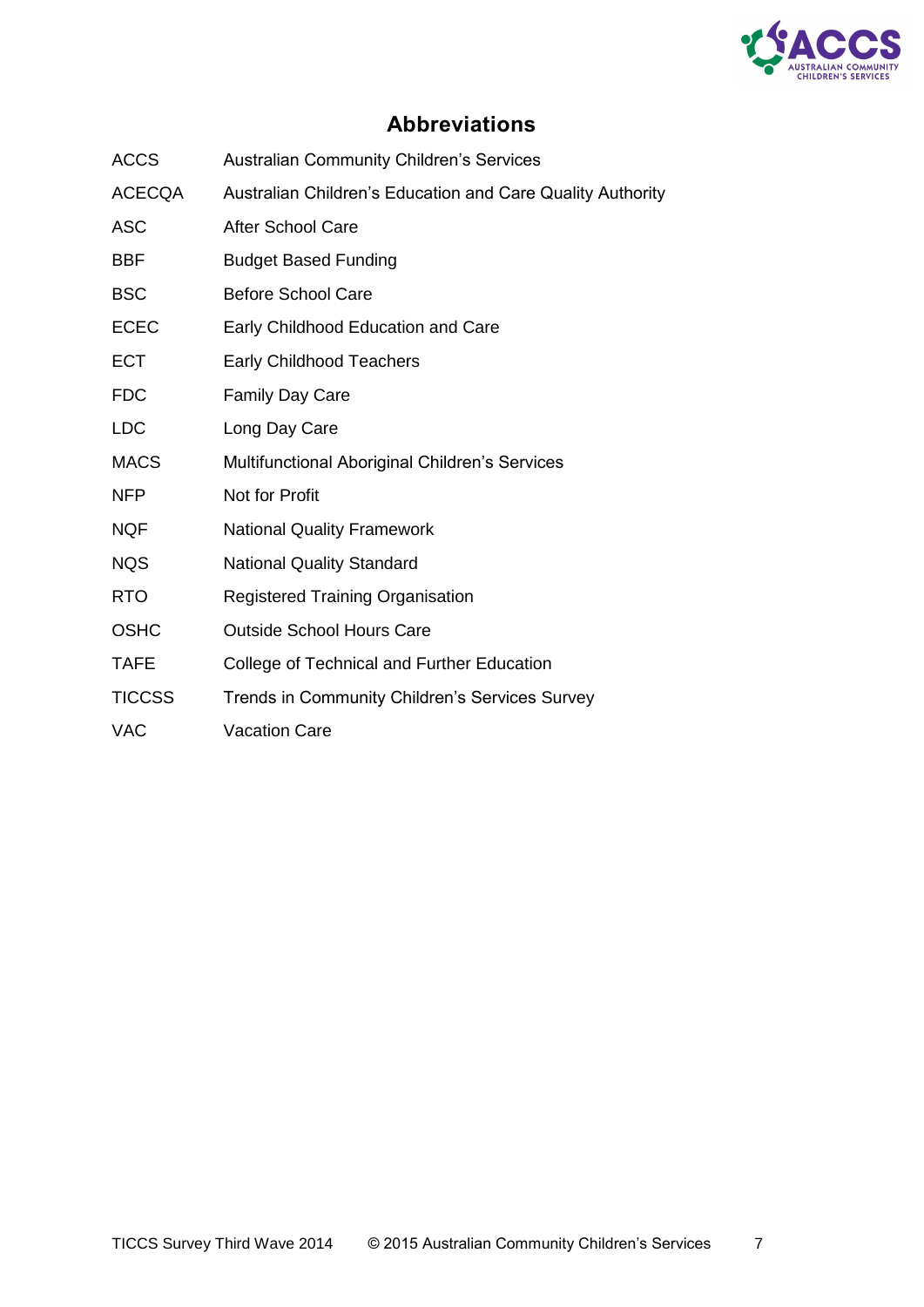

# <span id="page-7-0"></span>Executive Summary

Australian Community Children's Services is pleased to present evidence from the third wave of the Trends in Community Children's Services Survey (TICCSS) on the successful implementation of the National Quality Framework (NQF), including the implementation of improved educator child ratios, educator qualifications and improved service delivery.

In mid-2014, ACCS conducted the third wave of its key survey of community children's services, TICCSS, following previous surveys in May/June 2012 and October/November 2012. The timing of this third survey is interesting, given that it marks the mid-point in the five year process of improving the qualifications of educators and the ratio of educators to children. Most of the major changes have been implemented – 1:4 ration of educators to children under 2 years of age, 15 hours per week of early childhood education in the year before school, all long day care services and preschools employing a qualified Early Childhood Teacher, 50% of educators holding a diploma or higher qualification and all others holding a Certificate III.

Still to come is the 1:11 ratio of educators to 3 to 5 year olds in 2016 and the requirement for an additional Early Childhood Teacher for larger services in 2020.

2014 is also two years into the new early childhood assessment and rating system. The third wave survey documents at a key stage in the national reform process how the sector has incorporated major changes in minimum standards, the impact on fees, utilisation and staffing, and the experience of the new quality assessment and rating system.

The sector continues to participate well in the survey - nearly 900 services participated in 2014, representing all states and territories and long day care, outside school hours care, family day care, preschool/kindergarten, in home care, multi-functional Aboriginal children's services, occasional care and mobile services. Trends in Community Children's Services Survey continues to provide a snapshot of how the not-for-profit sector in particular is responding to the National Quality Framework.

Key findings of the third wave of Trends in Community Children's Services Survey include:

- No decline in utilisation or waiting times
- Services are meeting the higher ratio of educators to children and many are exceeding the ratio for children under 2
- The workforce continues to be stable and there are fewer staff vacancies
- There is a stronger culture of study to improve qualifications, a reduction in the proportion of educators with no early childhood qualifications and an increase in the proportion with Diploma qualifications
- Services are finding it easier to recruit for all qualification levels
- Fee increases are within normal operating limits
- The number of waivers exempting services from meeting quality standards has not increased
- More services are reporting a reduced workload from National Quality Framework

However there has been some deterioration since the 2012 waves of Trends in Community Children's Services Survey:

• The number of vulnerable children is increasing as is the range of vulnerabilities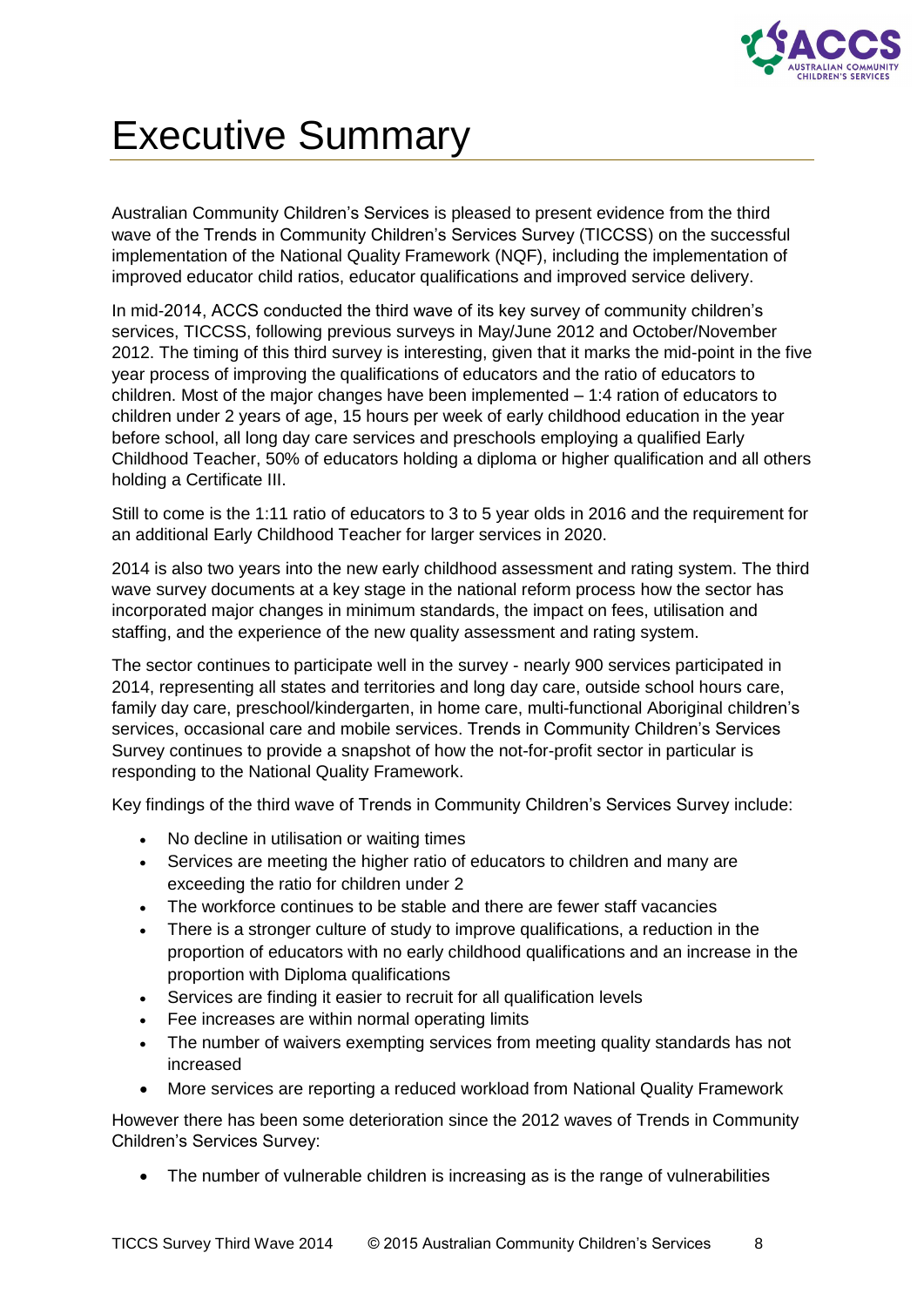

- Inadequate wages for educators has become more problematic for services
- More services are experiencing negative responses from families to fee increases, despite the increases being modest

Trends in Community Children's Services Survey has explored some new areas in this third wave and discovered some encouraging information:

- Most services are paying above Award wages and conditions
- The process of developing Quality Improvement Plans is bringing about improvement in services
- Services are making improvements in all areas, especially in educational programming, the physical environment and relationships with families
- The new assessment and rating system is largely seen by the sector as clear and accurate
- Most respondents who have undergone assessment have been rated as meeting or exceeding National Quality Standard

However the sector reports dissatisfaction with the process of review and feedback on the draft assessment report. Poor quality qualifications issued by commercial Registered Training Organisations are the largest problem with recruitment of educators.

### **Utilisation and waiting lists**

Utilisation of places in early childhood education and care services remains strong. While there has been an increase in the proportion of services operating at less than 90%, the majority of services operating at over 90% utilisation. Average waiting times for a place remain unchanged.

*There is a very strong demand for Community Based Child Care* 

> *Victorian Respondent*

### **Ratios**

<span id="page-8-0"></span>All of the respondents are operating at the minimum standard of 1:4 educators to children under 2, with one quarter operating at 1:3 or better.

The vast majority are already meeting the 1:11 ratio for children aged 3 to 5 years and half are operating at 1:10.

Half of the respondents who provide school aged care are operating at better than the national standard of 1:15.

## **Workforce**

In 2014 the early childhood education and care workforce was demonstrating a wellestablished culture of study and upgrading of qualifications, with one-quarter of educators engaged in study. Overall there was a reduction in the proportion of educators without relevant qualifications and an increase in the proportion with a Diploma. 97% had achieved the minimum requirement of a Certificate III in children's services and one third have a Diploma, with nearly half studying for a Diploma.

It is concerning, however that six months after Certificate III became the mandatory minimum for all educators, there were still a few hundred educators who were unqualified and not engaged in study.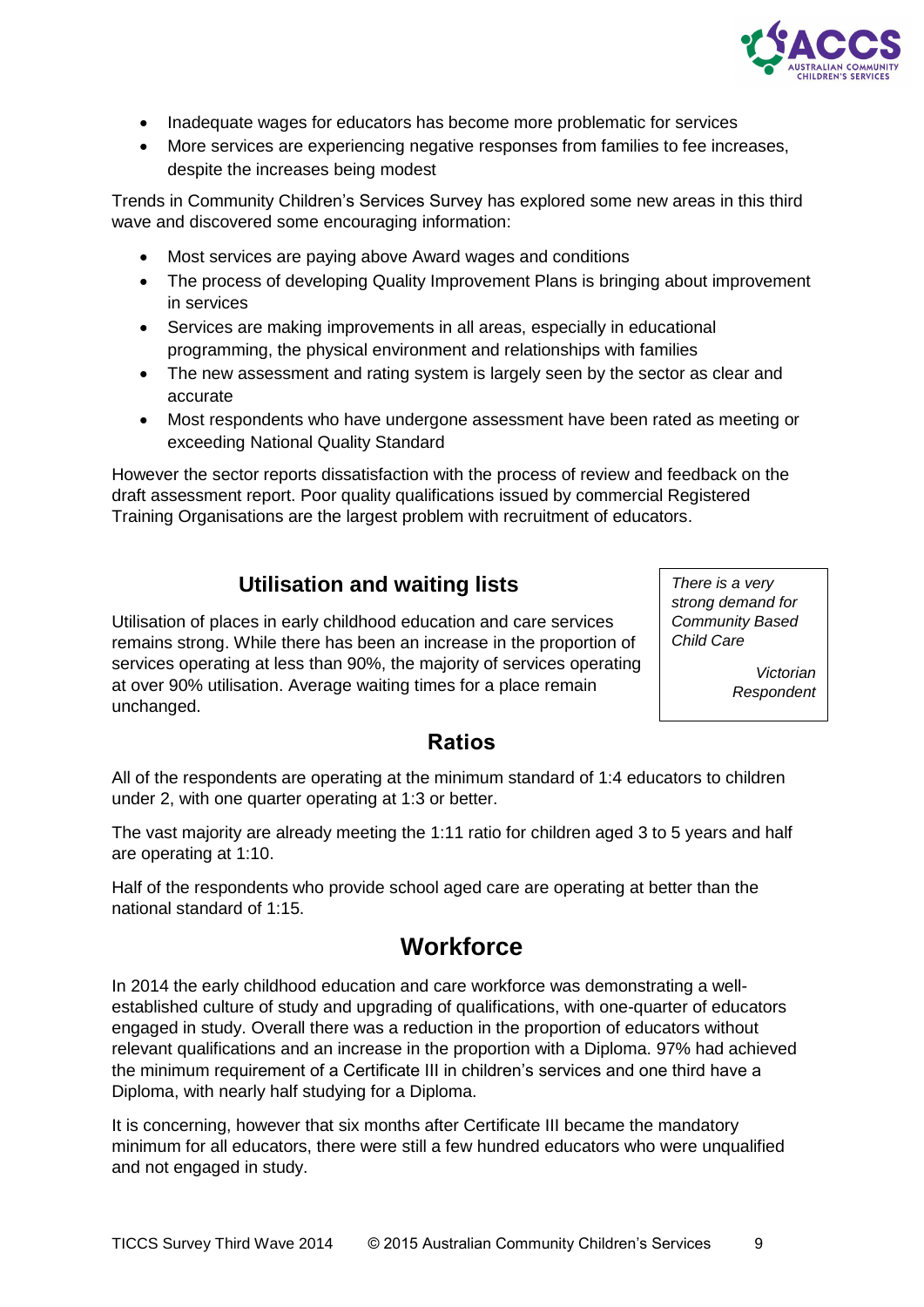

Staff retention had improved, with a reduction in vacancies at the time of the survey. Most of the vacancies were for Certificate III and Diploma level positions. Nearly half of respondent services had educators with six years or more service, making up 20% of the workforce.

Compared with 2012 data, staff retention had improved in 2014, with a reduction in vacancies at the time of the survey. Most of the vacancies were for Certificate III and Diploma level positions. Nearly half of respondent services had educators of 6 years or more service, making up one-fifth of the workforce.

The main cause of difficulties with recruitment continues to be the poor quality of qualifications and skills of applicants. For the first time, Trends in Community Children's Services Survey explored the sector's experience of commercial Registered Training Organisations and found the qualifications they issue to be the largest cause of recruitment difficulties.

Pay and conditions is a new area of study for Trends in Community Children's Services Survey. The 2014 survey reveals that three-quarters of not-for-profit community-owned services (and two-thirds of commercial services) offer above-award pay and conditions.

### **Fees**

Fees in long day care have increased at a rate higher than CPI, with an average 10% increase in two years, mostly attributed to normal increases in operating costs. The additional costs of meeting higher standards in the National Quality Framework were cited by a minority of services (20%).

Fees for outside school hours care have increased at a faster rate – 15-25% in two years across before, after school and vacation care. This may be due to the variations in sample size across the three waves of TICCS surveys.

The national median long day care fee is \$85.50 per day, before school care \$13 per session, after school care \$17.50 per session and vacation care \$50 per day.

While the vast majority of services reported that families understood the need for fee increases, an increasing proportion reported negative reactions from families – frustration, financial stress and families reducing hours of care or leaving the service.

Given that the fee increases were mostly attributed to normal increases in operating costs, it seems likely that families are expressing responses to general costs of living pressures rather than the impact of the NQF, specifically.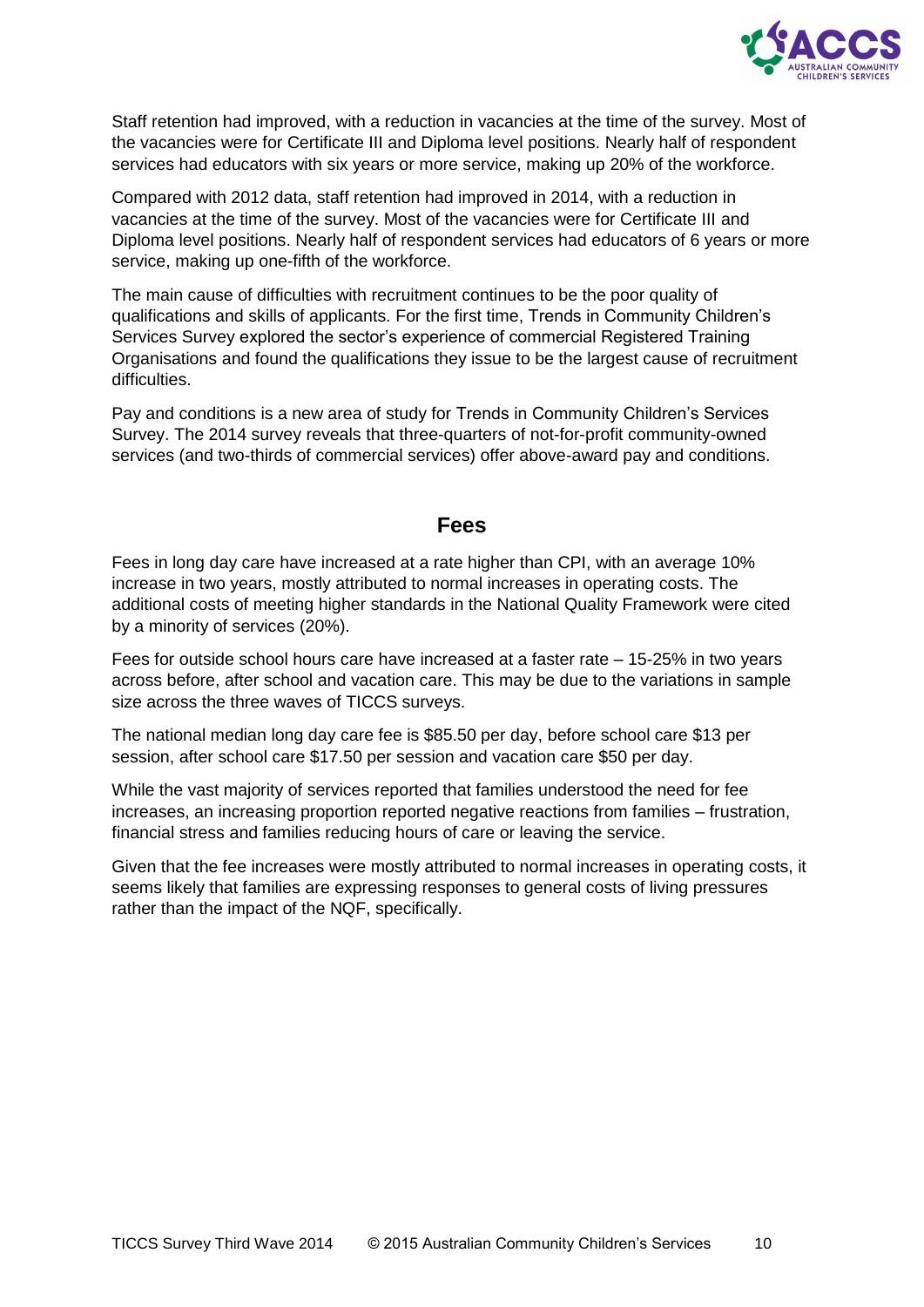

## **National Quality Framework**

Trends in Community Children's Services Survey reveals that in the second year of the quality reforms, the sector is successfully meeting the requirements, and more services are reporting a reduction in the associated workload; however over one-third (40%) report a significant increase in the workload.

*Assessment and rating outcome justified our hard work with a good result (Exceeding)*

*NSW Respondent*

An increasing proportion of services report that the workload of the National Quality Framework is declining; but still over onethird report a significant workload. Increased paperwork and insufficient time to complete tasks continue to present the biggest challenges for services. Inadequate wages has risen to the third biggest issue facing respondent services.

Most encouragingly, staff reluctance to embrace change has dropped from the second biggest challenge in 2012 to seventh in 2014. This suggests that the workforce is coming to terms with the benefits of the extra work required to change long established practices.

The sector reported many highlights of their first experiences of the new National Quality Framework. The top highlight is the process of developing the Quality Improvement Plan resulting in tangible improvements in services.

This highlight is closely followed by educators being more interested and engaged in programming and planning, regularly engaged in reflective practices and most importantly improved learning outcomes for children as a result of the National Quality Framework reforms.

Clearly there is still a way to go before the majority of services report these highlights. The National Quality Framework reforms still have several years to roll out to full implementation, so it is heartening to see clear positive change occurring as a result of the reforms to date.

The majority of services are seeing improvement in educational programming, the physical environment and partnerships with families. Nearly half reported positive change in all quality areas.

There is no change in the proportion of services with waivers, exempting them from meeting national standards.

Most of the services which had undergone assessment and rating under the new quality system were positive about the clarity of the process and the accuracy of the rating. Most negative responses were about timely reporting of outcomes, the process of review and providing feedback on the draft report, the usefulness of the report and the accuracy of the final rating.

Three-quarters of the services who had been rated were rated as meeting or exceeding National Quality Standard. None required significant improvement.

## **Child vulnerability**

While there was no change in the proportion of services with children they identify as vulnerable – the vast majority – more services reported an increase in the number of vulnerable children and in the type of vulnerabilities.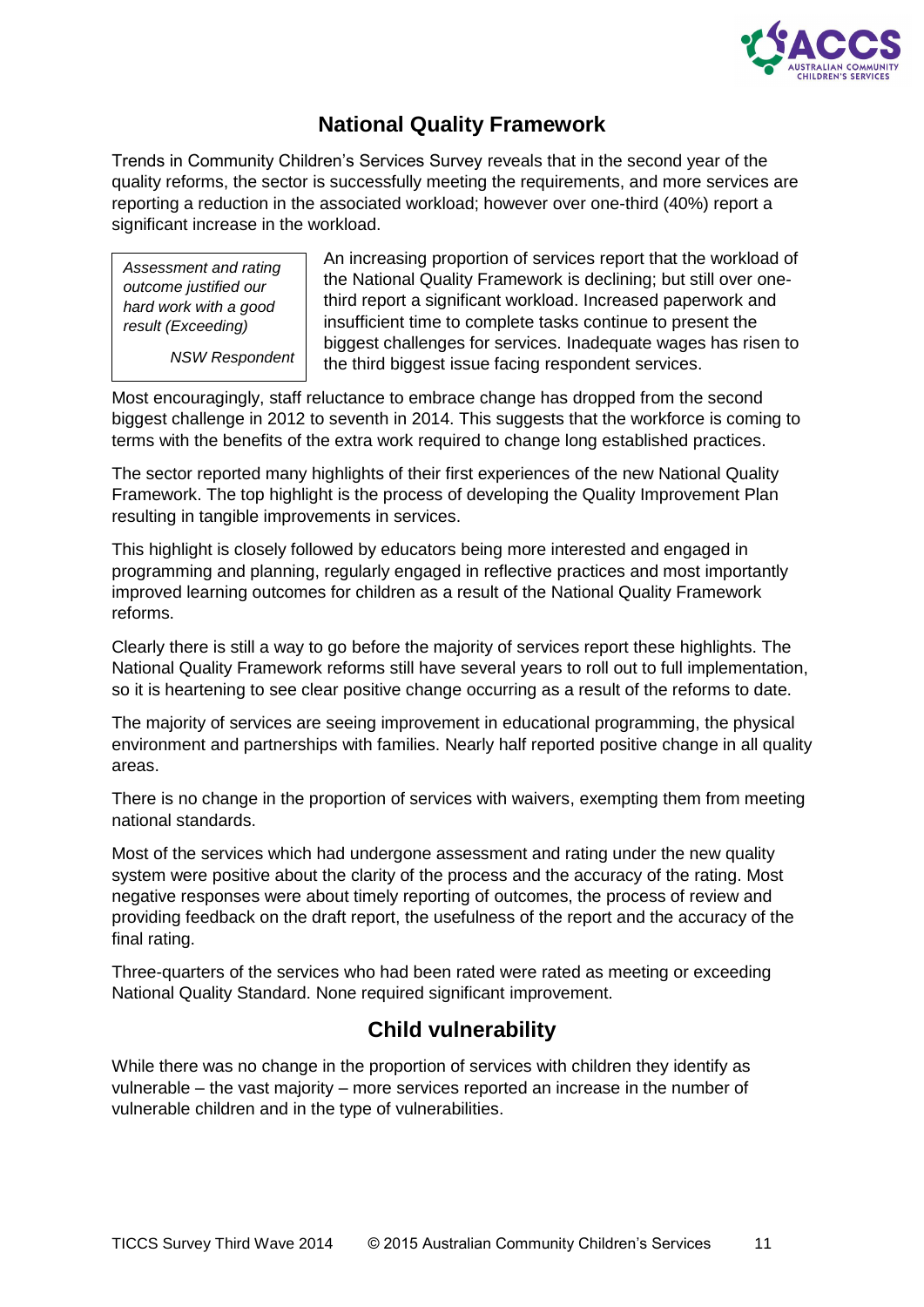

# <span id="page-11-0"></span>Introduction

-

The third wave of the Australian Community Children's Services (ACCS) Trends in Community Children's Services Survey (TICCSS) provides a picture of the experiences of the sector, and the not for profit (NFP) community children's services sector in particular, one-third of the way through the eight-year national plan that commenced on 1 January 2012 to significantly improve the education and care provided to children and families.

The results show that the community sector is embracing the challenges and the opportunities provided by the National Quality Framework (NQF) to support learning and development in the critical early years with skilled and qualified educators, consistent minimum standards across the nation and a robust uniform quality assurance system underpinned by evidence-based frameworks to ensure child centred, reflective practice.

## **About the National Quality Framework**

<span id="page-11-1"></span>On 7 December 2009 the Prime Minister and each State and Territory Premier/Chief Minister signed a *National Partnership Agreement on the Quality Agenda for Early Childhood Education and Care*. This Partnership outlined a national agreement to "deliver an integrated and unified national system for early childhood education and care and Outside School Hours Care (OSHC), which is jointly governed and which drives continuous improvement in the quality of services"<sup>1</sup> .

This integrated and unified national system commenced on 1 January 2012 with a regulatory framework that includes:

- *Education and Care Services National Law Act 2010* as the overarching legislation
- the *Education and Care Services National Regulations 2011* as the underpinning regulatory framework
- the *National Quality Standard for Early Childhood Education and Care and School Age Care* that sets the national benchmark for the quality of education and care children receive while attending a children's service, including a preschool and
- two new national curriculum frameworks that form critical and important elements of education and care service delivery, and key measurements in the National Quality Standard (NQS) – *Belonging, Being & Becoming; The Early Years Learning Framework for Australia* for children aged from birth to five years and *My Time, Our Place: Framework for School Age Care in Australia* for primary school age children attending out of schools hours (OOSH) services. Some states/territories retained preexisting curriculum frameworks that could also be used.

These positive changes support learning and development in the critical early years with skilled and qualified educators, consistent minimum standards across the nation and a robust uniform quality assurance system underpinned by evidence based curriculum frameworks to ensure child centred, reflective practice.

<sup>1</sup> National Partnership Agreement on the National Quality Agenda for Early Childhood Education and Care, Part 2, 16 (a), p. 7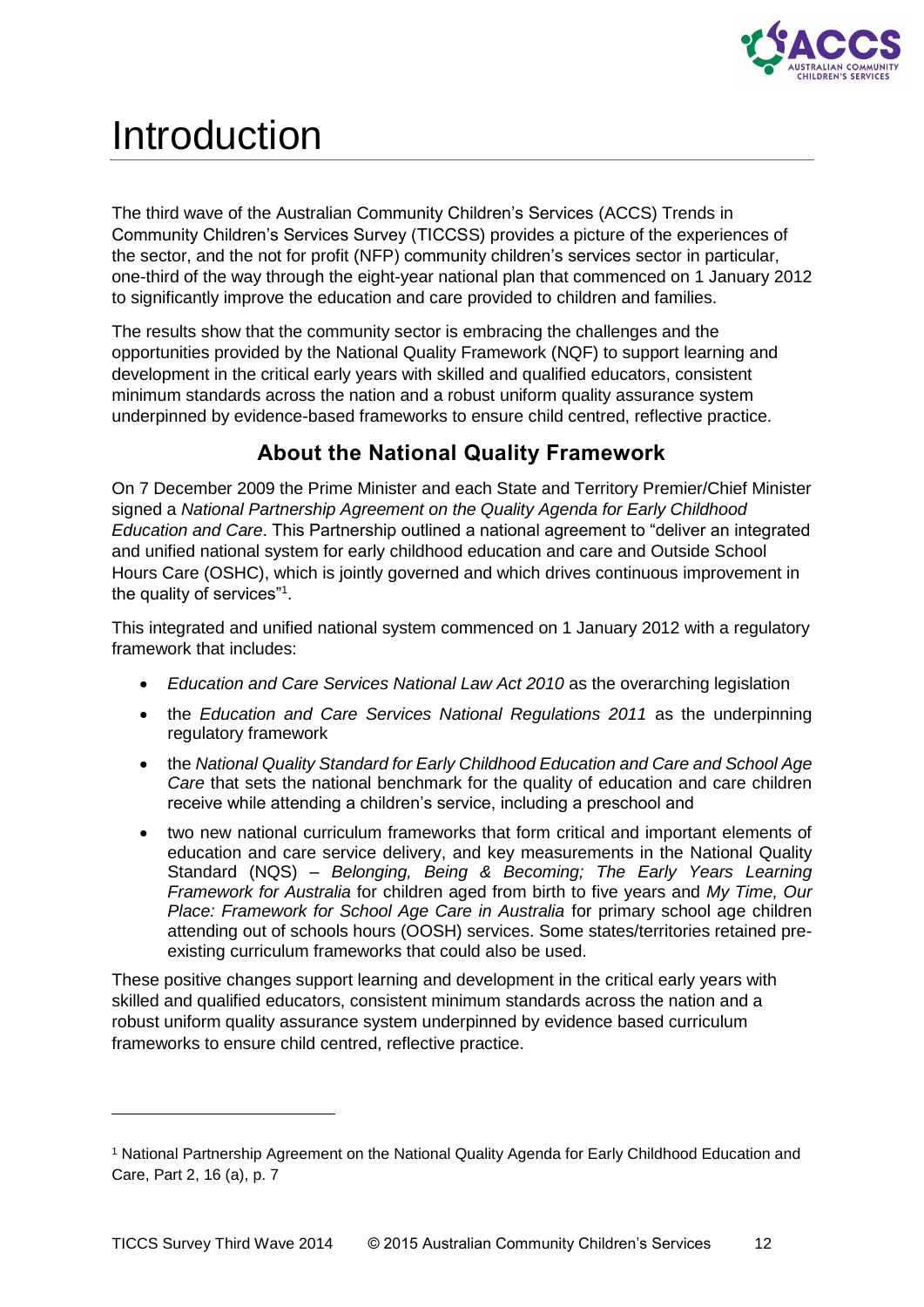

In addition to the reforms under the NQF the early childhood education and care (ECEC) sector have had several high profile developments including:

- The commencement on 1 January 2013 of universal access to 15 hours a week of preschool delivered by a qualified early childhood teacher in the year before school
- The launch of an equal pay case through Fair Work Australia by United Voice
- Injection of \$300 million from the Australian Government in their Early Years Quality Fund (EYQF) to support increased wages for educators in LDC. This fund was later scrapped and the funding used to support professional development for LDC educators through the new Long Day Care Professional Development Fund (LDCPDP)
- Productivity Commission Reviews into the early childhood development workforce and future options for childcare and early learning

**Table 1: Timeline for Early Childhood Education and Care Reforms**

<span id="page-12-1"></span>

|      | Table 1. Thriefine for Early Childhood Education and Care Reforms                                                                                                                                                                                                                                                                                              |
|------|----------------------------------------------------------------------------------------------------------------------------------------------------------------------------------------------------------------------------------------------------------------------------------------------------------------------------------------------------------------|
| 2012 | 1:4 educator to child ratios for children aged under two years<br>$\bullet$                                                                                                                                                                                                                                                                                    |
| 2013 | Every child to have access to 15 hours/week of preschool<br>delivered by a qualified early childhood teacher in the year before<br>school                                                                                                                                                                                                                      |
| 2014 | All long day care and preschool services to employ a qualified<br>$\bullet$<br>early childhood teacher<br>Fifty per cent of educators to have, or to be working towards, a<br>$\bullet$<br>Diploma level or higher qualification<br>All remaining educators to have, or to be working towards, a<br>$\bullet$<br>Certificate III qualification (or equivalent) |
| 2016 | 1:11 educator to child ratios for children aged 3-5 years<br>$\bullet$                                                                                                                                                                                                                                                                                         |
| 2020 | All long day care and preschool services with 60 children or more<br>to employ a second early childhood teacher, or another suitably<br>qualified leader                                                                                                                                                                                                       |

## **Why do a survey**

<span id="page-12-0"></span>ACCS recognises that research is vital to track the implementation of these reforms, ensuring the experiences of services are heard, providing identification of the positive outcomes of these changes and real challenges that require policy attention. ACCS is acutely aware of the limited sources for information on the experiences of early and middle childhood services in Australia, and, in particular, of NFP services.

Since the last *Census of Child Care Services<sup>2</sup>* in May 2006, the Australian Government has released sporadic reports on child care statistics, including the *Early Childhood And Child* 

- $\overline{2}$ 

[http://docs.education.gov.au/system/files/doc/other/2006\\_australian\\_government\\_census\\_of\\_child\\_ca](http://docs.education.gov.au/system/files/doc/other/2006_australian_government_census_of_child_care_services.pdf) [re\\_services.pdf](http://docs.education.gov.au/system/files/doc/other/2006_australian_government_census_of_child_care_services.pdf) downloaded 16.10.15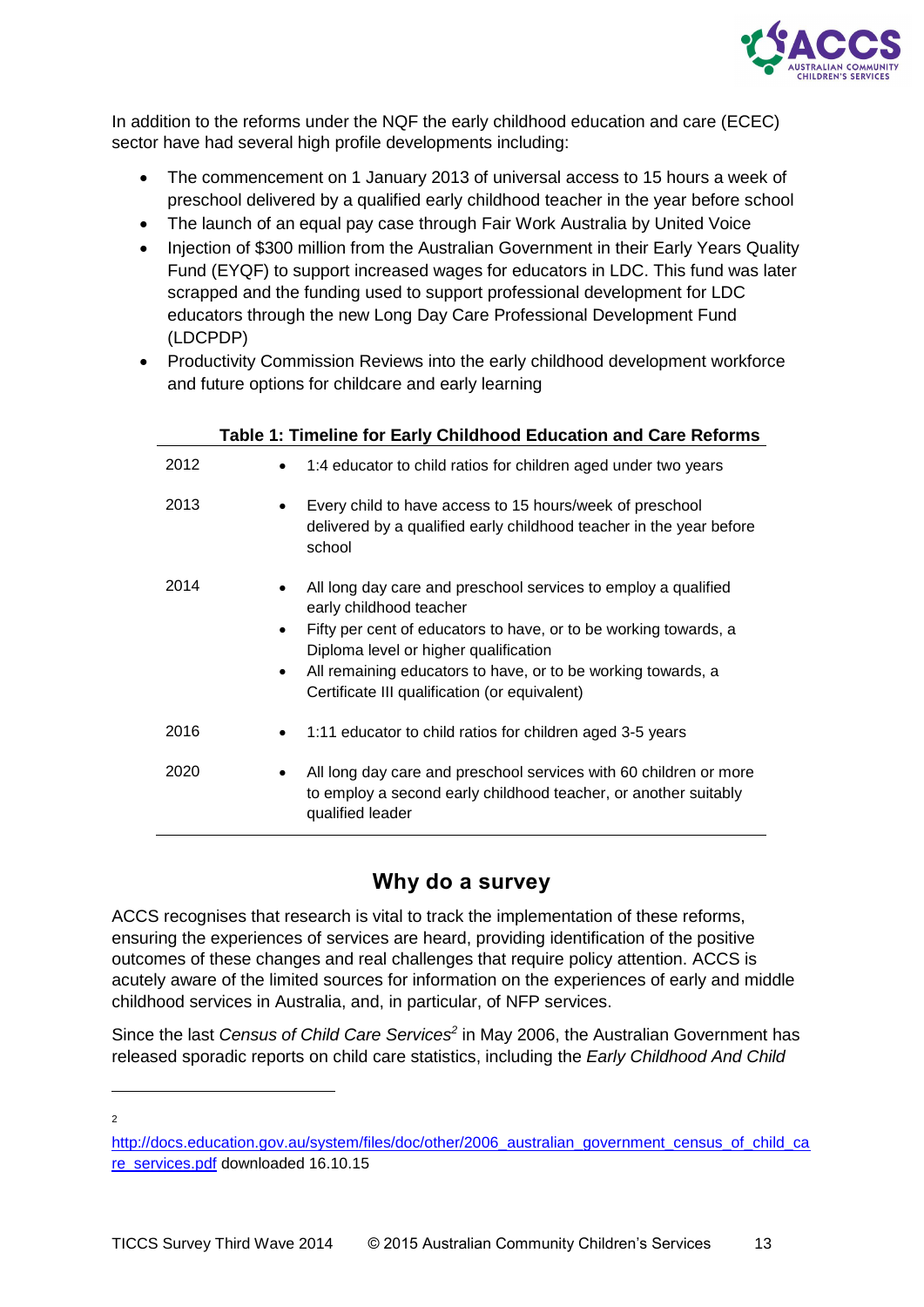

*Care in Summary September Quarter 201*4 3 . These short reports and the census do not distinguish between the NFP children's services and commercial, for-profit, services.

The Australian Children's Education and Care Quality Authority (ACECQA) is publishing the results of its assessments of services under the NQF but also does not distinguish for-profit, commercial services from NFP services. ACCS knows that the experiences of the NFP sector are often very different to their commercial counterparts and believes these NFP voices should be heard. Given the formative change happening in our sector, this data gap is resulting in a lack of understanding of how the NFP sector is responding to the reforms. Research driven by the NFP sector on the NFP sector can provide different data on successes and challenges and shine a light on the experiences of these services around Australia.

## **TICCSS: addressing a gap in knowledge**

<span id="page-13-0"></span>ACCS advocates for the right of Australia's children to access quality not-for-profit, community-owned children's services. ACCS welcomes and actively supports the national quality reforms.

As the peak body for NFP, community-owned children's services, ACCS recognised the gaps in knowledge and with the initial TICCSS in May 2012, commenced an ambitious research agenda to track the experiences of community children's services in Australia throughout the years of implementation and beyond. With three surveys of the sector to date, TICCSS has monitored the experiences of children's services across Australia in one of its most transformative periods. Our research focuses on educator:child ratios, utilisation, waiting lists, fees (including increases), experiences in implementing the NQF, existing and emerging vulnerabilities in communities and experiences with regard to recruiting and retaining staff.

Most importantly, with its main audience being NFP children's services, TICCSS sheds a light on the specific experiences of this sector.

Conducted in May/June 2012, the first wave of TICCSS attracted responses from 640 services around Australia. Recognising the significance of the first year of the reforms, the second wave was conducted later in the same year, in October/November 2012 and captured the experiences of over 500 services including the development of Quality Improvement Plans, appointment of educational leaders and the commencement of assessment processes. More than 800 services participated in the third survey conducted in May/June 2014. In addition, the largest NFP provider in Australia, GoodStart provided data from its 641 services on the number of places provided, fees and NQS ratings.

Some new areas of inquiry were added for the third wave of TICCSS:

- rates of pay and conditions of educators, in order to track the impact of recent industrial campaigns
- exploring the impact of poor quality qualifications from commercial registered training organisations
- highlights of the last year as well as issues and challenges

-

<sup>3</sup> [http://www.mychild.gov.au/sites/default/files/documents/08-](http://www.mychild.gov.au/sites/default/files/documents/08-2015/in_summary_sep_quarter_2014_final.pdf) [2015/in\\_summary\\_sep\\_quarter\\_2014\\_final.pdf](http://www.mychild.gov.au/sites/default/files/documents/08-2015/in_summary_sep_quarter_2014_final.pdf) downloaded 16.10.15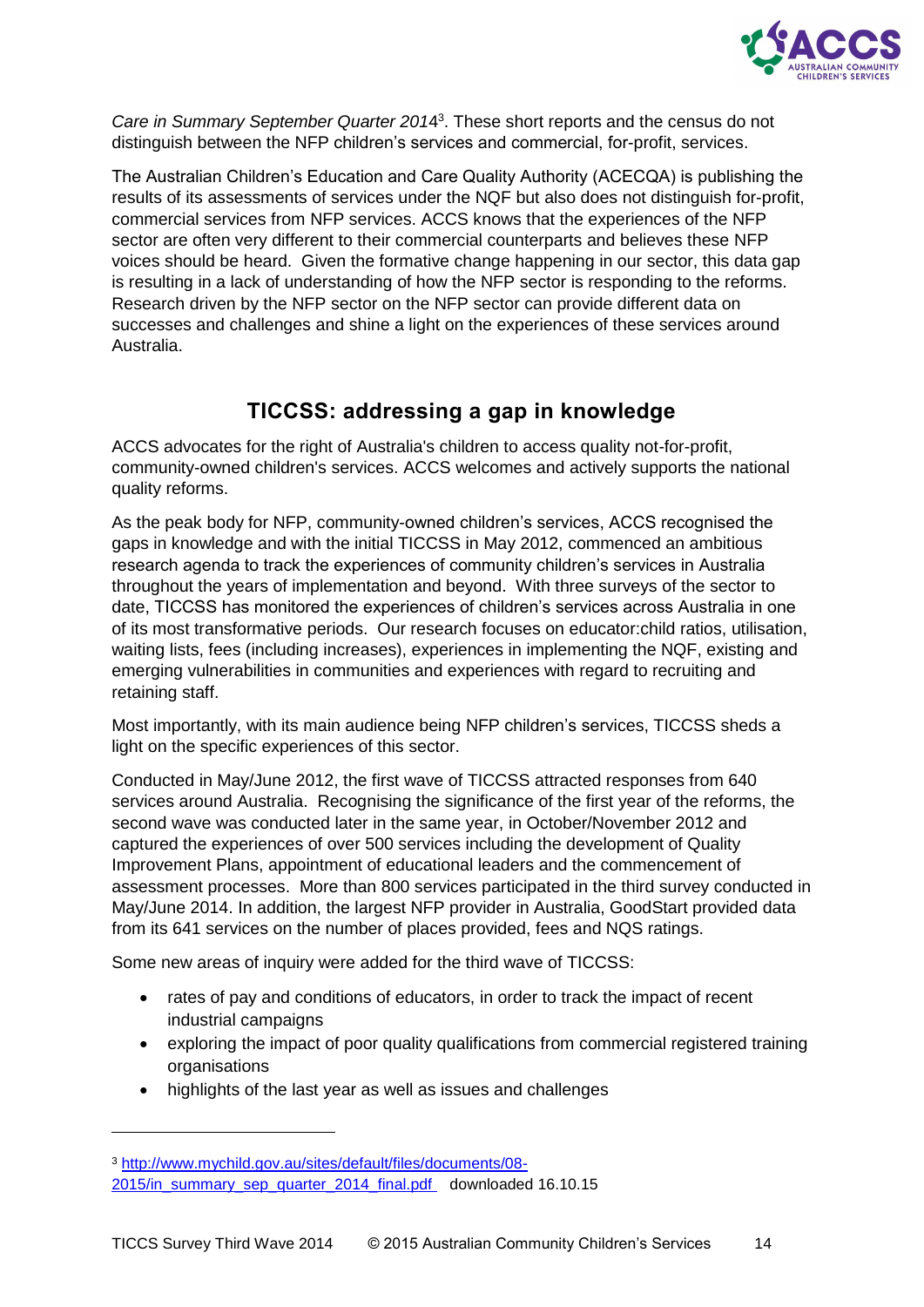

- services' experiences of the NQF rating and assessment processes
- which Quality Areas the services are seeing positive change in.

Responses in all waves of TICCS surveys were as varied as the ECEC sector, representing all states and territories, a range of service sizes (from 25 places or less to 80 plus places); and a range of metropolitan, regional and remote areas in Australia. The respondents deliver a range of services to meet the needs of Australian families including long day care, before and after school care, kindergarten/preschool, family day care, vacation care, in home care, multi-functional Aboriginal children's services, occasional care and mobile service for rural and remote families.

Responses were from the three main operation models: stand-alone community based (not for profit), large NFP organisations (such as YMCA, GoodStart, and church organisations) and commercial providers. However, reflecting the membership of ACCS, the NFP services, small and large, were the main respondents and the main subjects of this report.

The Trends in Community Children's Services Survey (TICCSS) is designed to be explorative. The findings, and this report, are intended to be indicative of what is happening in the sector and not representative. ACCS believes it provides vital information to track changes in the sector as government policy brings about the transformation to ensure consistently high quality education and care for Australia's young children.

We also anticipate that TICCSS may assist in identifying areas where more extensive research could be conducted.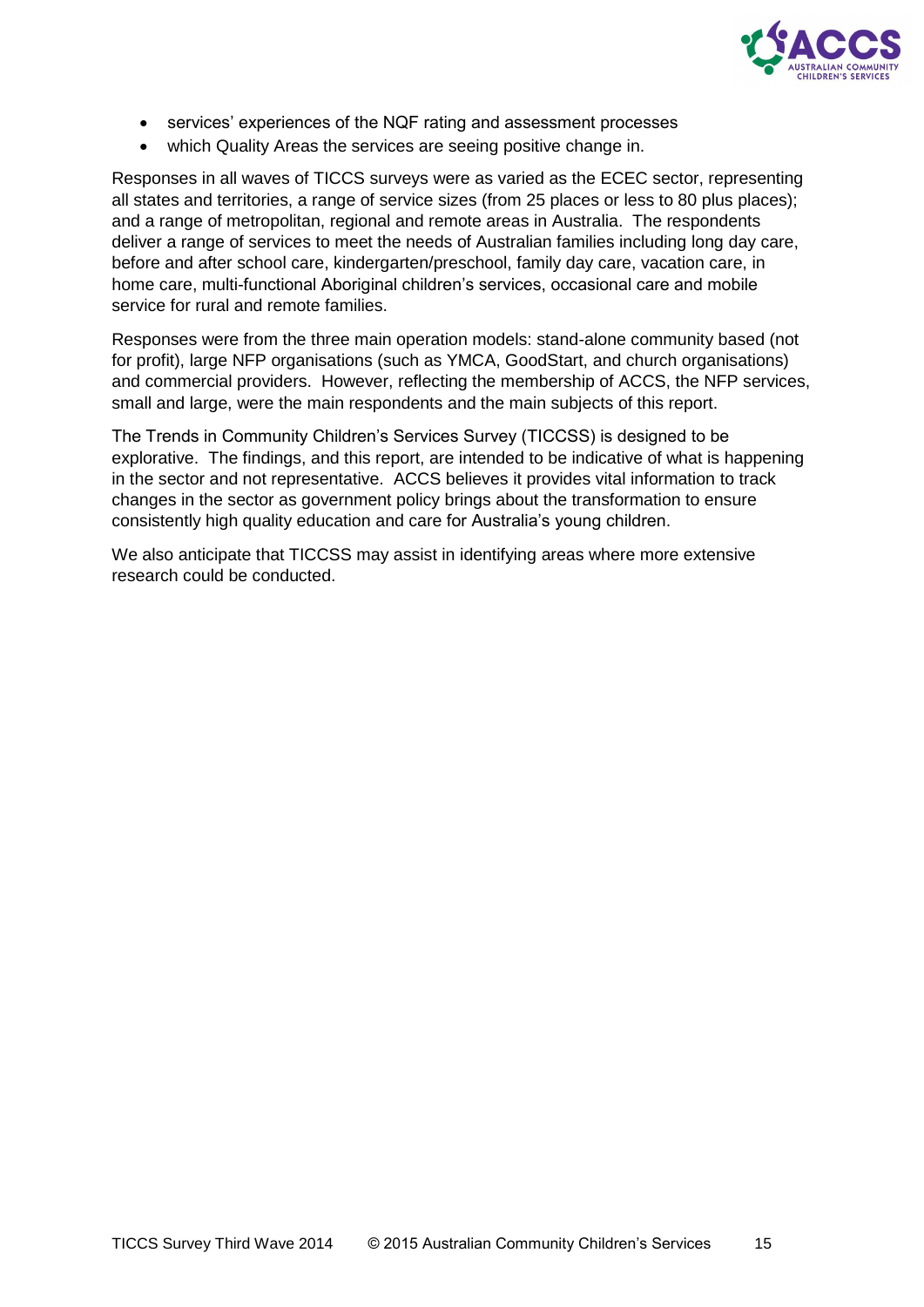

## <span id="page-15-0"></span>**Demographics**

This section of the report shows the background demographics of respondents. Where relevant, data from the previous surveys have been included.

### **Response rate**

<span id="page-15-1"></span>The ACCS TICCSS 2014 was made available on-line through Survey Monkey and promoted nationally within the NFP community children's services sector through a variety of on-line and hard copy communications.

A total of 871 individual survey responses were received from services employing nearly 11,000 educators and providing education and care to over 53,000 children per day. While the survey's primary target group was all NFP children's services, any early childhood education and care service approved for Child Care Benefit or Budget Based Funding (BBF) could participate.

An additional 641 services participated through their head organisation, GoodStart; this data is incorporated at some points and is clearly labelled where it has been used.

## **Geographic spread of respondents**

<span id="page-15-2"></span>Survey responses were received from all states and territories, with the largest proportion of responses from Victoria and NSW. These two states have the greater proportion of formal children's services. Queensland is under-represented in the TICCSS responses compared with the sector as a whole.

<span id="page-15-3"></span>It should be noted respondents in each wave may not have participated in the previous wave. This research is not intended to track changes in individual services but provides an indicative snapshot at the time of the survey.

| Table 2: State and Territory breakdown of respondents |                 |                  |          |  |  |  |
|-------------------------------------------------------|-----------------|------------------|----------|--|--|--|
|                                                       | <b>Mid 2012</b> | <b>Late 2012</b> | Mid 2014 |  |  |  |
| <b>Australian Capital Territory</b>                   | 0.2%            | 2%               | $1\%$    |  |  |  |
| New South Wales                                       | 28%             | 43%              | 26%      |  |  |  |
| Northern Territory                                    | 0.5%            | 3%               | $1\%$    |  |  |  |
| Queensland                                            | 21%             | 8%               | 5%       |  |  |  |
| South Australia                                       | 6%              | 11%              | 7%       |  |  |  |
| Tasmania                                              | 2%              | 0.4%             | $1\%$    |  |  |  |
| Victoria                                              | 40%             | 29%              | 45%      |  |  |  |
| Western Australia                                     | 2%              | 3%               | 14%      |  |  |  |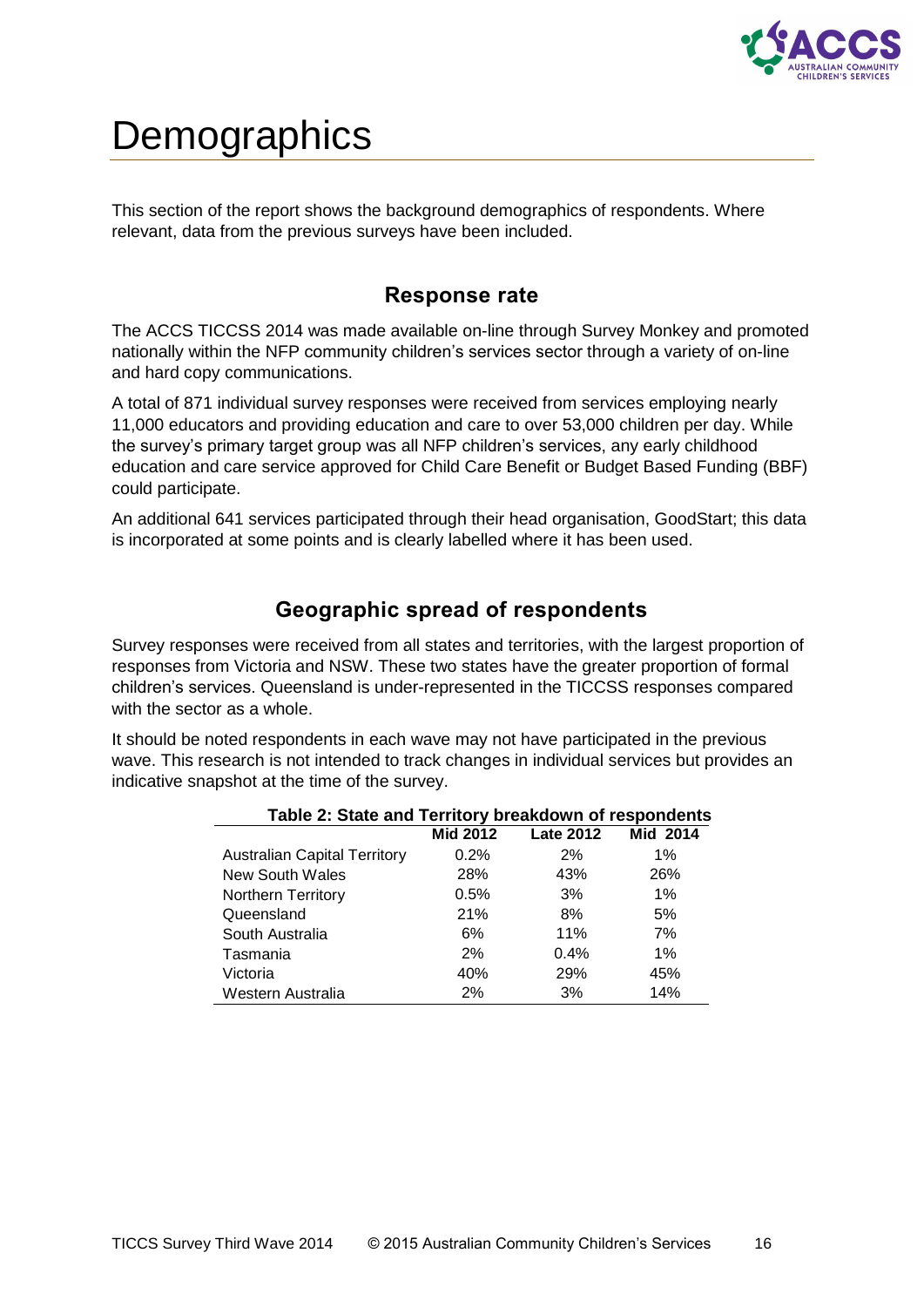

## **Governance Model**

<span id="page-16-0"></span>While TICCSS primary target is NFP services, some responses indicated they were from commercial, for-profit services. More commercial services participated in 2014, but represented a smaller proportion of responses due to the inclusion of the large number of GoodStart services.

GoodStart's participation resulted in a significant shift in the spread of governance models from that of previous surveys, with an increase in representation of services operated by NFP organisations and local councils.

For the first time, this wave of the TICCS survey distinguished between services operated by not for profit organisations (61%) and those operated by local government (7%).

<span id="page-16-2"></span>

| Table 3: Responses by Governance Model over time   |               |          |               |      |  |  |  |
|----------------------------------------------------|---------------|----------|---------------|------|--|--|--|
|                                                    | 2012<br>2014  |          |               |      |  |  |  |
|                                                    | <b>Number</b> | %        | <b>Number</b> | %    |  |  |  |
| A stand alone parent managed service               | 205           | 41       | 344           | 23   |  |  |  |
| A service managed by a local council or government | 220           | $44^{4}$ | 104           |      |  |  |  |
| A not for profit organisation                      |               |          | 905           | 61   |  |  |  |
| A commercial company or private owner              | 75            | 15       | 124           | 8    |  |  |  |
| <b>Total</b>                                       | 500           | 100      | 1477          | 100% |  |  |  |

## **Size of Service**

<span id="page-16-1"></span>Similar to the earlier waves of TICCSS, the third wave attracted responses from services of all sizes. Reflective of the NFP sector, most respondents (59%) were small services, providing less than 60 places. This is very similar to the range of services participating in previous waves of TICCS.

<span id="page-16-3"></span>With the inclusion of GoodStart the distribution shifts towards larger services.

| <b>Table 4: Size of Services</b> |     |     |  |  |  |
|----------------------------------|-----|-----|--|--|--|
| Including                        |     |     |  |  |  |
| GoodStart                        |     |     |  |  |  |
| 0-25 places                      | 12% | 7%  |  |  |  |
| 26-59 places                     | 47% | 35% |  |  |  |
| 60-79 places                     | 20% | 32% |  |  |  |
| 80+ places                       | 21% | 25% |  |  |  |

-

<sup>4</sup> Previous TICCS surveys have not distinguished between council/government services and those delivered by NFP organisations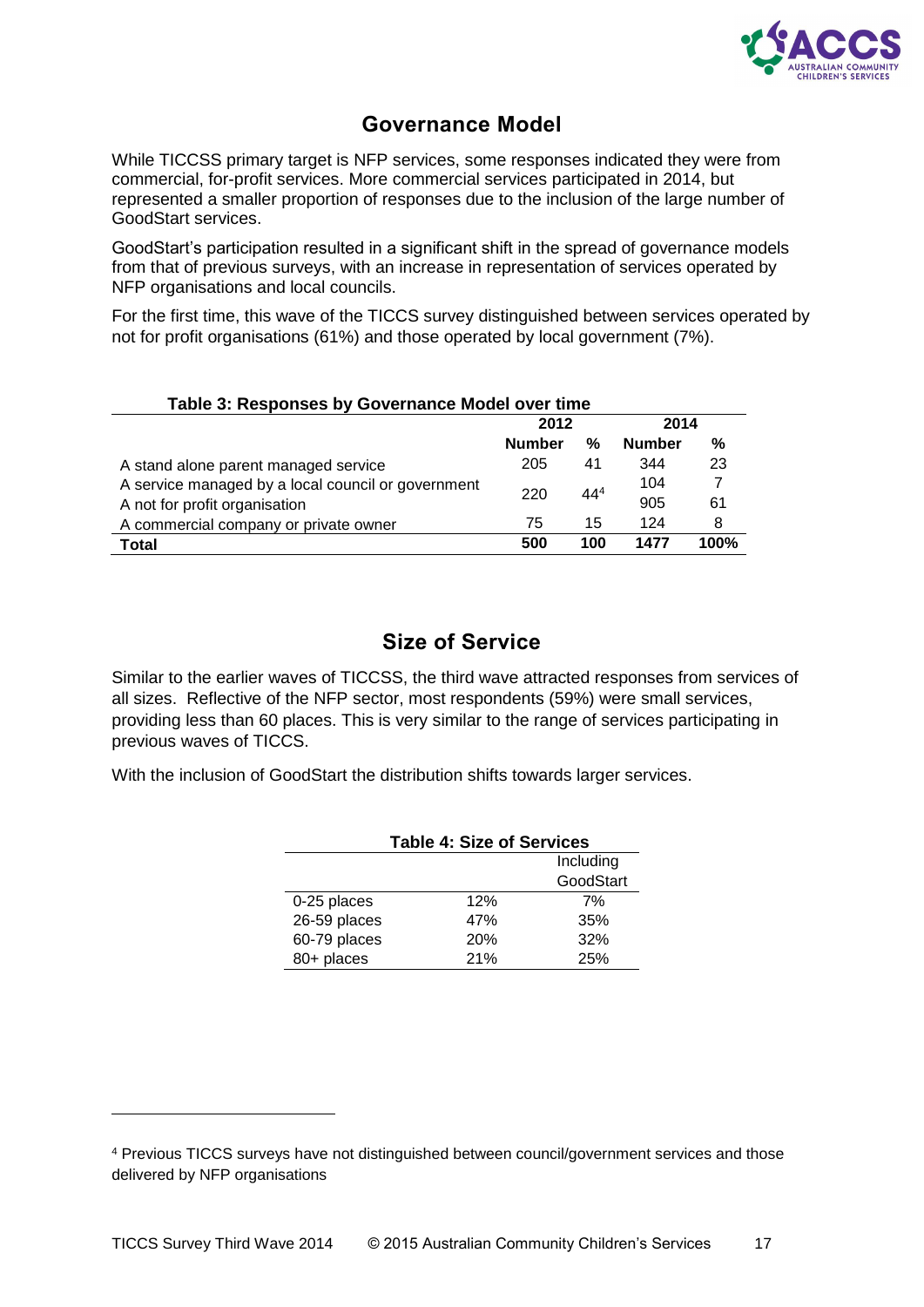

## **Number of Child Places**

<span id="page-17-2"></span><span id="page-17-0"></span>Survey respondents provided more than 53,000 places per day to children aged from birth to primary school age, with almost half (44%, 23,439) being for children between 3 and 5 years of age. The following table shows the age break up of these child places.

| Table 5: Number of Child Places by Age |       |      |  |  |  |  |
|----------------------------------------|-------|------|--|--|--|--|
| <b>Number</b><br><b>Percent</b>        |       |      |  |  |  |  |
| 0-2 year olds                          | 7093  | 13%  |  |  |  |  |
| 2-3 year olds                          | 8703  | 16%  |  |  |  |  |
| 3-5 year olds                          | 23439 | 44%  |  |  |  |  |
| school age                             | 13968 | 26%  |  |  |  |  |
| Total child places                     | 53203 | 100% |  |  |  |  |

## **Service Types**

<span id="page-17-1"></span>2014 survey respondents provided a wide range of service types, with many respondents providing two or more service types. Most 2014 respondents provided long day care, followed by preschool/kindergarten.

More than one third (40%, 185) of long day care centres also provided preschool/kindergarten services as part of their business operations. Around 10% of long day care centres also provided before school care (10%, 46), after school care, vacation care and occasional care.

The following table shows the proportion of service types provided from the current and past two TICCS surveys.

<span id="page-17-3"></span>

|                             | Time <sup>5</sup> |                  |                 |  |
|-----------------------------|-------------------|------------------|-----------------|--|
|                             | % of responses    |                  |                 |  |
|                             | <b>Mid 2012</b>   | <b>Late 2012</b> | <b>Mid 2014</b> |  |
| Long Day Care (LDC)         | 53                | 59               | 52              |  |
| Before School Care (BSC)    | 29                | 15               | 23              |  |
| After School Care (ASC)     | 35                | 19               | 28              |  |
| Vacation Care (VAC)         | 25                | 12               | 16              |  |
| Occasional Care (OCC)       | 6                 |                  | 9               |  |
| Kindergarten/Preschool      | 29                | 40               | 38              |  |
| Family Day Care (FDC)       | 5                 | 7                | 5               |  |
| In Home Care                |                   | 1.4              |                 |  |
| Multi-functional Aboriginal | 0.3               | 0.2              |                 |  |
| Children's Services (MACS)  |                   |                  |                 |  |
| <b>Mobile Service</b>       |                   | 2                |                 |  |

## **Table 6: TICCSS Responses by Services Types over**

-

<sup>5</sup> NB: adds to more than 100% as many respondents deliver multiple service types.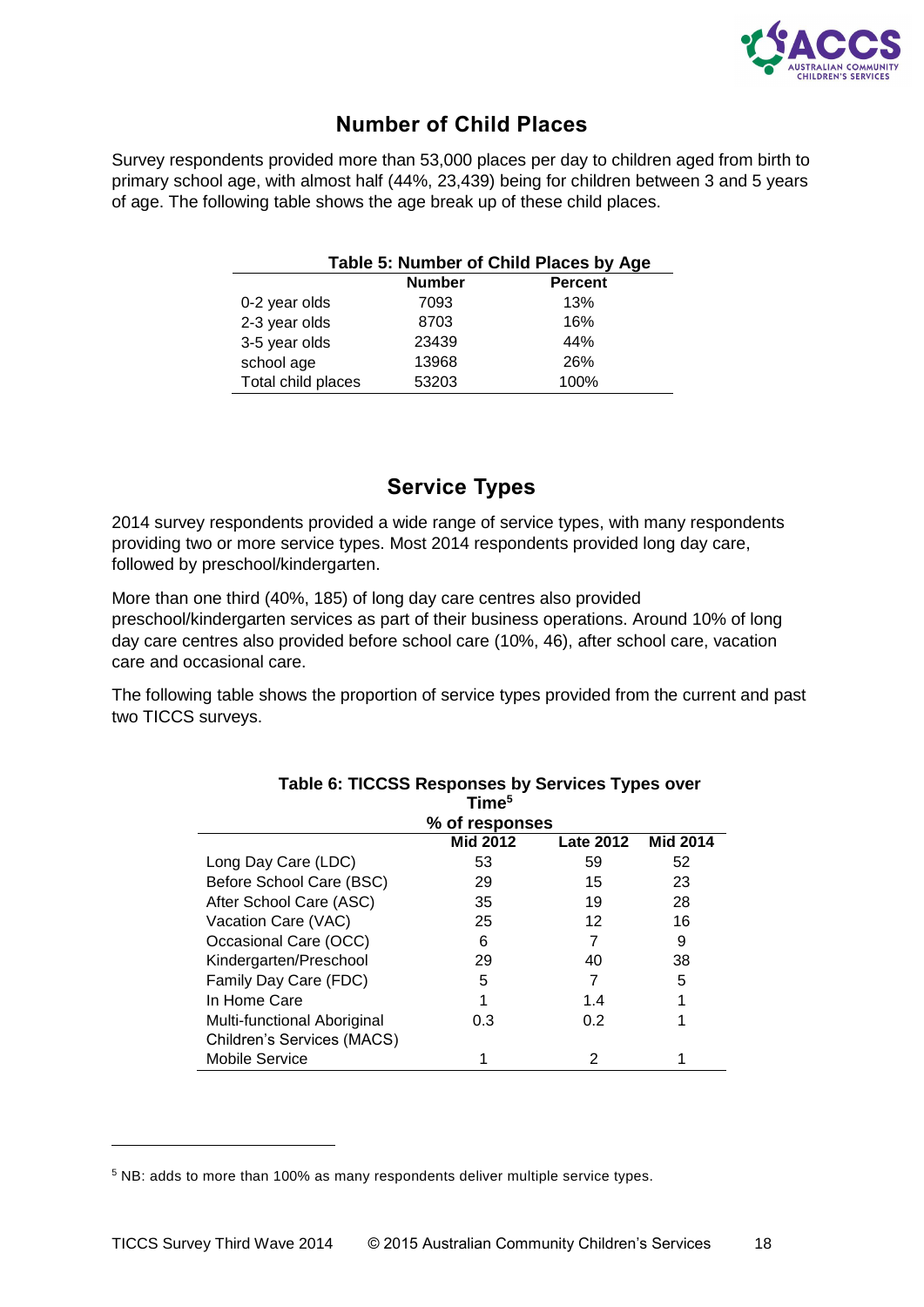

# <span id="page-18-0"></span>Waiting Lists and Utilisation

Governments of all shades are committed to ensuring child care is available to families who need it.

The introduction of the NQF was accompanied by concerns that increased operating costs would outstrip the capacity of families to pay the increased fees, thereby decreasing utilisation.

However, TICCSS data on service utilisation and waiting lists across the age groups shows that these concerns have not been realised.

### **Utilisation**

<span id="page-18-1"></span>Utilisation rates remain strong. However, while the third wave TICCS survey still shows a majority of services are experiencing very high (over 90%) utilisation of registered places, this has reduced since 2012 from two-thirds to half in LDC and from one-third to one-quarter in OSHC.

<span id="page-18-3"></span>

| <b>Table 7: Average Weekly Utilisation</b> |                     |      |                 |            |                 |      |  |
|--------------------------------------------|---------------------|------|-----------------|------------|-----------------|------|--|
|                                            | % of respondents    |      |                 |            |                 |      |  |
|                                            | <b>All Services</b> |      | <b>LDC</b>      |            | <b>OSHC</b>     |      |  |
| <b>Utilisation</b><br>Rate                 | Oct/Nov<br>2012     | 2014 | Oct/Nov<br>2012 | 2014       | Oct/Nov<br>2012 | 2014 |  |
| $91 - 100%$                                | 63%                 | 51%  | 68%             | 55%        | 32%             | 23%  |  |
| $81 - 90%$                                 | 18%                 | 19%  | 17%             | <b>20%</b> | 26%             | 21%  |  |
| 71-80%                                     | 8%                  | 14%  | 7%              | 12%        | 16%             | 26%  |  |
| 61-70%                                     | 7%                  | 9%   | 6%              | 8%         | 13%             | 17%  |  |
| Less than 60%                              | 4%                  | 8%   | 3%              | 6%         | 14%             | 13%  |  |

## **Waiting Lists**

<span id="page-18-4"></span><span id="page-18-2"></span>In planning for education and care options for children, many families will experience a wait in finding a place in certain areas and preferred services. Two-thirds (66%, 568) of all services had a waiting list in 2014. Of those services that had waiting lists 44% (17,529) of children waiting were less than 2 years of age and 29% (11,214) were aged 2 to less than 3 years.

|  |  | Table 8: Number of Children on Waiting Lists by Age |  |  |  |
|--|--|-----------------------------------------------------|--|--|--|
|  |  |                                                     |  |  |  |

|                            | <b>Number</b> | <b>Percent</b> |
|----------------------------|---------------|----------------|
| 0-2 year olds              | 17529         | 43             |
| 2-3 year olds              | 11214         | 28             |
| 3-5 year olds              | 10539         | 26             |
| school age                 | 903           | 2              |
| school age - vacation care | 226           | 0.6            |
| Total                      | 40411         | 1በበ%           |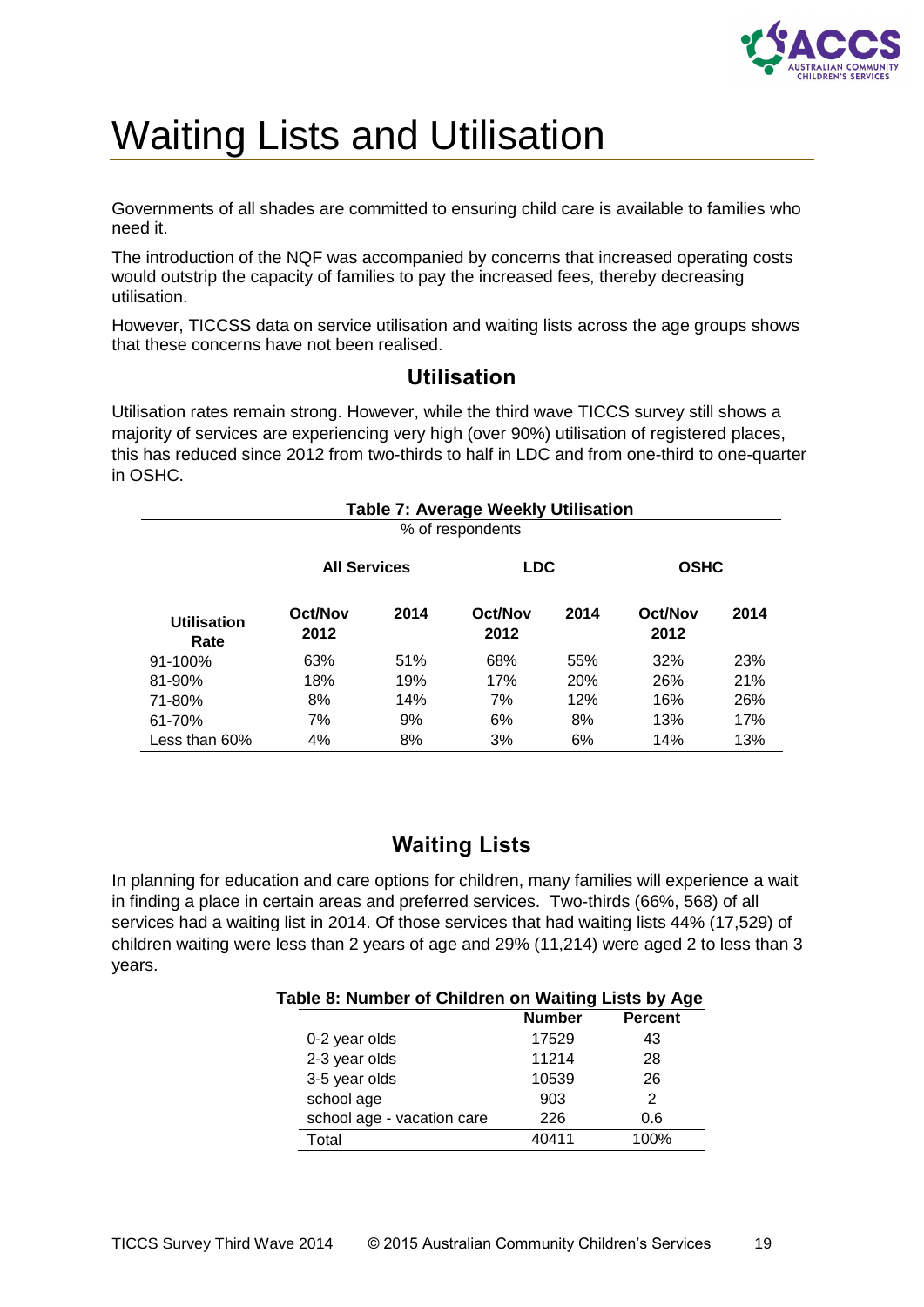

Respondents point out that waiting lists are often not a reliable indicator of need of the service because families will go on several services' waiting lists (and this is encouraged by some services) and when they receive a place they may not necessarily notify all services to take them off the waiting list.

There are issues with specific age groups, including some services having to give priority to four year olds with the result that 3 year olds miss out. There are issues with some school start policies in different States and there are re-occurring mentions of some families having to wait several years to get the required days of care.

Effectively managing waiting lists is a challenge faced by many providers. Calling parents on the waiting list to 'keep in touch' is not a high priority if the centre has existing high occupancy. *National Respondent*

Waiting times have not changed significantly over the three surveys. In 2014 children aged from birth to less than 2 years were waiting 1- 2 years (31%) or 6 to 12 months (31%) for a place. Older children, aged 2 to 3 year and 3 to 5 years, were waiting 6 to 12 months.

<span id="page-19-0"></span>

| Table 9: Average wait for child by age group |                                                     |     |     |     |       |  |  |
|----------------------------------------------|-----------------------------------------------------|-----|-----|-----|-------|--|--|
|                                              | 6-12 months<br>1-2 years<br>Less than<br>3-6 months |     |     |     |       |  |  |
|                                              | 3 months                                            |     |     |     | years |  |  |
| 0-2 age group                                | 12%                                                 | 18% | 31% | 31% | 8%    |  |  |
| 2-3 age group                                | 14%                                                 | 22% | 32% | 25% | 6%    |  |  |
| 3-5 age group                                | 26%                                                 | 21% | 31% | 18% | 4%    |  |  |
| School age                                   | 55%                                                 | 19% | 14% | 8%  | 5%    |  |  |
| School age                                   | 83%                                                 | 4%  | 4%  | 4%  | 4%    |  |  |
| (Vacation care)                              |                                                     |     |     |     |       |  |  |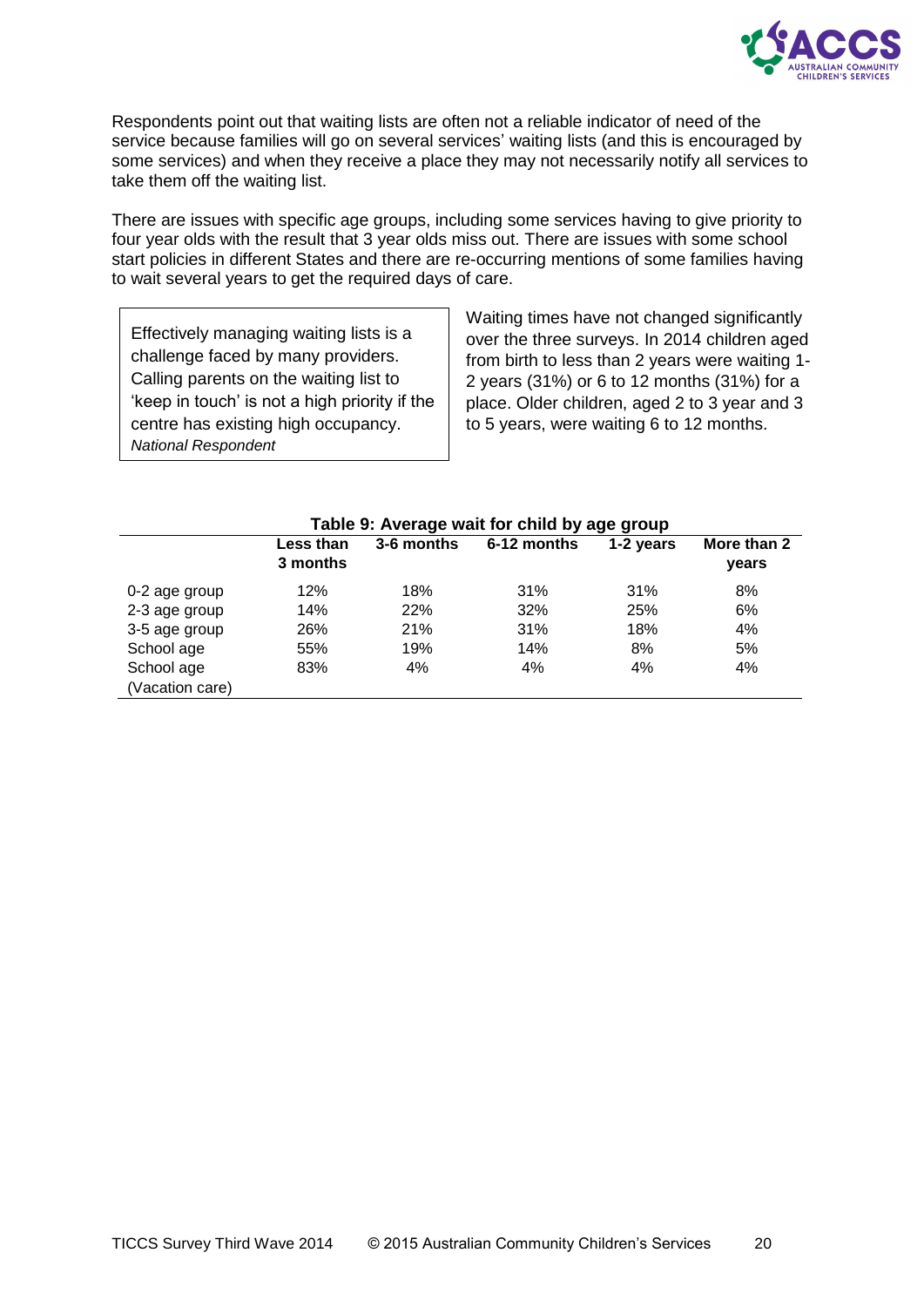

# <span id="page-20-0"></span>Educator and Child Ratios

One of the most controversial areas of the NQF has been the new national minimum standards for educator to child ratios. These standards reflect research evidence of good practice, and bring into line previously differing ratios from state to state, to provide consistency across the country in the numbers of educators required for children according to age groups.

Contrary to the reports that this area of the NQF is creating problems for services, TICCSS data shows services meet, or exceed, the ratios that have been introduced to date. The vast majority of services (80%) are already meeting the ratios due for implementation in 2016 and nearly half have chosen to operate well above the national standards, recognising the relationship between quality and high staff ratios.

### **Birth to two year olds**

All respondents that provided infant places were operating with at least a 1:4 ratio of educators to children, as required since 2012. There have been slight improvements in educator:infant ratios with a modest increase in the proportion of respondents operating at 1:3 or better over time.

#### <span id="page-20-1"></span>**Table 10: Ratios for Educators to Children from birth to 2 years over time<sup>6</sup> % of services**

|                 | 70 YI YIVGJ |                  |                 |  |  |  |  |
|-----------------|-------------|------------------|-----------------|--|--|--|--|
| <b>Ratios</b>   | Mid 2012    | <b>Late 2012</b> | <b>Mid 2014</b> |  |  |  |  |
| Better than 1:3 |             | b                |                 |  |  |  |  |
| 1:3             | 20          | 16               | 22              |  |  |  |  |
| 1.4             | 74          | 78               | 72              |  |  |  |  |

### **Three to five year olds**

-

<span id="page-20-2"></span>A national minimum standard of one educator for every 11 children aged 3-5 year olds will apply from 2016<sup>7</sup>. All waves of TICCSS showed that the majority of the sector is meeting the standard well ahead of time and many are exceeding it. Furthermore, around half are operating at better than 1:10.

#### **Table 11: Ratios for Educators to children aged 3-5 over time<sup>8</sup> % of services**

| 70 UI SEI VILES  |                 |                  |                 |  |  |  |
|------------------|-----------------|------------------|-----------------|--|--|--|
| <b>Ratios</b>    | <b>Mid 2012</b> | <b>Late 2012</b> | <b>Mid 2014</b> |  |  |  |
| Better than 1:10 | 47              | 53               | 48              |  |  |  |
| 1:10             | 20              | 24               | 26              |  |  |  |
| 1:11             | 5               | 6                | 6               |  |  |  |
| 1:12             | 12              | 8                | 4               |  |  |  |
| 1:13             |                 |                  | 2               |  |  |  |
| 1:14             |                 | 0.0              |                 |  |  |  |
| 1:15             | 14              | 9                | 13              |  |  |  |

<sup>6</sup> Please note that due to rounding off, some percentages will not add to 100.

<sup>8</sup> Please note that due to rounding off, some percentages will not add to 100.

<sup>7</sup> Some states/territories require a 1:10 ratio for children aged 3 to 5 years eg NSW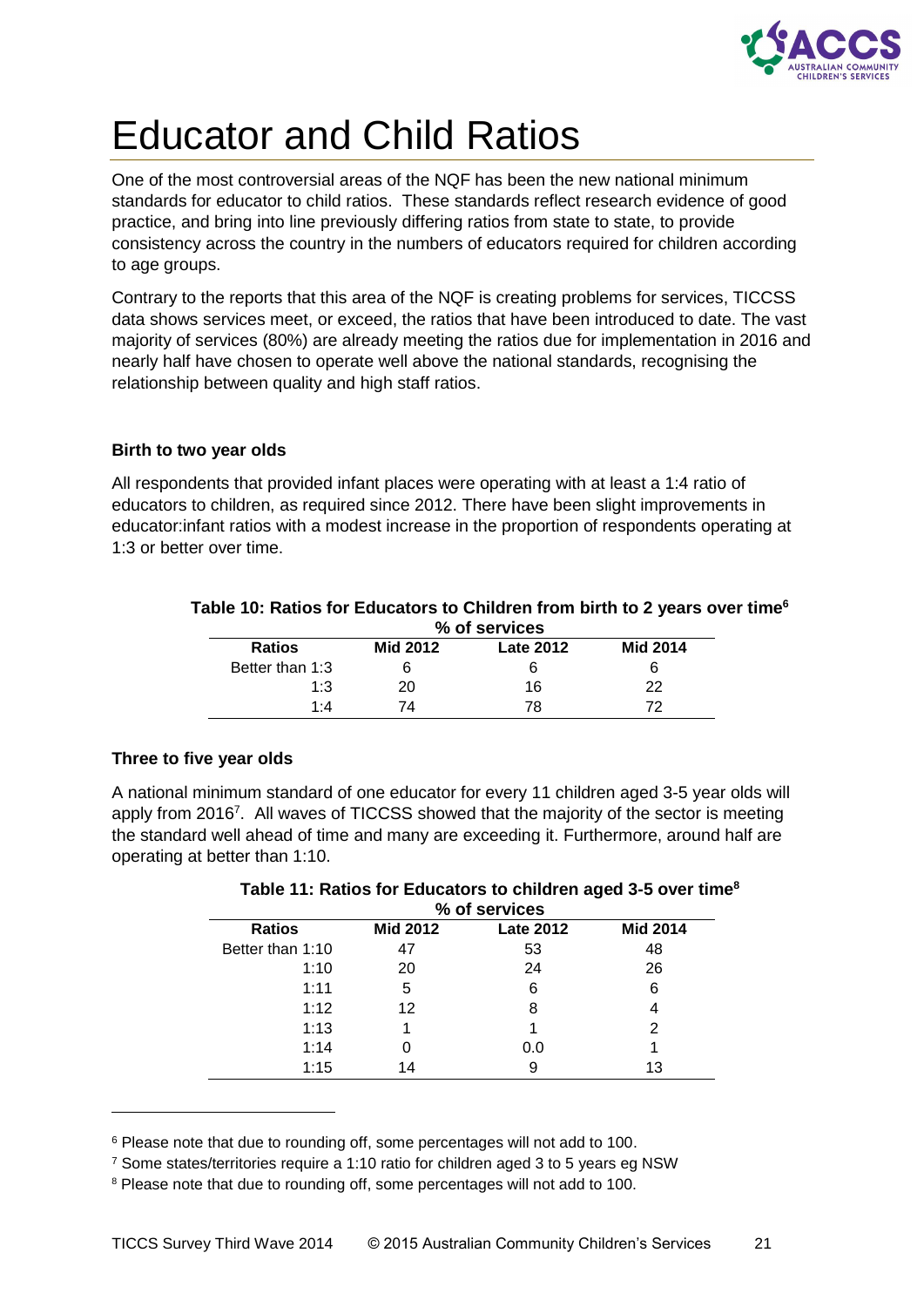

Of the114 services that are yet to transition to the new minimum, nearly one-quarter indicated they were going to make the move before the 2016 deadline.

#### **School aged children**

The NQF introduced a minimum of 1:15 educator:child ratios for school age children, however many states had better ratios already in place. Over half of respondents who provide school age care are operating at better than 1:15, with 37% operating at the much higher ratio of 1:10, or better.

| <u>yo ui Seivices</u>                           |    |    |    |  |  |  |  |  |
|-------------------------------------------------|----|----|----|--|--|--|--|--|
| <b>Mid 2014</b><br>Mid 2012<br><b>Late 2012</b> |    |    |    |  |  |  |  |  |
| better than 1:10                                | 18 | 27 | 20 |  |  |  |  |  |
| 1:10                                            | 12 | 15 | 17 |  |  |  |  |  |
| 1:11                                            | 2  |    | 3  |  |  |  |  |  |
| 1:12                                            | 11 | 10 |    |  |  |  |  |  |
| 1:13                                            | 2  |    |    |  |  |  |  |  |
| 1:14                                            |    |    |    |  |  |  |  |  |
| 1:15                                            | 53 | 36 | 46 |  |  |  |  |  |
| more than 1:15                                  | 3  |    | 5  |  |  |  |  |  |

#### <span id="page-21-0"></span>**Table 12: Ratios of Educators to School Aged Children over Time**  $M$  of Candos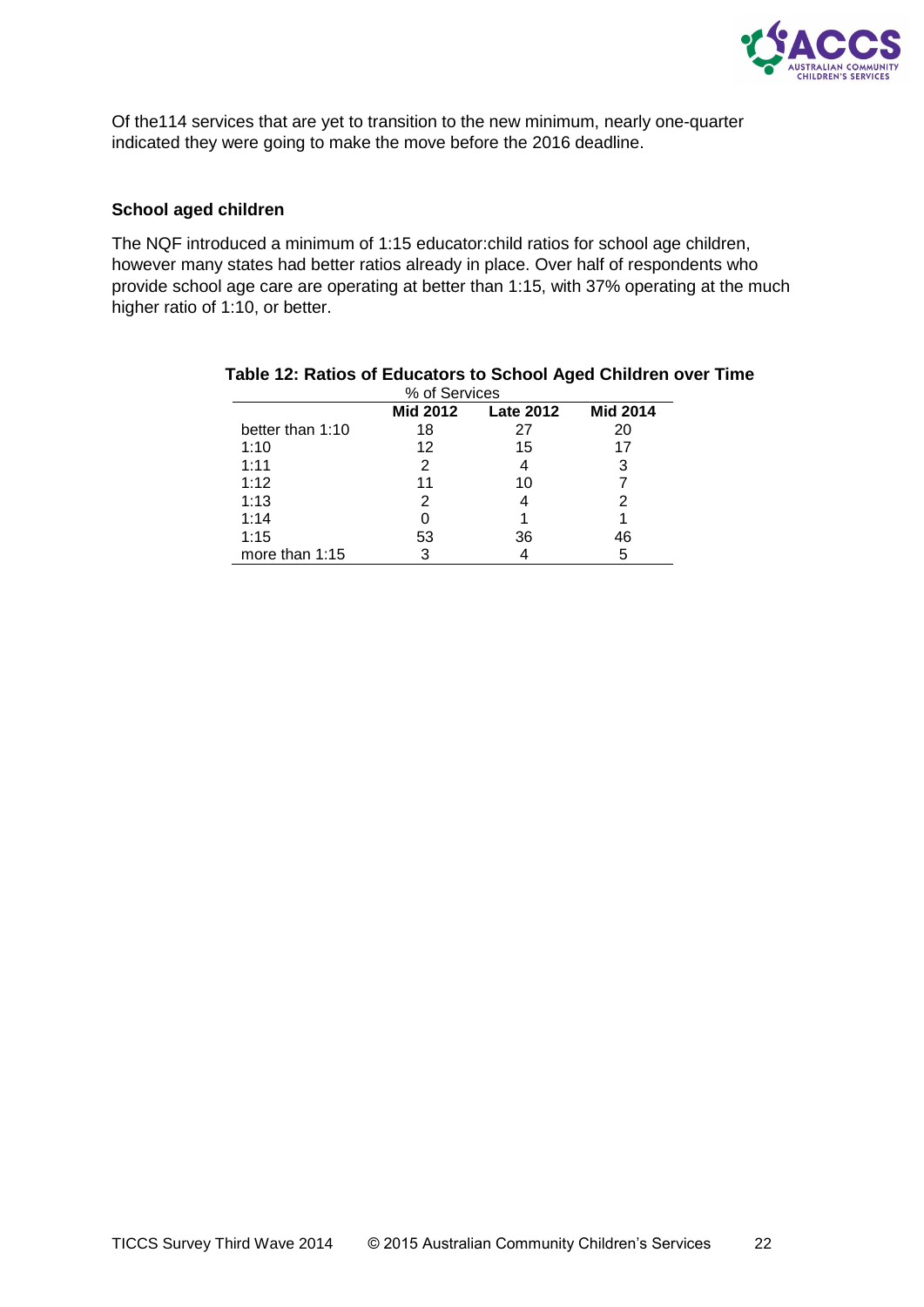

## <span id="page-22-0"></span>**Workforce**

The NQF is shifting the ECEC workforce from one that was largely unqualified to one in which all educators have at least a Certificate III and a prescribed percentage with a Diploma or Early Childhood Degree qualification.

## **Educators' Qualifications**

<span id="page-22-1"></span>Respondents to the third wave of TICCS employed 10,954 educators. The analysis below shows that a culture of study and upgrading of qualifications has been established in the community children's services sector.

### **Certificate and Diploma qualifications**

In 2014, 50% of educators in every service are required to have or be working towards a Diploma. TICCS found that 38% of educators have a diploma while 42% are currently working towards this qualification. So it appears that the sector is well on the way to meeting and exceeding the requirement for half of all educators to have diploma level qualifications.

In 2014, the Certificate III qualification became the minimum requirement for educators. TICCSS shows a steady decrease in the proportion of the workforce with no qualifications, with 93% of the workforce having at least a Certificate III by mid-2014. There has also been an increase in the proportion of educators with a Diploma qualification.

<span id="page-22-2"></span>

| rapic to: Ludcators qualifications over three<br>% of educators in respondent services |                                                        |    |    |  |  |  |  |  |  |
|----------------------------------------------------------------------------------------|--------------------------------------------------------|----|----|--|--|--|--|--|--|
|                                                                                        | <b>Mid 2014</b><br><b>Mid 2012</b><br><b>Late 2012</b> |    |    |  |  |  |  |  |  |
| Have no qualifications                                                                 | 12                                                     |    |    |  |  |  |  |  |  |
| Have completed a Cert III                                                              | 35                                                     | 37 | 35 |  |  |  |  |  |  |
| Have completed a Cert IV (OSHC)                                                        | 3                                                      |    | 3  |  |  |  |  |  |  |
| Have completed a Diploma (including<br>advanced)                                       | 34                                                     | 35 | 38 |  |  |  |  |  |  |
| Have completed a three year degree                                                     | 6                                                      |    | 6  |  |  |  |  |  |  |
| Have completed a four year degree                                                      | 8                                                      |    | 8  |  |  |  |  |  |  |
| Have a post graduate qualification                                                     | っ                                                      |    |    |  |  |  |  |  |  |

### **Table 13: Educators' qualifications over time**

800 educators had not completed a qualification by mid 2014; 70% of these were working towards a Certificate III. It is of concern that more than six months after Certificate III became the mandatory entry level qualification for early childhood education and care services there were still 237 educators employed in the sector who were unqualified and not engaged in study.

See the section below on Waivers for more details.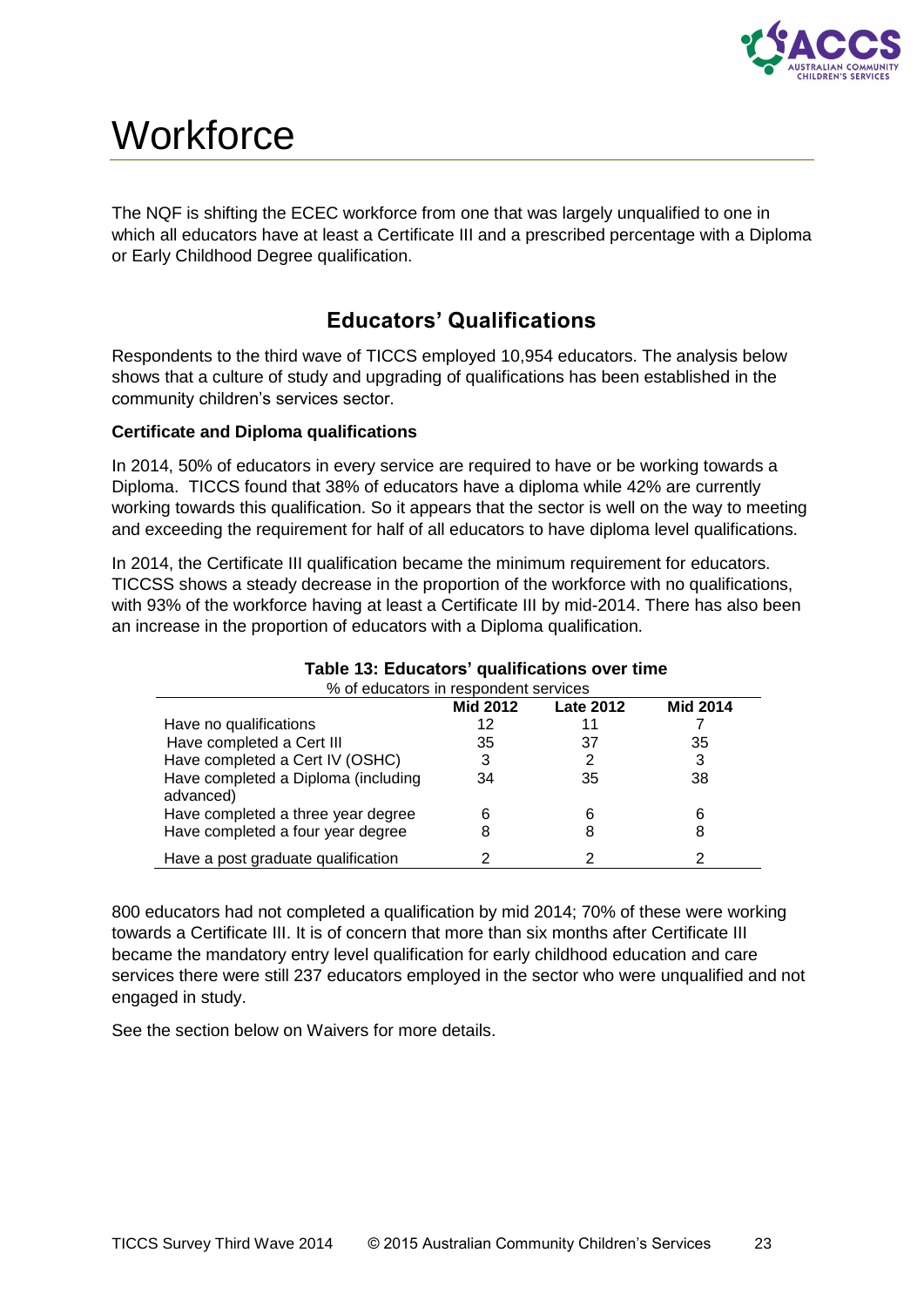

<span id="page-23-1"></span>

|                                     | <b>Mid 2012</b> | <b>Late 2012</b> | <b>Mid 2014</b> |  |
|-------------------------------------|-----------------|------------------|-----------------|--|
| Total % engaged in studying         | 27              | 26               | 23              |  |
| Working towards a Cert III          |                 |                  | 5               |  |
| Working towards a Cert IV (OSHC)    | 0.4             | 0.4              | 0.4             |  |
| Working towards a Diploma           | 11              | 12               | 9               |  |
| (including advanced)                |                 |                  |                 |  |
| Working towards a three year degree | 2               | 2                |                 |  |
| Working towards a four year degree  | 6               | 4                | 5               |  |
| Working towards post graduate       | 0.1             |                  |                 |  |
| qualification                       |                 |                  |                 |  |

#### **Table 14: Educators working towards qualifications over time** % of educators in respondent services

### **Early Childhood Teachers**

-

Six months after the 2014 requirement for all LDC and preschool services to employ a degree qualified Early Childhood Teacher, nearly three-quarters of LDC services reported having at least one educator with a degree in early childhood education.

Furthermore two-thirds (63%) of services reported having at least one educator currently working towards a degree, up from 25% in 2012. This is indicative of educators embracing the professionalisation of their sector and taking up opportunities for higher qualifications.

## **Educator retention**

<span id="page-23-0"></span>The educator workforce continues to be stable with 44% of services employing at least some educators with six or more years of tenure. And this is not just a few long serving educators it comprises 21% (1,994) of educators in these services. At the other end of the spectrum, a similar proportion, (18%, 1,649) of the workforce has been employed for less than one year in their current service.

<span id="page-23-2"></span>

| Table 15: Period of Employment in Current Service |      |    |  |  |  |  |
|---------------------------------------------------|------|----|--|--|--|--|
| % of Educators<br>No. of educators                |      |    |  |  |  |  |
| less than 1 year                                  | 1649 | 18 |  |  |  |  |
| 1-3 years                                         | 3042 | 33 |  |  |  |  |
| 3-6 years                                         | 2593 | 28 |  |  |  |  |
| 6-10 years                                        | 196  | 2  |  |  |  |  |
| more than 10 years                                | 1798 | 19 |  |  |  |  |

The *2013 National ECEC Workforce Census<sup>9</sup>* reported that tenure varied with relevant ECEC qualification; those with formal ECEC qualifications tend to remain in children's services employment longer than those with no ECEC qualifications. Only 4% of those with a formal qualification had less than one year's tenure compared with 28% of staff with no ECEC qualification.

<sup>9</sup> [http://docs.education.gov.au/system/files/doc/other/nwc\\_national\\_report\\_final.pdf](http://docs.education.gov.au/system/files/doc/other/nwc_national_report_final.pdf) downloaded 16.10.15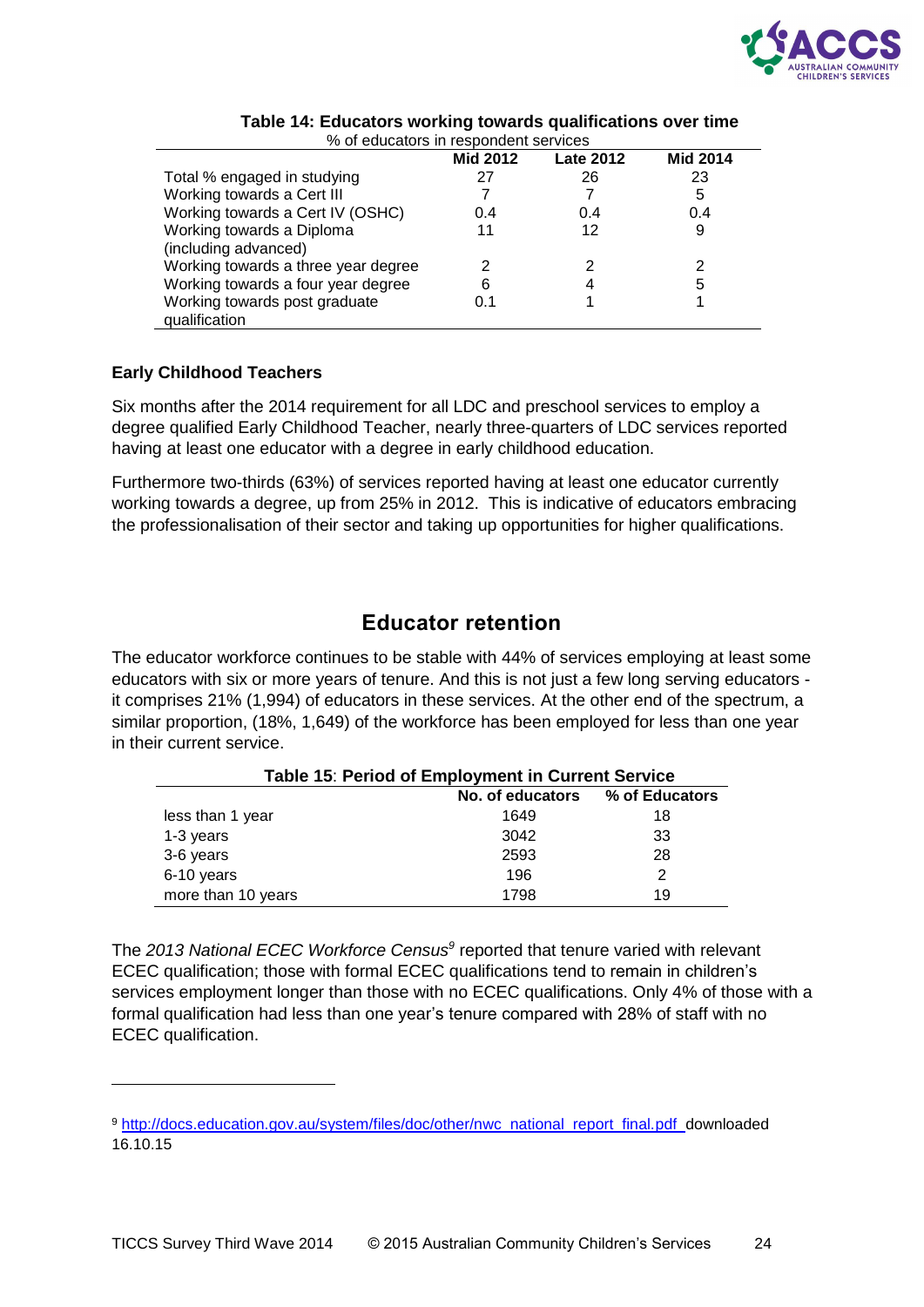

## **Recruitment Experiences**

<span id="page-24-0"></span>Recruitment is often difficult in a sector which has historically been poorly paid and with low status work. Increasing qualification requirements is expected to eventually lift the status and so attract new, more skilled applicants over time. During this transition phase, there are particular challenges in attracting people with the right aptitudes and values, who are willing to undergo formal training in order to work in a profession which is still often viewed as 'just baby minding'.

In this context, it is pleasing to see that in 2014 the proportion of services with a vacancy for an educator position at the time of responding has declined to 22%, down from 27% in 2012.

The vast majority of respondent services had all positions filled with more than threequarters of respondents (78%, 614) reporting no staff vacancies.

Of the nearly one-quarter (22%, 172) of services that did have vacancies, these vacancies were mainly for vocationally trained positions – Cert III and IV and Diploma.

<span id="page-24-1"></span>

| <b>Table 16: Vacancies for Each Qualification</b> |        |                                |        |           |  |  |
|---------------------------------------------------|--------|--------------------------------|--------|-----------|--|--|
|                                                   |        | <b>Services with Vacancies</b> |        | Vacancies |  |  |
|                                                   | number | percent                        | number | percent   |  |  |
| Certificate III and IV                            | 94     | 40                             | 176    | 48        |  |  |
| Diploma                                           | 95     | 41                             | 145    | 39        |  |  |
| Degree                                            | 37     | 16                             | 41     | 11        |  |  |
| Director/Coordinator                              |        | 3                              | 8      |           |  |  |
| Total                                             | 234    | 100%                           | 370    | 100%      |  |  |

#### **Most recent educator recruitment**

#### *For which qualifications?*

Two-thirds (64%, 511) of service respondents had recruited for educators in the past 6 months. This is similar to previous TICCS surveys, with 73% in the first wave and 60% in the second.

Two-thirds (68%, 342) of most recent recruitment had been for vocationally trained positions, that is Certificate III or Diploma. The following table shows the qualifications of services' most recent recruitments. Again, this distribution is similar to previous TICCS surveys.

#### <span id="page-24-2"></span>**Table 17: Number of Staff Recruited by Level of Qualification**

|                      | <b>Number</b> | <b>Percent</b> |
|----------------------|---------------|----------------|
| Certificate III      | 179           | 35             |
| Diploma              | 163           | 32             |
| Degree               | 73            | 14             |
| Director/Coordinator | 20            | 4              |
| other                | 71            | 14             |
| Total                | 506           | 100%           |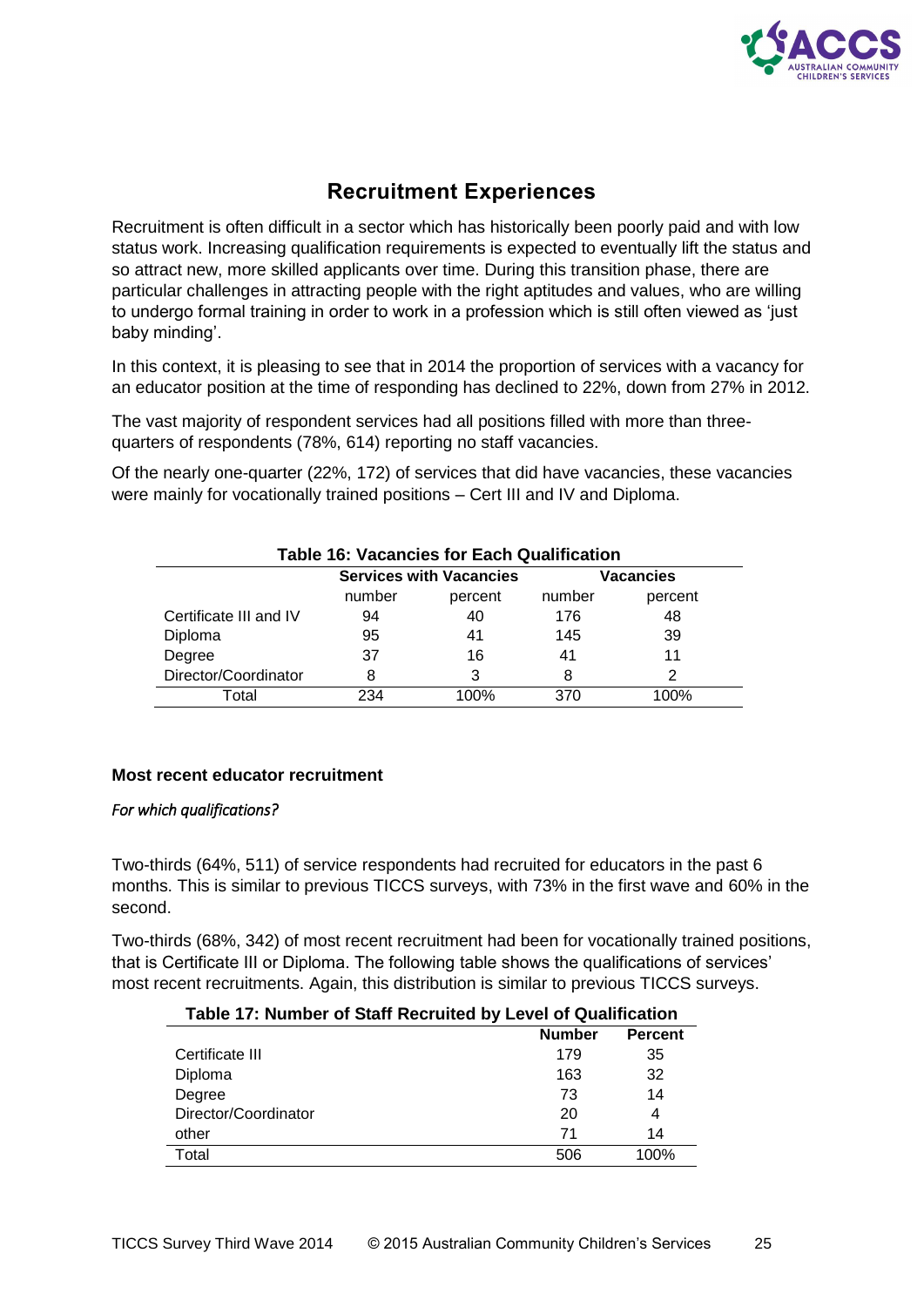

#### *Standard of candidates*

Nearly half (47%, 218) of all respondents who had recruited in the six months before the survey considered the field of applicants to be of low or very low standard, while 38% (178) considered the field of adequate standard and only 14% (66) considered the field of high or very high standard. However, from this poor quality field of applicants, services were able to recruit educators of satisfactory suitability and qualifications. Ultimately, half of successful applicants were considered to be of high or very high standard.

<span id="page-25-0"></span>

| Felcentage of Respondents Willy Recidited          |             |     |          |      |              |
|----------------------------------------------------|-------------|-----|----------|------|--------------|
|                                                    | Verv<br>low | Low | Adequate | Hiah | Verv<br>Hiah |
| Field of applicants                                | 16          | 31  | 38       |      |              |
| Successful applicant's suitability for the role    |             |     | 37       | 37   | 17           |
| Successful applicant's qualifications for the role |             | Δ   | 46       | 29   | 18           |

#### **Table 18: Rating of Standard of Candidates and Successful Applicants** Percentage of Respondents Who Recruited

There has been little change over the three TICCS surveys in service respondents' perception regarding the standard of the field of applicants, suitability of and the qualifications of the successful applicant.

#### **Difficulty recruiting**

Generally, the higher the qualification required for a vacant position, the more difficulty respondents had in recruitment. Just over one third (40%, 273) of respondents recruiting for Certificate III or IV positions found it moderately, or very, difficult. By contrast, three-quarters (76%, 429) of degree recruitments and four-fifths (81%, 304) of director/coordinator recruitments were noted as moderately, or very, difficult.

<span id="page-25-1"></span>

|                        | verv<br>difficult | moderately<br>difficult | sometimes<br>difficult | occasionally<br>difficult | never<br>difficult |
|------------------------|-------------------|-------------------------|------------------------|---------------------------|--------------------|
| Certificate III and IV | 18%               | <b>22%</b>              | 26%                    | 19%                       | 16%                |
| Diploma                | 35%               | 25%                     | 21%                    | 13%                       | 6%                 |
| Degree                 | 54%               | 22%                     | 11%                    | 8%                        | 5%                 |
| Director/Coordinator   | 61%               | 20%                     | 8%                     | 7%                        | 5%                 |

**Table 19: Degree of Difficulty in Recruitment by Qualification Level of Vacancy**

#### *Difficulty recruiting over time*

The three phases of TICCSS show that, over time, it has become easier to recruit for all levels of children's services qualifications. For all qualifications, between 2012 and 2014 there was a decrease in the number of respondents indicating it was very difficult to recruit.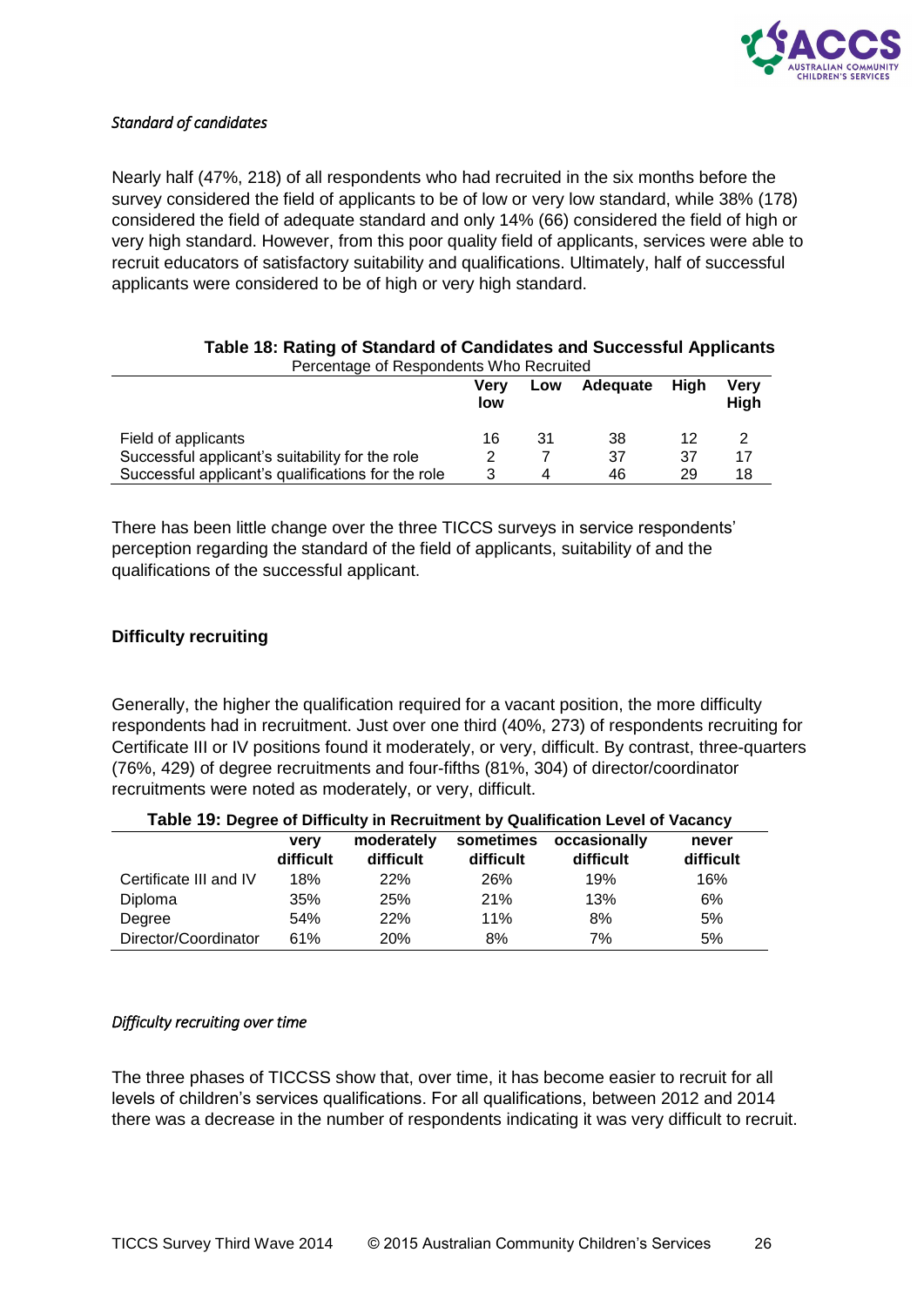

| <b>Positions</b>      | <b>Mid 2012</b> | <b>End 2012</b> | <b>Mid 2014</b> |
|-----------------------|-----------------|-----------------|-----------------|
| Certificate III       | 22              | 15              | 16              |
| Diploma               | 45              | 36              | 32              |
| Degree                | 50              | 50              | 42              |
| Director/ Coordinator | 43              | 42              | 33              |

#### <span id="page-26-0"></span>**Table 20: Very Difficult Recruitment over Time by Level of Qualification** % of services

#### *What makes it difficult to recruit?*

Service respondents indicated that the main reasons they found filling staff positions difficult was applicants having completed qualifications with private RTOs and not being suitably skilled (19%, 367), low wages (17%, 328) and applicants not being qualified (16%, 307). Of least concern were conditions (4%, 73) and remote location (2%, 34). It is not surprising that remote location ranked as least difficult due to the corresponding low number of service respondents working in remote areas.

Concerns about the suitability of applicants' qualifications and experience were almost double for those trained in private organisations than for those trained in TAFE or other notfor-profit training organisations - 19% (367) compared with 10% (207).

It is interesting to note that burden on staff of meeting regulations was ranked very low by TICCSS respondents - fourth lowest difficulty out of the ten possible options (7%, 129).

<span id="page-26-1"></span>

**Figure 1: Factors that Make it Difficult to Recruit**

The past two TICCS surveys did not ask respondents to consider quality or suitability of qualifications of applicants by type of training organisation so it is not possible to provide a direct comparison over the past three TICCS surveys. The following table shows the responses from all three surveys.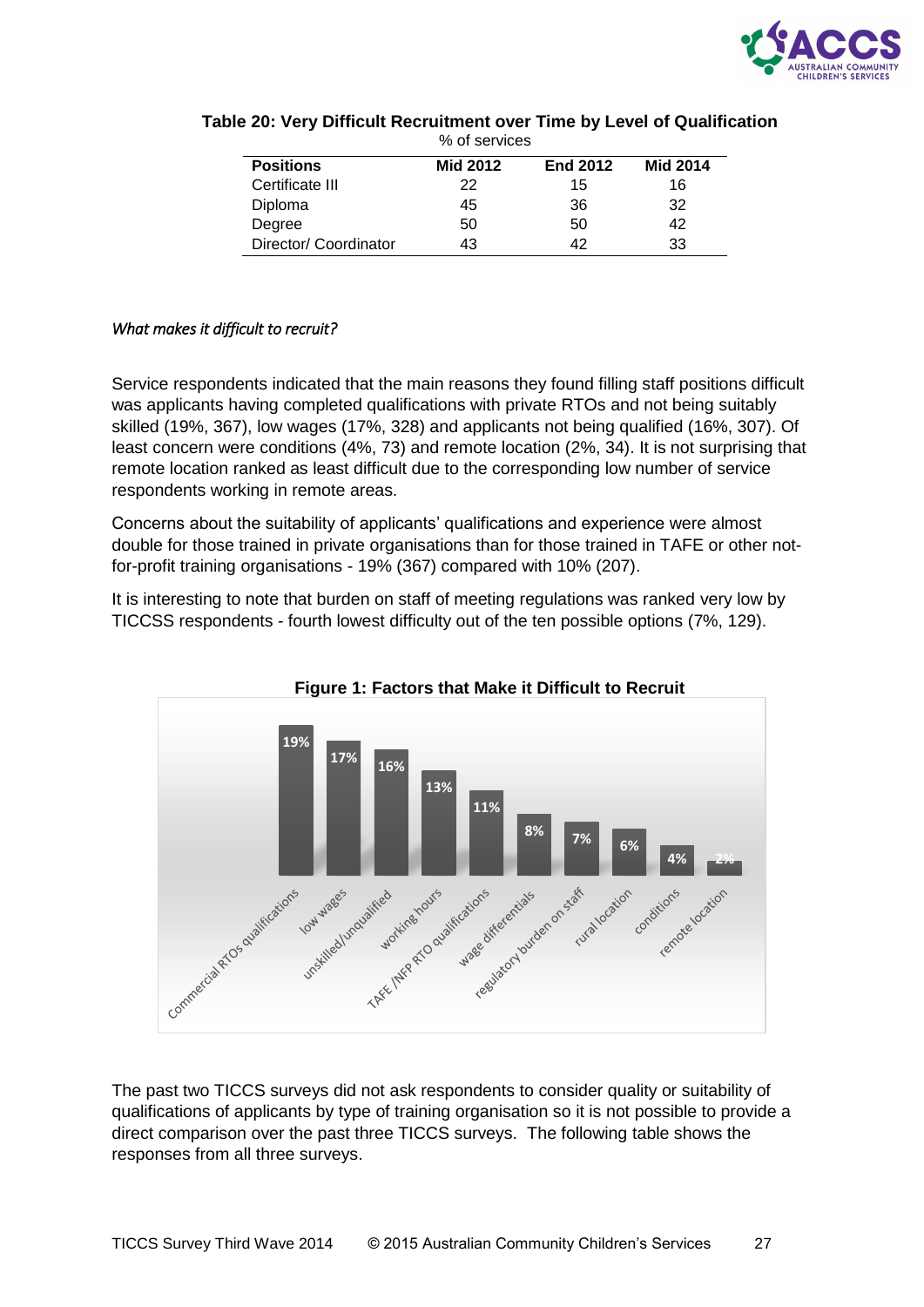

<span id="page-27-1"></span>

|                                                                                                      | Mid  | Late | Mid  |
|------------------------------------------------------------------------------------------------------|------|------|------|
|                                                                                                      | 2012 | 2012 | 2014 |
| Applicants have completed qualifications with private<br>RTO and are not suitably skilled            |      |      | 19%  |
| Low wages                                                                                            | 24%  | 24%  | 17%  |
| Applicants are not suitably skilled ['qualified' in 1st &<br>2nd waves                               | 24%  | 26%  | 16%  |
| Working hours                                                                                        | 17%  | 13%  | 13%  |
| Applicants have completed qualifications with TAFEs or<br>other NFP RTO and are not suitably skilled |      |      | 10%  |
| Wage differentials between qualifications and/or different<br>service types                          | 11%  | 14%  | 8%   |
| Burden on staff of meeting regulations                                                               | 12%  | 10%  | 7%   |
| <b>Rural location</b>                                                                                | 5%   | 6%   | 6%   |
| Conditions                                                                                           | 5%   | 5%   | 4%   |
| Remote location                                                                                      | 2%   | 2%   | 2%   |

#### **Table 21: Factors Affecting Recruitment Over Time**  $(0)$  of consigee who recruited in prior 6 months)

While it is not possible to consider trends over time in the efficacy of qualifications and suitability of experience, some areas of difficulty do allow for direct comparison. Difficulty recruiting due to perceptions regarding hours of work have decreased over time (from 17% to 13%), along with wage differentials (from 11% to 8%) and most notably burden on staff of meeting regulations (from 12% to 7%).

This is further evidence that the sector is adapting successfully to the new requirements of the NQF and that perceptions of burdensome additional work away from the core work with the children appear to be declining.

## **Rates of Pay and Conditions**

<span id="page-27-0"></span>*Even though we pay above award and offer above award conditions it is still not high enough in comparison to the expectations of the* 

*WA Respondent*

*job*.

This is a new section of the TICCS survey, added for the third wave in 2014 in order to track the impact of recent industrial campaigns to improve wages and conditions for early childhood educators.

The responses to TICCS suggest that the sector recognises that, in a competitive recruitment and retention market, above award pay and conditions are a key way to attract suitably qualified and experienced educators.

Just over two thirds (68%, 532) of respondents provided pay and conditions above the relevant modern awards.

Around three-quarters of respondents from stand-alone parent managed services (72%, 238) and those managed by local government (76%, 65) paid above award wages and also provided above-award conditions. Two-thirds (66%, 157) of all not-for-profit organisations and, pleasingly, more than half (57%, 59) of commercial or private children's services paid above award.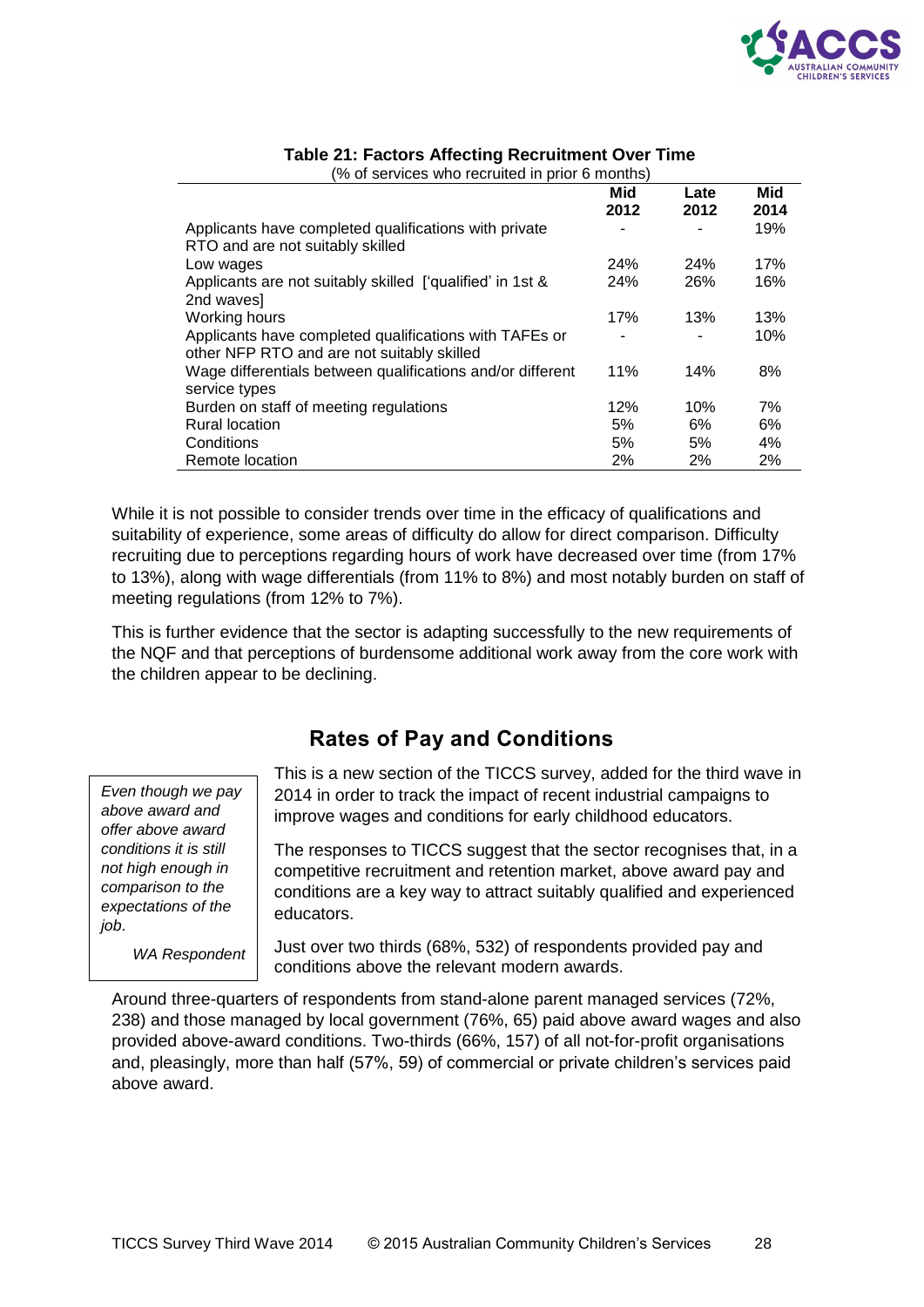

Survey comments from respondents were in two broad groups – those that provided above award conditions and those that recognised this would be good to do but felt financially constrained due to tight operating budgets and capacity of families to pay higher fees resulting from potential wage increases.

*How can we attract educators to OSHC when we can only offer casual positions of as little as 20 hours per week without any job security? Then consider the fact that you can earn the same wage working as a checkout operator and have no responsibility for a child's life.*

*NT Respondent*

*Would love to pay more but do not want to make families pay any more for the education & care.*

*WA Respondent*

Many services provided further clarification to who specifically receives the above-award wage or not (eg Coordinator is above award but Cert III is not). Some services expressed they could not afford to increase educators' wages as they would have to pass it on to families. There were also some expressions of frustration at the amount of work that is required, the lack of recognition by government and the wider community and the lack of appropriate remuneration for the work performed.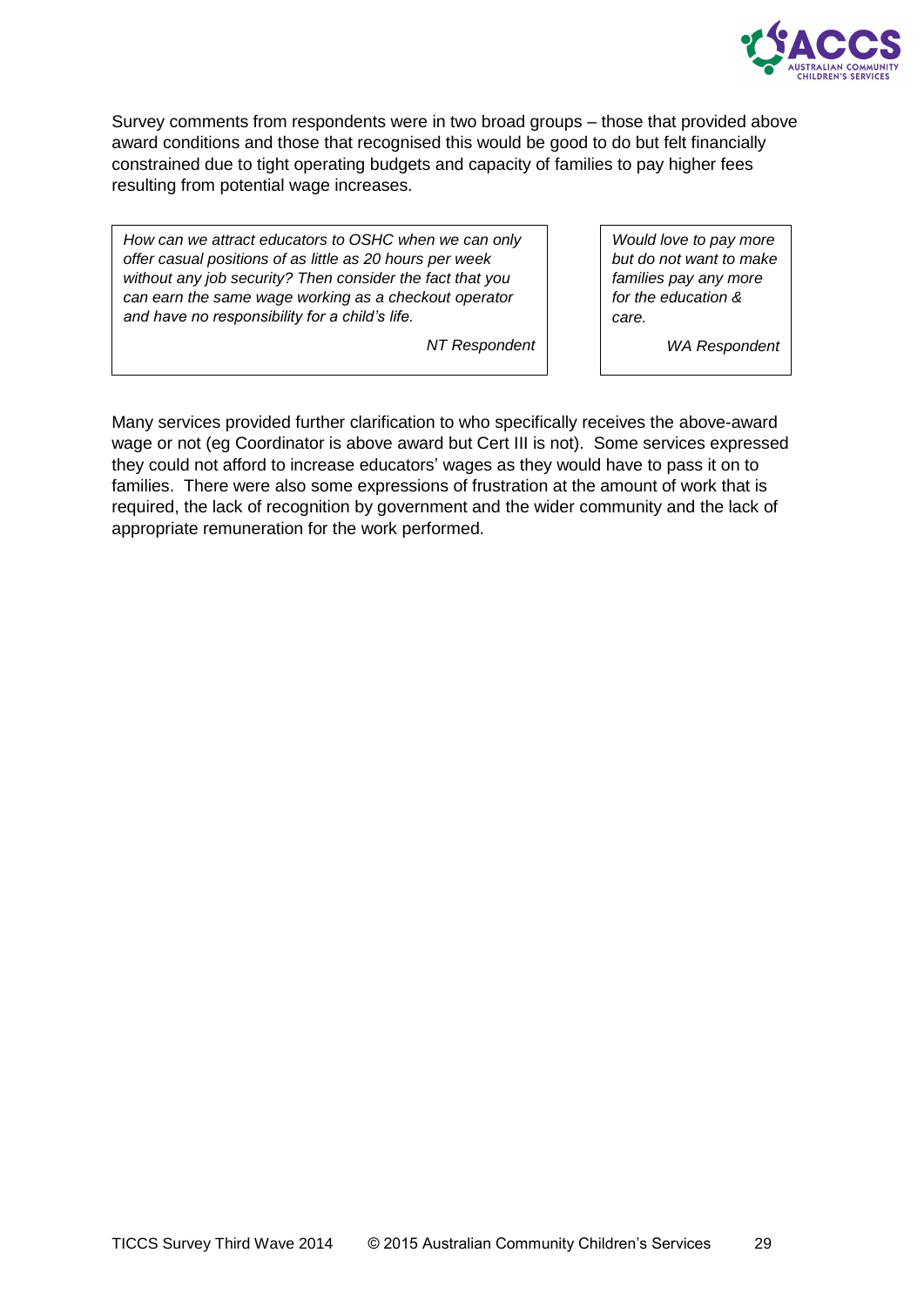

<span id="page-29-0"></span>This section of the report shows average daily fees charged by respondents, fee increases and why, and the impact on families of fee increases.

## **Current Fees**

<span id="page-29-1"></span>As is the usual practice, over time more services are charging higher daily fees; in 2012 just over one third of respondents had fees from \$70-\$79, two years later in 2014 around the same proportion now charged fees from \$80-\$89.

<span id="page-29-2"></span>

| Table 22: Average (Median) Daily LDC Fees over Time |                  |                 |  |
|-----------------------------------------------------|------------------|-----------------|--|
| Area                                                | <b>Late 2012</b> | <b>Mid 2014</b> |  |
| National                                            | \$77.59          | $$85.50^{10}$   |  |
| South Australia                                     | \$75.86          | \$82.32         |  |
| New South Wales                                     | \$73.93          | \$84.53         |  |
| Victoria                                            | \$82.87          | \$91.24         |  |

The median fee for preschools in 2014 was \$48 per day. It should be noted that this includes a wide range of lengths of sessions – from a few hours to a full day – and so is not directly comparable to long day care fees.

<span id="page-29-3"></span>

| Table 23: Average OSHC Fees per session over time |                  |                 |  |
|---------------------------------------------------|------------------|-----------------|--|
|                                                   | <b>Late 2012</b> | <b>Mid 2014</b> |  |
| <b>BSC</b>                                        | \$10.62          | \$13.00         |  |
| ASC                                               | \$14.98          | \$17.50         |  |
| <b>VAC</b>                                        | \$39.36          | \$50.00         |  |

Respondents were cognisant of the pressures families may experience trying to afford a children's services fee. Some services charged different fees to families in different circumstances, while others kept overall fees as low as possible to meet operating costs expenditure.

*We do offer fee subsidy for families with a low income health care card*.

-

*Respondent*

*We have a fee differential for students and general community members.* 

*Respondent*

<sup>10</sup> Including GoodStart data brings the median daily fee down to \$78.75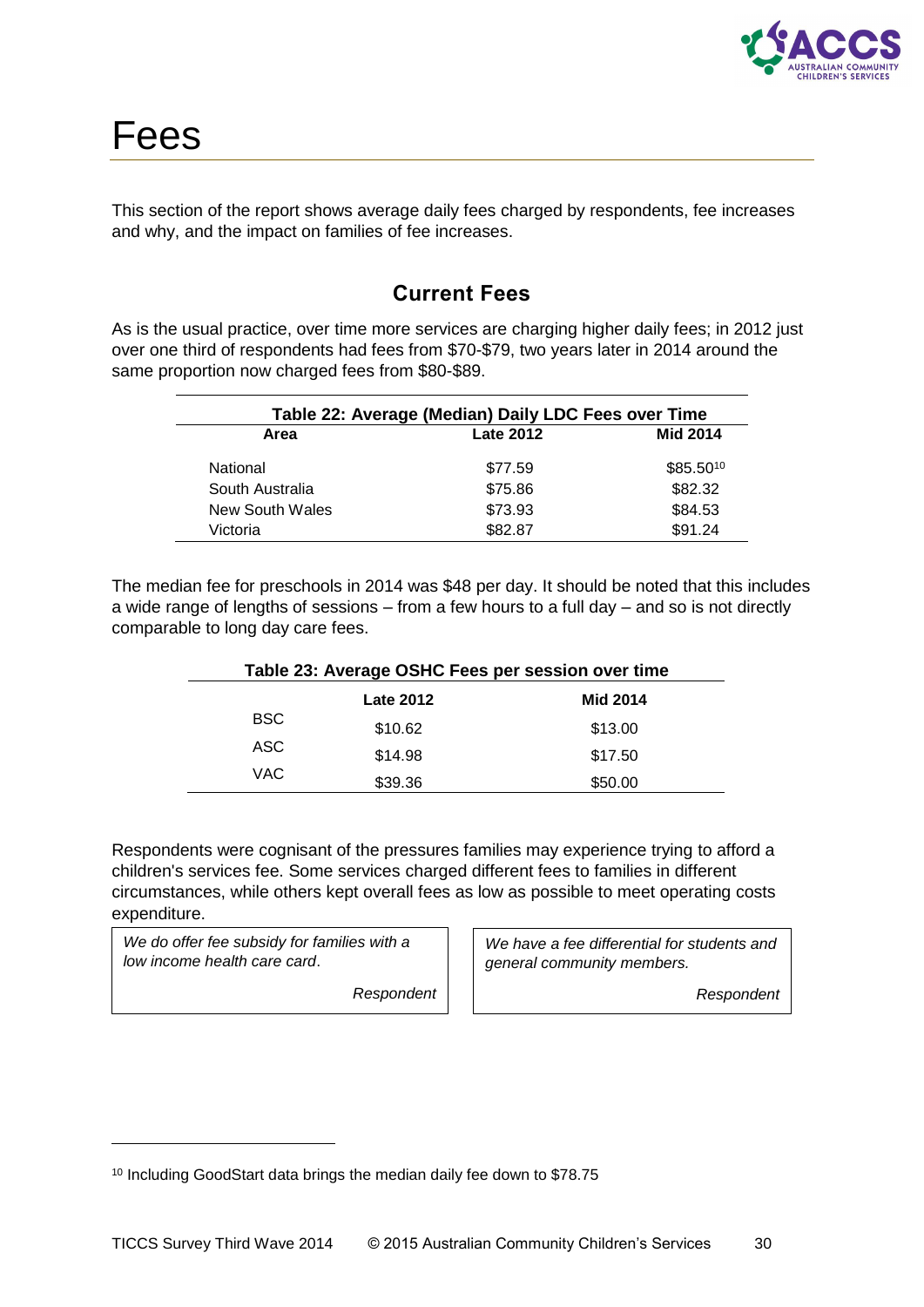

### **Fee Increases**

<span id="page-30-0"></span>Three-quarters (77%) of services increased their fees in the 12 months to mid 2014. The median increase for long day care was \$4 per day and for preschool \$3 per day.

The reasons given for fee increases were similar to previous TICCS surveys. The main reason identified for fee increases was the normal rise in cost of living (CPI) with half of services (48%) listing this as number one.

Recognising the need for better wages for educators, increased staff wages was cited as the number two reason (30%) for fee increases, while changes to meet increased minimum regulatory standards was at number three (20%).

## **Reactions to fee increases**

<span id="page-30-1"></span>Nearly one-third of services (30%) reported no negative reaction to their fee increases. This is a reduction from the 55% in both surveys in 2012.

*Our families are prepared to pay a premium for the additional staffing we have in the service*

*NSW Respondent*

80% reported that some or many families said they understand the reasons for the fee increases. Over 60% of services had no families leave the service due to fee increases.

However 50% of services stated families did reduce their hours and/or express frustration at increases and 45% stated they were under financial stress because of the increase.

| Table 24: Families Reaction to Fee Increases over Time |  |  |  |
|--------------------------------------------------------|--|--|--|
|--------------------------------------------------------|--|--|--|

<span id="page-30-2"></span>

| % of services <sup>11</sup>                                                    |      |      |  |
|--------------------------------------------------------------------------------|------|------|--|
|                                                                                | 2012 | 2014 |  |
| Families expressing no negative reaction                                       | 55   | 30   |  |
| Families expressed frustration due to the<br>increase                          | 28   | 62   |  |
| Families said they are under increased<br>financial stress due to the increase | 23   | 59   |  |
| Families leaving your service due to the<br>increase                           | 16   | 38   |  |
| Families reducing hours/days with your service<br>due to increase              | 36   | 59   |  |

Given that the fee increases were largely routine, it appears that this is more likely to be due to general costs of living pressures than an impact of the NQF.

*When the CCR drops out at the end of financial year people [will] find it tough going to full fee for the last few months of the year.*

*Vic Respondent*

-

*We are in a low socio economic rural area and parents can't afford to pay any more than what they are paying.*

*Respondent*

<sup>&</sup>lt;sup>11</sup> Add to more than 100% as some services reported multiple responses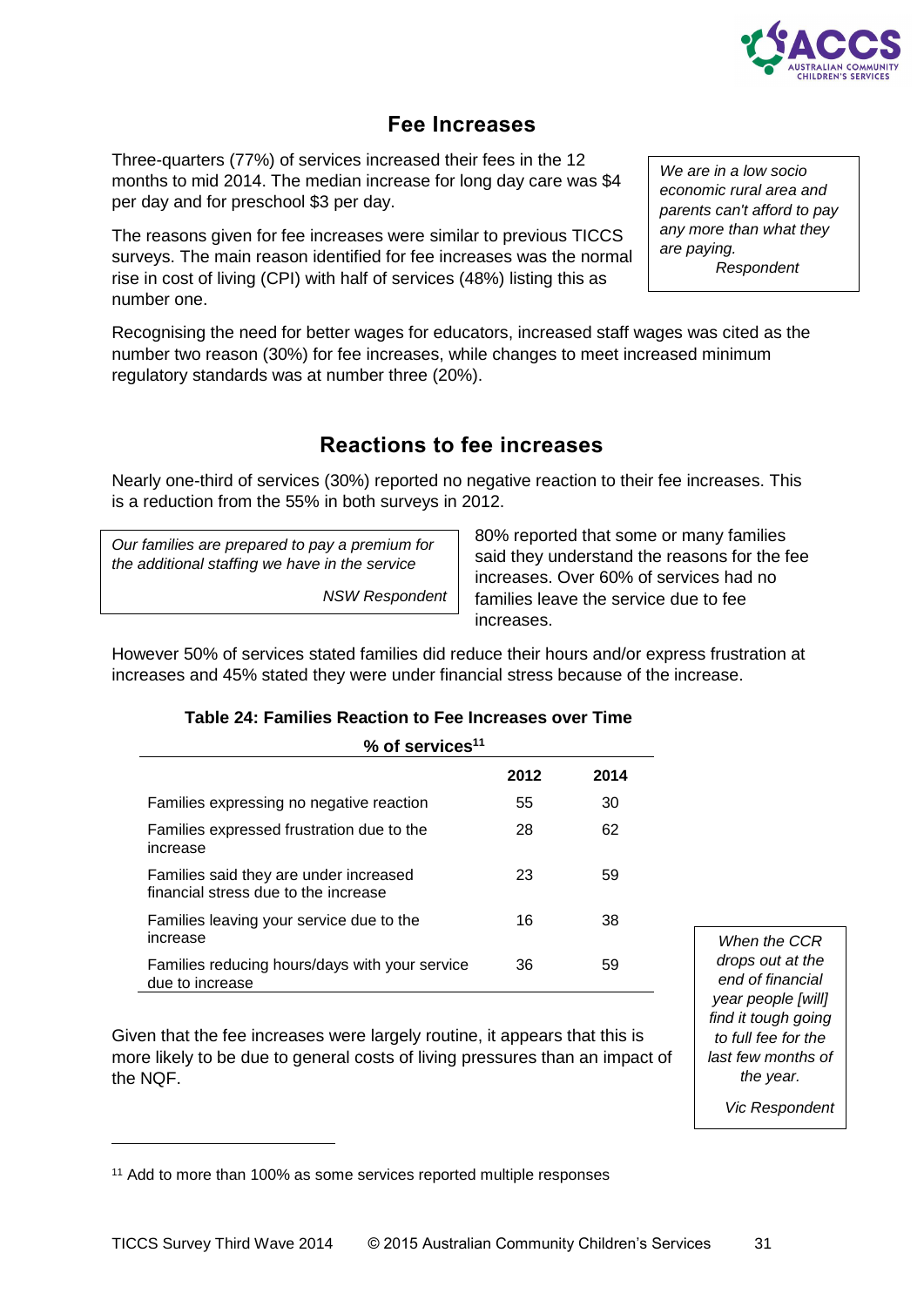

# <span id="page-31-0"></span>National Quality Reforms:

## **Experiences with the NQF: The First Two Years**

<span id="page-31-1"></span>Overall, the TICCSS data shows services continuing to integrate the NQF into their operations and practice. Two years into the reforms, 28% of services stated the NQF meant normal business or reduced workload for them, up from 18% in 2012.

However, as with many new systems, there were signs of services still adapting to the new reporting requirements with over a third (38%) of services stating the NQF had greatly increased their workload and 31% reporting that their workload had slightly increased.

*The framework has improved the whole service.*

*Vic Respondent*

*We love the NQF and its reflective nature. The flexibility it affords leads to great collaboration and outcomes at our service.*

*QLD Respondent*

### **Issues Facing Services**

The top issues for services were:

- 1. Increased paper work to meet legal obligations and government regulations (40% down from 80% t0 84% in the 2012 surveys)
- 2. Insufficient paid time to complete tasks (36% down from 60%)
- 3. Inadequate wages for educators (33%)

| Educators are not paid for |
|----------------------------|
| the quality work that is   |
| being done on a daily      |
| basis. No point having all |
| these new frameworks       |
| when staff are paid        |
| peanuts.                   |
|                            |

For the first time, TICCSS has gathered information about the highlights of the last 12 months as well as the issues and challenges.

*Qld Respondent*

#### **Table 25: Main issues experienced in last 12 months**

<span id="page-31-2"></span>

| % of services                                                                   |    |
|---------------------------------------------------------------------------------|----|
| Increased paperwork to meet legal obligations and government regulations        | 40 |
| Insufficient paid time to complete tasks                                        | 36 |
| Inadequate wages for educators                                                  | 33 |
| Inability to recruit suitably qualified educators                               | 24 |
| Lack of professional recognition for educators                                  | 24 |
| Uncertainty about the future of education and care policy and funding           | 22 |
| Educators reluctance to embrace change                                          | 18 |
| Inconsistent messages from your state/territory regulatory authority            | 13 |
| Too high a cost for 'physical' changes to building or playgrounds               | 10 |
| Other                                                                           | 10 |
| Inconsistent messages from ACECQA                                               | 9  |
| Too high a cost for additional equipment/resources                              | 8  |
| Educators have issues understanding, monitoring and applying mixed group ratios |    |
| Untrained educators have resigned rather than complete Cert II training         | 5  |
| None of the above                                                               | 3  |

The first two issues are unchanged from 2012, though occurring in far fewer services. Wages and lack of recognition for the work have risen in the priority order of challenges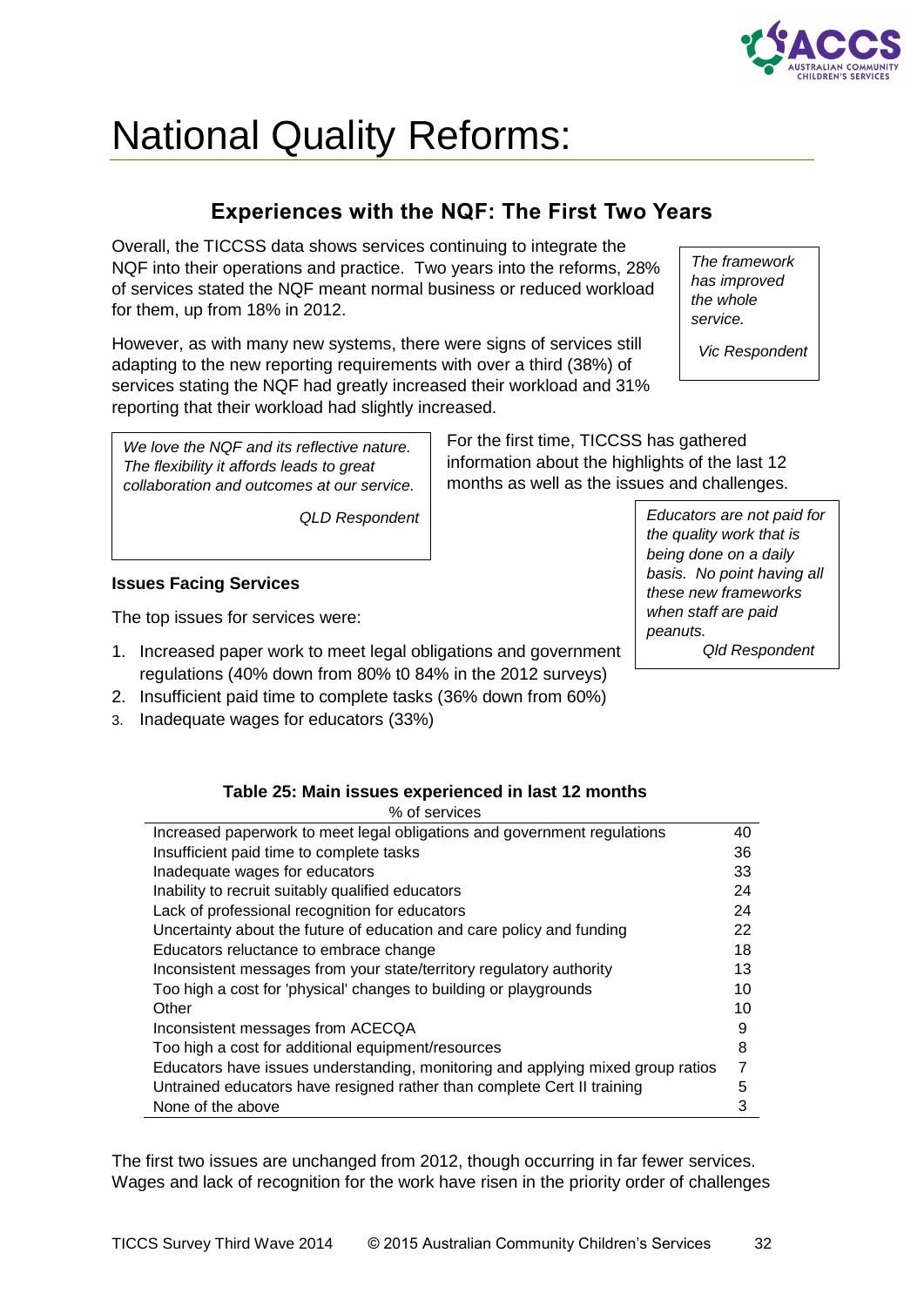

facing services. Interestingly, staff reluctance to embrace change has dropped to number seven (18%), having dropped in the first two waves of TICCSS from number two to number four. This suggests that the workforce is coming to terms with the benefits of the extra work associated with changing long established practices, to continually review and adjust practices in light of the best research and individual professional experience.

*We are still yet to rated and assessed. Whilst we have a great working relationship with our state authority, their work load has made them less accessible to us and therefore some of the benefits of the collaborative nature of the NQF are lost.*

*NSW Respondent*

*Many of our staff are highly motivated and spend many non-paid hours resourcing and debating the NQF and EYLF. Training should have been funded and staff efforts should be recognised with an extra increase in pay. WA Respondent*

In response to an open question, there were few comments on the NQF being administratively burdensome or unnecessary. In comparison there were more expressions of support for the NQF and standards and concern that the current Federal government will reverse the progress.

The largest not for profit provider in Australia, GoodStart Early Learning expressed its active support.

> *Goodstart Early Learning supports the National Quality Framework, particularly the staff qualifications and ratio requirements. We also support the Assessment and Ratings process.*

### **Highlights of the last Twelve Months**

As a testament to the rigour of the NQF in achieving its intended goals, TICCSS shows that a large minority of services see the Quality Improvement Plan as resulting in improvements in their service, with educators becoming more interested and engaged, and engaging more in reflective practice. Most importantly, one-quarter of services observed improved learning outcomes for children as a result of the NQF reforms.

*The NQF has set out clearer and more appropriate expectations and so the team has a better understanding of our expectations. Staff are empowered to see the whole child (i.e. belonging being and becoming) in programming*

*NSW Respondent*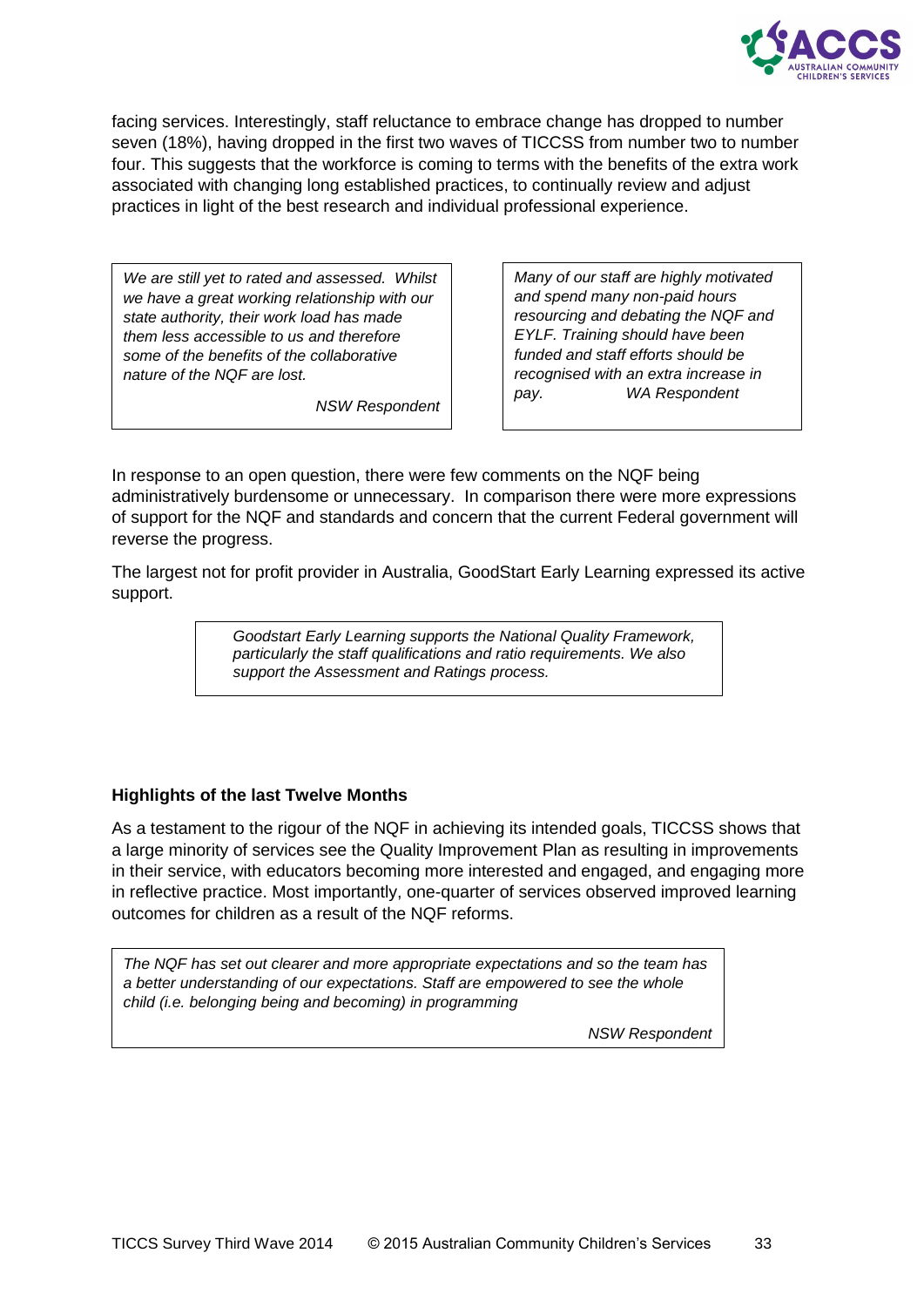

#### **Table 26: Highlights of last Twelve Months**

<span id="page-33-0"></span>

| % of responses                                                                     |    |
|------------------------------------------------------------------------------------|----|
| Developing and implementing the QIP has led to improvements at our service         | 40 |
| Educators are more interested and engaged in programming and planning              | 33 |
| Educators regularly engage in reflective practices                                 | 33 |
| Improved learning outcomes for children                                            | 27 |
| Service is more focussed on meeting individual children's needs                    | 19 |
| The quality of education and care offered at our service has improved              | 16 |
| Families have noticed improvements in the service                                  | 16 |
| Our service is working more closely with the wider community                       | 15 |
| The higher educator: child ratios have improved outcomes for children              | 12 |
| The service meets families' needs in a more flexible way                           | 12 |
| Educators at the service receive increased recognition for their professional role | 11 |
| Administration and paperwork is more streamlined                                   | 9  |
| None of the above                                                                  | 6  |
|                                                                                    |    |

Respondents commented on how they have thrived under the reforms and how the assessment and rating process and wider acknowledgement for educators was rewarding.

Clearly there is still a way to go before the majority of services report these highlights; but the NQF reforms still have several years to roll out to full implementation so it is heartening to see clear positive change occurring as a result of the reforms to date.

### **Quality Areas**

*There has been ongoing improvement in all the Quality Areas as educators engage in reflective practice and around pedagogy and practice.*

*Vic respondent*

Another new section of the TICCSS in 2014 is an exploration of which Quality Areas the services are seeing positive change in.

Nearly three-quarters (72%) are seeing positive change in QA 1: Educational Program and Practice. Over half (52%) are seeing positive change in QA 3: Physical Environment and QA 6: Partnerships with Families.

There have also been strong gains in all other Quality Areas, with at least 42% of services reporting positive change in every area.

#### <span id="page-33-1"></span>**Table 27: Quality Areas Were Services have Implemented Positive Change** % of respondents

| QA1: Educational program and practice                         | 72 |
|---------------------------------------------------------------|----|
| QA2: Children's health and safety                             | 44 |
| QA3: Physical environment                                     | 52 |
| QA4: Staffing arrangements                                    | 42 |
| QA5: Relationships with children                              | 46 |
| QA6: Collaborative partnerships with families and communities | 52 |
| QA7: Leadership and service management                        | 47 |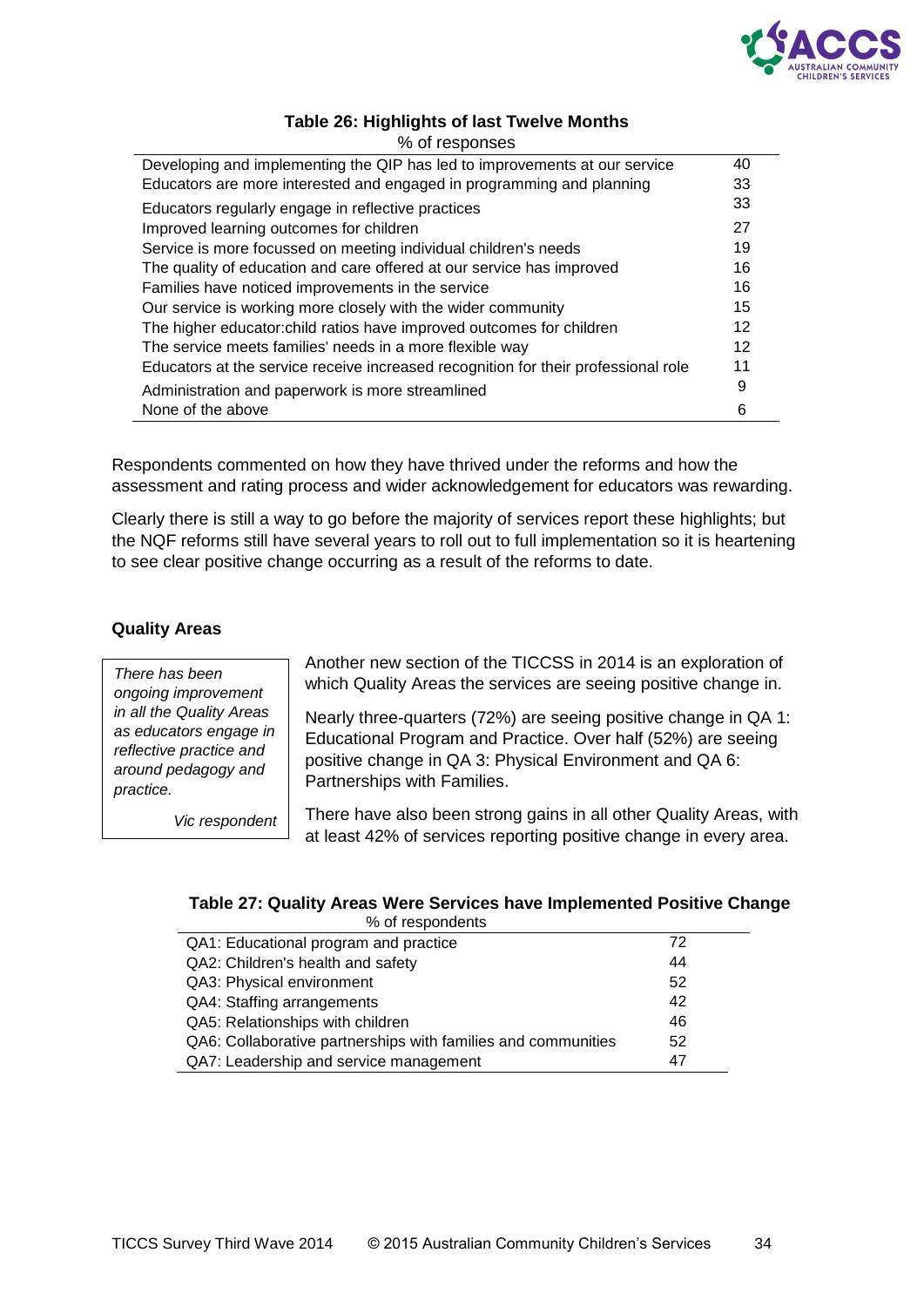

## **Waivers**

<span id="page-34-0"></span>Waivers from meeting the *Education and Care Services National Regulations* support services that, for one reason or another, cannot immediately meet some of the new NQF standards.

These waivers are available to all services through an application process with ACECQA. TICCS reveals that there is no change in the percentage of services operating under waivers. As in past waves of TICCS, in 2012 the vast majority (90%) of the sector is meeting the NQF without the need for any waivers.

Ten per cent of services stated they had a waiver from meeting one or more of the standards in the *Education and Care Services Regulations*.

A staff qualification waiver continues to be the most common (53 services), followed by educator and child ratio waiver (8 services) and outdoor space waivers (5 services). Most of the qualifications waivers are in relation to employment of Early Childhood Teachers (33 services), followed by Diploma (11) and Certificate III (10)  $^{12}$ .

### **Assessments**

<span id="page-34-1"></span>*It was very positive. All the staff who were here had never been through the process before and they really needed that experience. It's an important process that EC must stick with for the future of quality childcare. WA Respondent* At the time of the 2014 TICCS survey, half of the responding services had undergone an assessment under the NQF. Nearly two-thirds of these (60%, 228) had a positive or extremely positive view of the accuracy of the rating they had received. Only 17% (44 services) had a negative or extremely negative view of the accuracy of their final rating.

Nearly three-quarters (70%, 253) viewed the clarity of the process as positive or extremely positive.

Most of the negative responses were in relation to:

- The process of review and providing feedback on the draft report
- Timely reporting of outcomes
- Usefulness of the report
- Accuracy of the final rating

A number of respondents raised issues of inconsistencies (across services, different time that the assessment had been made etc.). Another re-occurring theme was disappointment that the reports did not provide constructive feedback on how to improve.

Another issue raised was that of requiring services to "apply" and "pay" for the excellent rating system and how a service that had not received a rating in all quality areas of exceeding National Quality Standard could still apply for an excellent rating. This was seen to jeopardise the integrity of the process and validity of the excellent rating. There was a suggestion that any service that is rated as exceeding NQS in all quality areas should automatically receive an "excellent" rating.

-

<sup>&</sup>lt;sup>12</sup> Note that some services had more than one waiver.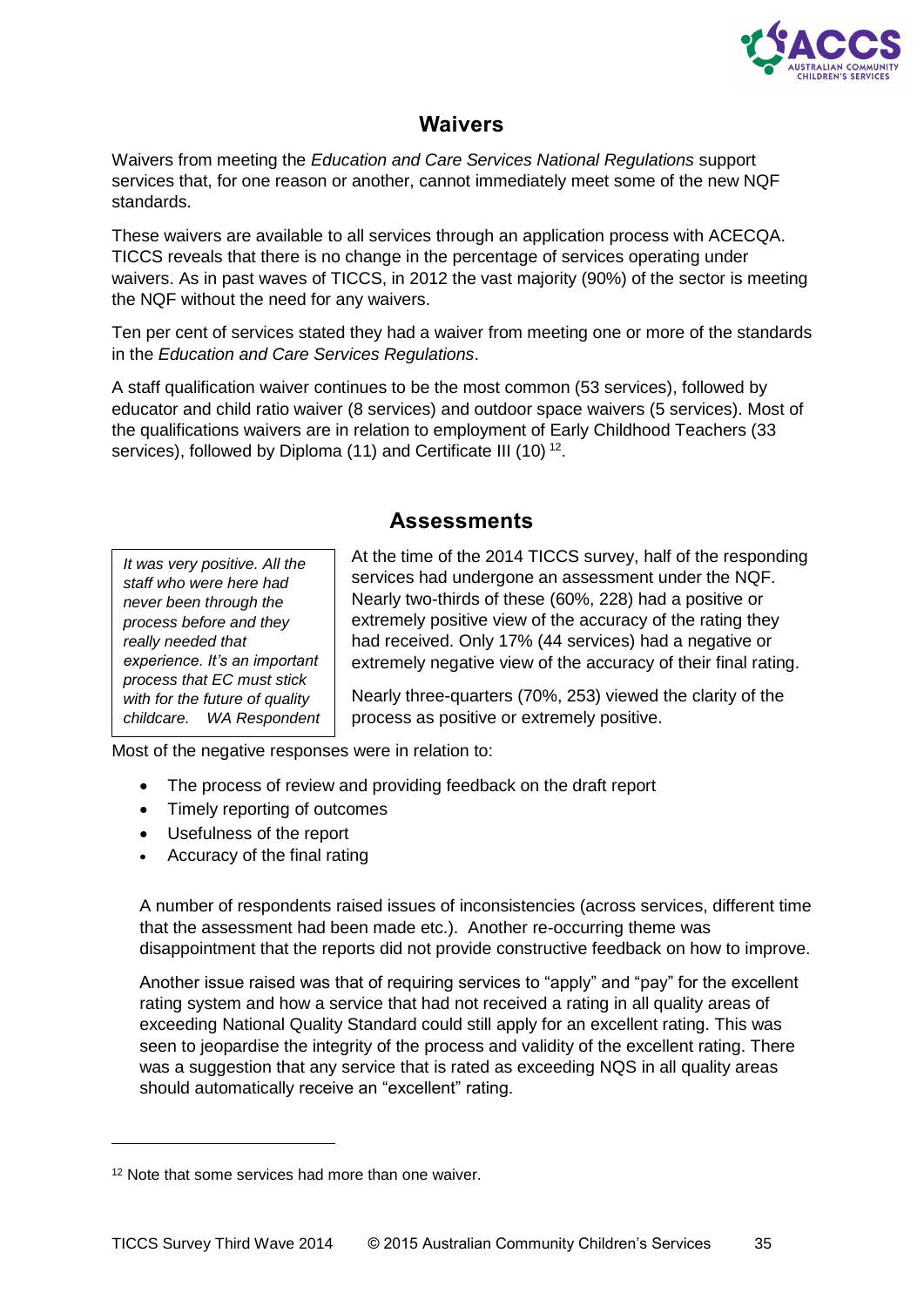

There were issues across FDC and OSHC where the assessor and the process of assessment were considered to be inconsistent or otherwise inappropriate.

*The process is a vast improvement on the old lottery that was the Accreditation system. However with four OOSHC services and one LDC service all going through the system we can see inconsistency already becoming an issue. A policy or practice or procedure deemed to be meeting or exceeding NQF by one compliance officer will be criticised and marked down by another at a different time. NSW Respondent*

<span id="page-35-0"></span>

| % of services which had received rating                                           |                  |                 |                |                 |                  |
|-----------------------------------------------------------------------------------|------------------|-----------------|----------------|-----------------|------------------|
|                                                                                   | <b>Extremely</b> | <b>Negative</b> | <b>Neutral</b> | <b>Positive</b> | <b>Extremely</b> |
|                                                                                   | negative         |                 |                |                 | <b>Positive</b>  |
| The accuracy of the final<br>rating from your point of<br>view                    | 5                | 12              | 12             | 33              | 27               |
| The clarity of the process to<br>you and your staff                               | 2                | 7               | 17             | 43              | 25               |
| The ease of the process<br>and its impact on the<br>running of your service       | 3                | 10              | 21             | 38              | 21               |
| The impact on quality<br>improvement at your<br>service                           | $\overline{2}$   | 1               | 15             | 51              | 23               |
| The knowledge of the<br>assessors around early<br>childhood service delivery      | 3                | $\overline{7}$  | 14             | 40              | 27               |
| The process for services to<br>review and provide<br>feedback on the draft report | 6                | 10              | 16             | 39              | 17               |
| The provision for services<br>to make minor adjustments                           | 3                | 7               | 17             | 40              | 17               |
| The skill of the assessors                                                        | 3                | 6               | 20             | 37              | 27               |
| The timely reporting on<br>outcome of assessment                                  | 5                | 12              | 14             | 37              | 22               |
| The usefulness of the<br>assessment and ratings<br>report                         | 5                | 6               | 18             | 37              | 23               |

#### **Table 28: Services Experience of Assessment and Rating**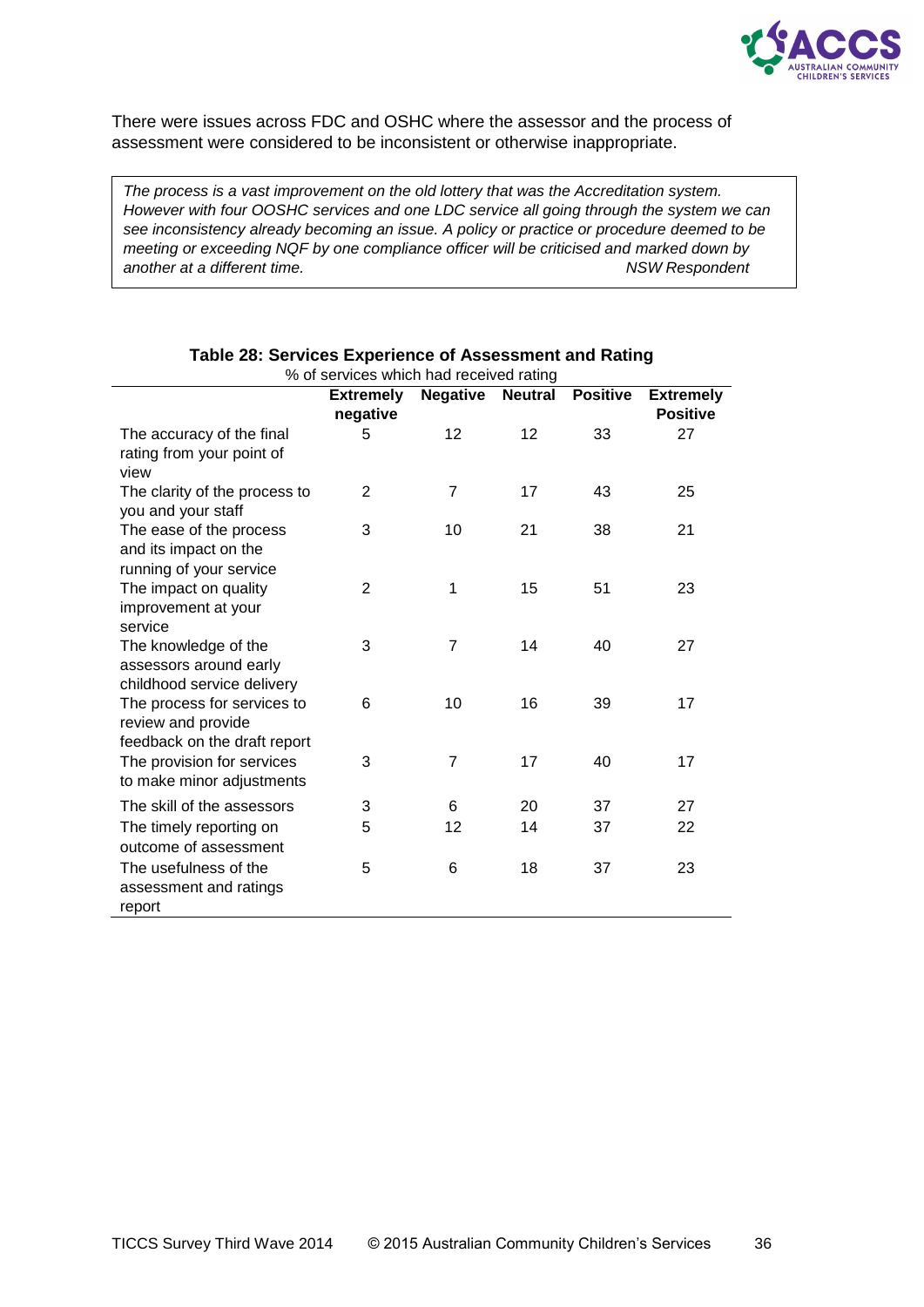

## <span id="page-36-0"></span>**Ratings**

*Our service has always been very highly regarded in the community with long waiting lists. Our biggest area that we needed to improve was sustainability. We received an exceeding rating in all 7 areas of the NQS. NSW Respondent*

Nearly 700 respondents provided their NQS rating. Of these, two-thirds were rated as meeting or exceeding the NQS. None required significant improvement.

<span id="page-36-1"></span>

| Table 29: Ratings Received (including GoodStart Services) |                 |         |  |
|-----------------------------------------------------------|-----------------|---------|--|
|                                                           | No. of services | Percent |  |
| significant improvement required                          |                 | $0\%$   |  |
| working towards the NQS                                   | 212             | 30      |  |
| meeting the NQS                                           | 290             | 42      |  |
| exceeding the NQS                                         | 172             | 25      |  |
| unsure/cannot comment                                     | 22              |         |  |

The respondents to the TICCS survey, predominantly not-for-profit community services, on average are rating at a better level than the sector overall.

<span id="page-36-2"></span>

| <b>Table 30: Ratings Received Compared with National Results</b> |                                |                               |
|------------------------------------------------------------------|--------------------------------|-------------------------------|
|                                                                  | <b>TICCSS responses</b>        | <b>National Ratings</b>       |
|                                                                  | (excluding GoodStart services) | to 30 June 2014 <sup>13</sup> |
|                                                                  | Percent                        | Percent                       |
| significant improvement required                                 | O                              | 0.1                           |
| working towards the NQS                                          | 21                             | 38                            |
| meeting the NQS                                                  | 37                             | 36                            |
| exceeding the NQS                                                | 36                             | 26                            |
| excellent                                                        | 0                              | 14                            |

-

<sup>13</sup> ACECQA *NQF Snapshot Q2 2014: A quarterly report from the Australian Children's Education and Care Quality Authority* August 2014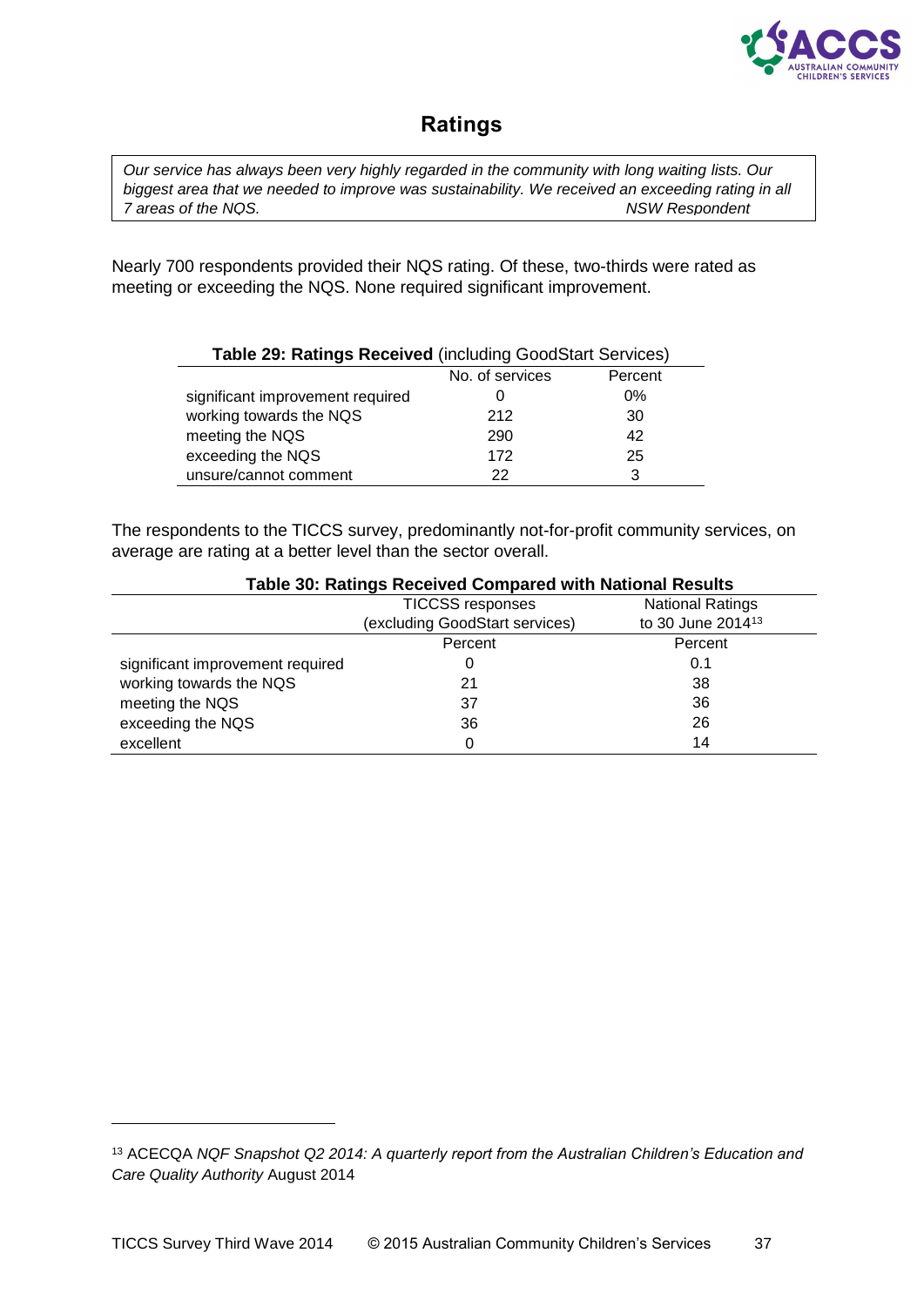

## <span id="page-37-0"></span>Communities and vulnerabilities

## <span id="page-37-1"></span>**Vulnerable Children**

*I think that perhaps we are getting better at identifying and supporting parents and children with vulnerabilities, and through hard work are also creating stronger and more interactive relationships with*  family support networks. It often feels that this is at the expense of family privacy and confidentiality, or *that at least we have to argue that there is a case for sharing information professionally. Vic Respondent*

ACCS recognises the key role that ECEC services play in Australian children's safety, health and well-being and the support network services their families' need.

Having strong connections and relationships with children and families often means that ECEC services are aware of challenges and vulnerabilities in their communities earlier than targeted child protection services.

ACCS defines vulnerability as children with a range of risk factors that are challenging or affecting their development and learning.

*Low income and financial pressures, housing difficulties, money for food, transport difficulties, domestic violence. The gap fee is too large for many vulnerable families so we access time-limited Special Child Care Benefit, but when this ends we often end up subsidising this so families continue to attend. SA Respondent*

TICCSS provides a picture of emerging vulnerabilities across Australia and how children's services support children and their families.

## **Key Facts**

- <span id="page-37-2"></span> The vast majority of services have children they identify as vulnerable and the percentage of services with vulnerable children is unchanged at 83%.
- However, there was in increase in the percentage of services reporting growth in the number of vulnerable children in their communities over the last six months, from one-quarter in 2012 to one-third (32%) in 2014, while 57% reported no change and three per cent reported a decrease.
- Once again, only half of all services (48%) have only a few vulnerable children, nearly a third (29%) have some and six per cent reported that the vast majority of their children were vulnerable
- A similar increase occurred in the percentage of services which notices a change in the types of vulnerability in their communities, up from one-quarter in 2012 to nearly one-third (29%) in 2014.

*There are more families in financial crisis, more in family crisis due to changes in circumstances and more in crisis due to one or more partner requiring assistance for mental health or substance abuse. In addition more families are in crisis … without networks or support*

*NSW Respondent*

*experience are ensuring that these children have better outcomes. WA Respondent*

*Staff with better training and*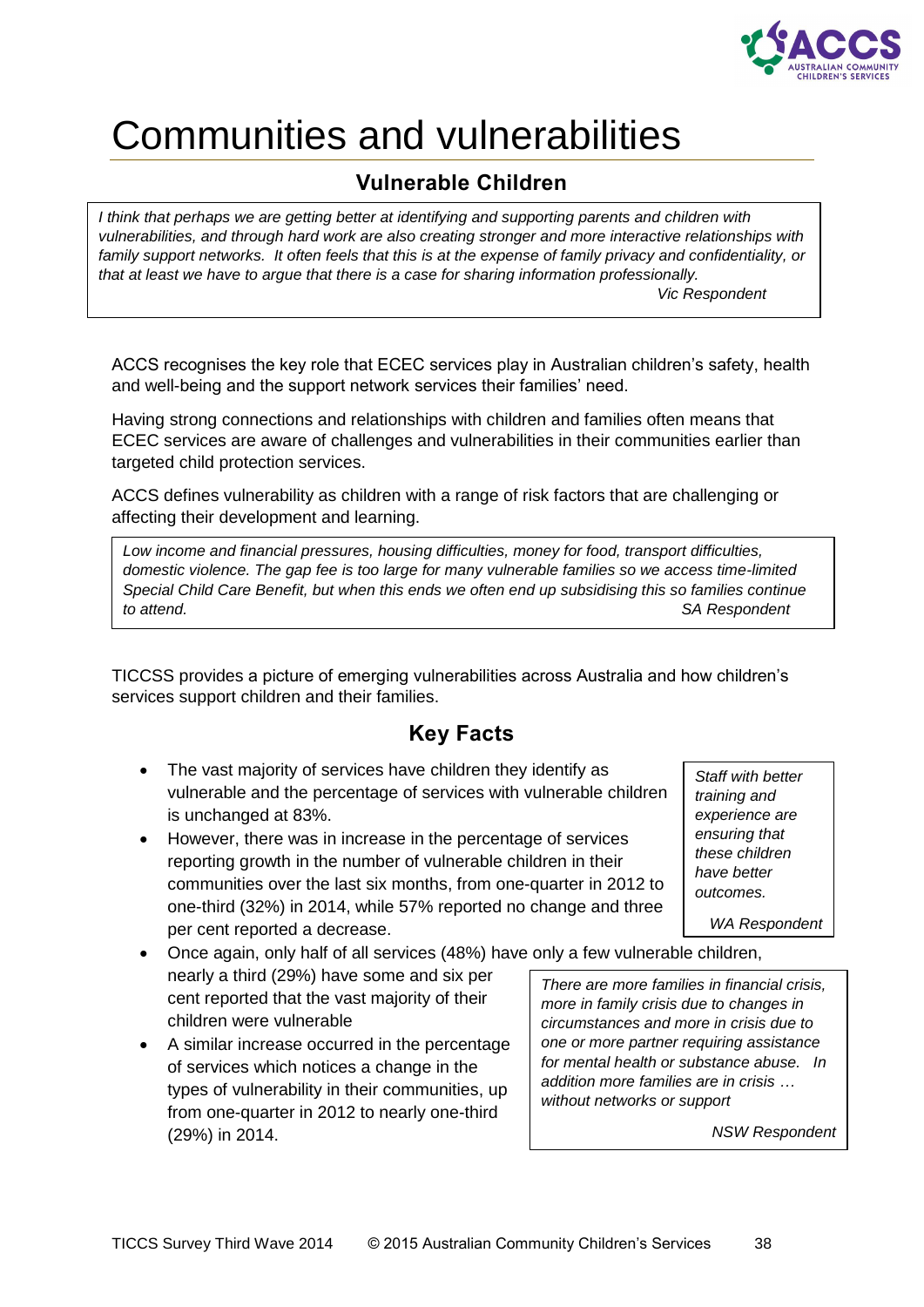

*There are quite a few children just wanting someone to talk to and to help through any problems that they feel they cannot discuss with parents and teachers and turn to us to help them as much as we can through also involving the school. Qld Respondent*

*We are situated in a community where near public housing and low socio economic families. Many families are refugees status or have recently been sponsored over by their family… The whole family are finding it hard to connect to services and children are not engaged with any educational or health service until they start a early childhood service.*

*Vic Respondent*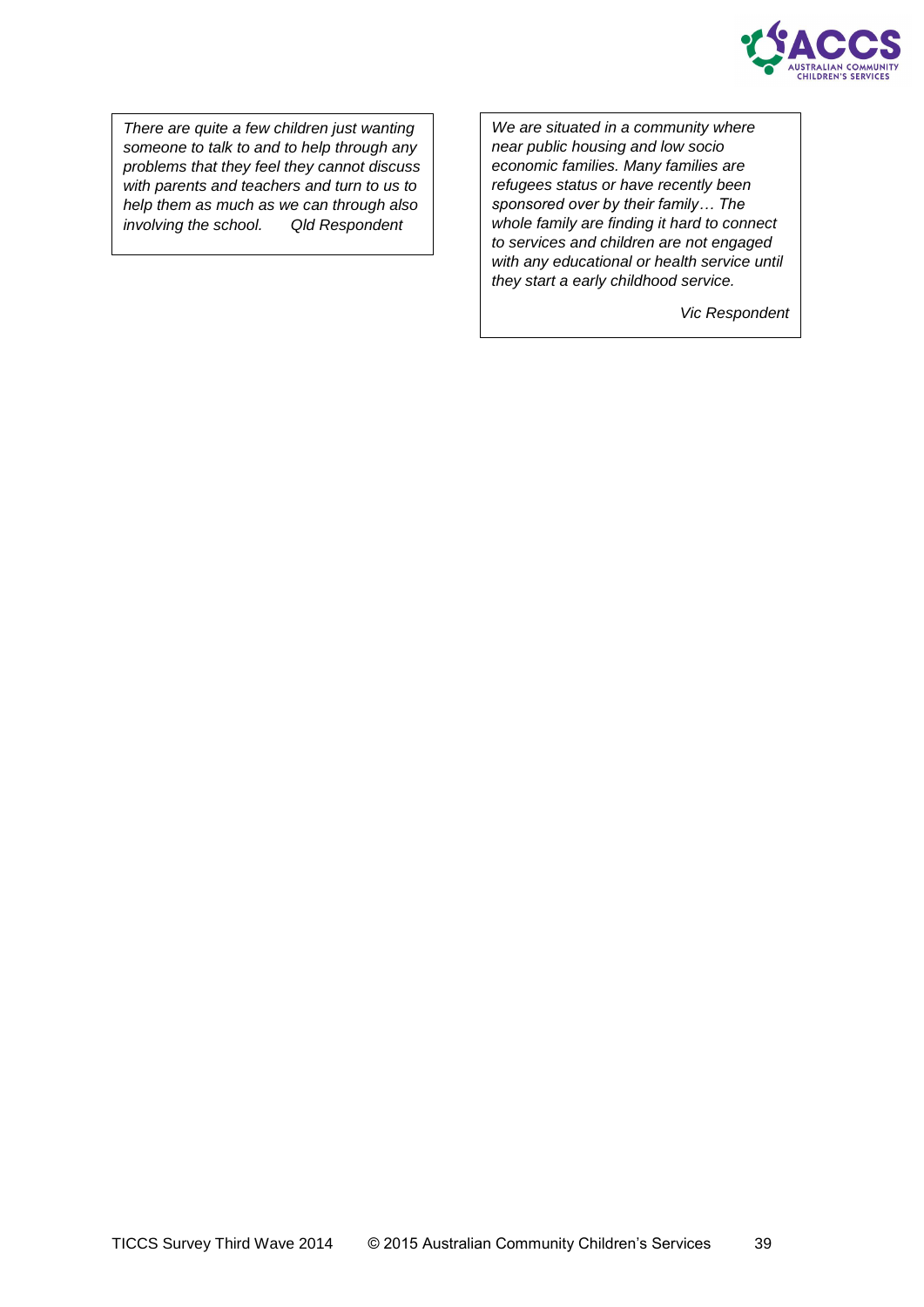

## <span id="page-39-0"></span>Methodology and Research Design

## **Research Aims**

<span id="page-39-1"></span>The Trends in Community Children's Services Survey aims to answer the following research questions:

- 1. What changes are occurring in community children's services in fees charged to families, utilisation and waiting lists, educator qualifications, educator child ratios and recruitment?
- 2. What are the positive impacts and challenges faced by not for profit community children's services in Australia and their families with regard to the implementation of the NQA?
- 3. What changes are occurring in the profile of children and families presenting, or not presenting, in particular vulnerable children?

## **Research Design**

<span id="page-39-2"></span>This research draws on a survey that is open to all services but targeted at NFP children's services. In the first year of the implementation phase of the NQF, ACCS conducted the survey in May/June and then again in November/October in order to get a thorough understanding of how not for profit children's services were experiencing the reforms. While these two waves in the first year have allowed for a thorough understanding of experiences of services there have been limitations to the comparison between waves due to the short time in between.

From 2013 the survey has been conducted annually or biannually to allow for greater tracking of data, in particular of workforce qualifications (as an academic year will have past and will allow the capture of data on new graduates and students), fee increases (which traditionally happen at the start of each year).

The survey is a simple electronic questionnaire, open to directors/coordinators from children's services of all types – LDC, OSHC, FDC, IHC, OCC, MACS, preschools etc.

The TICCSS in its current form with the limited resources attached is designed to be explorative and a continual reflective learning process. The findings are designed to be indicative and not representative. The research findings will be able to assist in identifying areas where more extensive research could be conducted.

The research is designed to gather data on the following:

**Demographics** 

- Services types
- Number of licensed places
- Locations
- Management type (NFP organisation, parent/community owned or commercial)
- Utilisation and waiting lists

**Workforce** 

- Percentage of educator vacancies
- Ease/difficulty in recruiting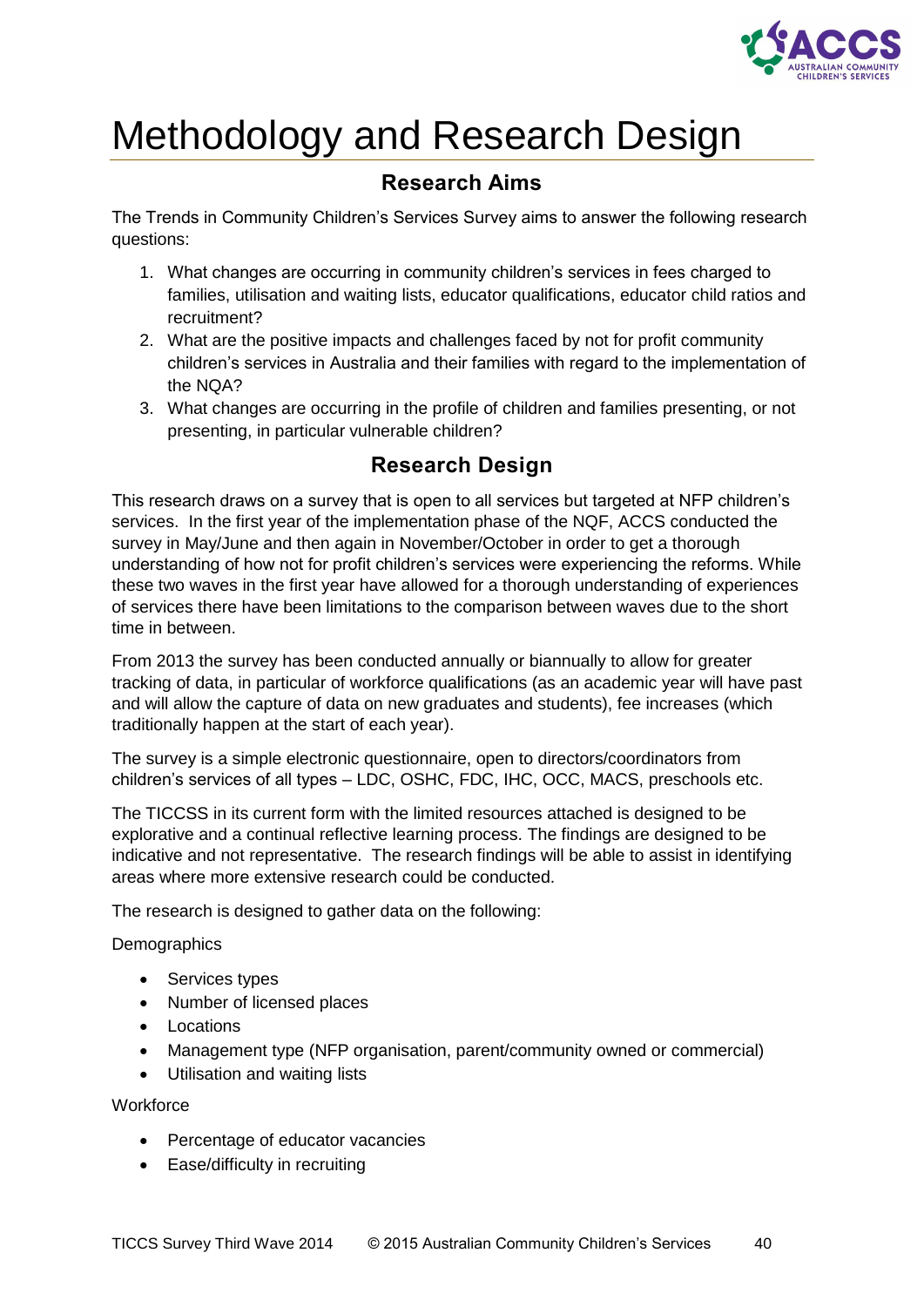

- Quality of qualifications and applicants
- Support offered for staff professional development

#### Fees:

- Average fees
- Fee increases (past and predicted)
- Communities reactions to changes in fees

National Quality Reforms:

- Experience with implementation
- Frequency and type of waivers
- Experiences with assessments

Communities and vulnerabilities

- Number of vulnerable families supported through the service
- Changes in vulnerabilities in the community

Data, where possible, is cross-referenced against service types, location (depending on disclosure this may break down to metro, regional and to the *Socio-Economic Indexes for Areas* decile ranking) etc.

### **Survey Distribution**

<span id="page-40-0"></span>The TICCS Communication Strategy utilises a snowball technique to gather the sample through the ACCS membership base and informal networks and contacts. Email invitations to participate in the survey are circulated through members and contacts requesting them to forward the survey to their contacts.

This is providing a diverse sample for the survey. ACCS strongly believes that given the limitations of the research this technique is the most ideal.

While it is designed and focused on not for profit services, it is open to services from all management types and has attracted some for profit participation.

#### **Evaluation**

<span id="page-40-1"></span>ACCS has built in an evaluation process after each wave of the TICCS. The evaluation focuses on the following points:

- 1. The uptake of survey participation across states and territories, metro and regional and service types
- 2. The completion rate of the survey (are services comfortable with answering all questions, does it appear they struggle with some questions in particular)
- 3. The process of analysis of the survey (can it be more robust and/or streamlined)
- 4. The dissemination of the report and uptake of the data externally

#### **Current Limitations**

<span id="page-40-2"></span>TICCS findings are framed around an acknowledgement of the limitations of the research methodology.

First and foremost, the findings are indicative of what is happening in the sector but are not necessarily representative of all NFP community services.